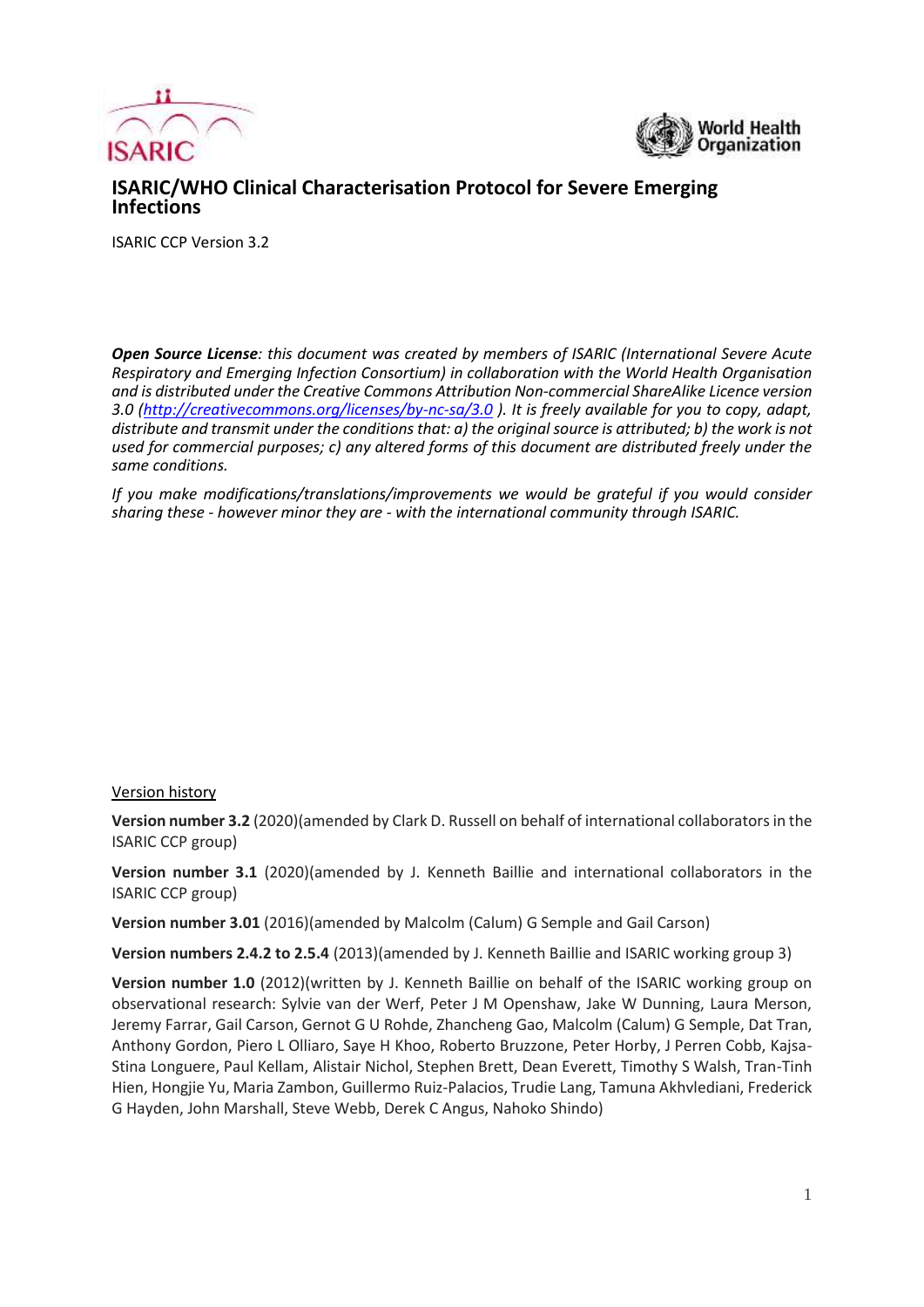#### **Table of Contents**

| 1.7 Structure of this document: stratified recruitment according to local resource.  5    |  |
|-------------------------------------------------------------------------------------------|--|
|                                                                                           |  |
|                                                                                           |  |
|                                                                                           |  |
|                                                                                           |  |
|                                                                                           |  |
|                                                                                           |  |
|                                                                                           |  |
|                                                                                           |  |
|                                                                                           |  |
|                                                                                           |  |
|                                                                                           |  |
|                                                                                           |  |
|                                                                                           |  |
|                                                                                           |  |
| 3.5.4.1 For CNS infections only - residual cerebrospinal fluid from clinical sampling  15 |  |
|                                                                                           |  |
| 3.5.5.1 Serial bronchoalveolar lavage during extra-corporeal membrane oxygenation 17      |  |
|                                                                                           |  |
|                                                                                           |  |
|                                                                                           |  |
|                                                                                           |  |
|                                                                                           |  |
| 3.8.1 Procedure for additional sampling for pharmacokinetic/ pharmacodynamics studies 18  |  |
|                                                                                           |  |
|                                                                                           |  |
|                                                                                           |  |
| 4.2 Additional Data Collection - Pharmacokinetic/Pharmacodynamics Studies  20             |  |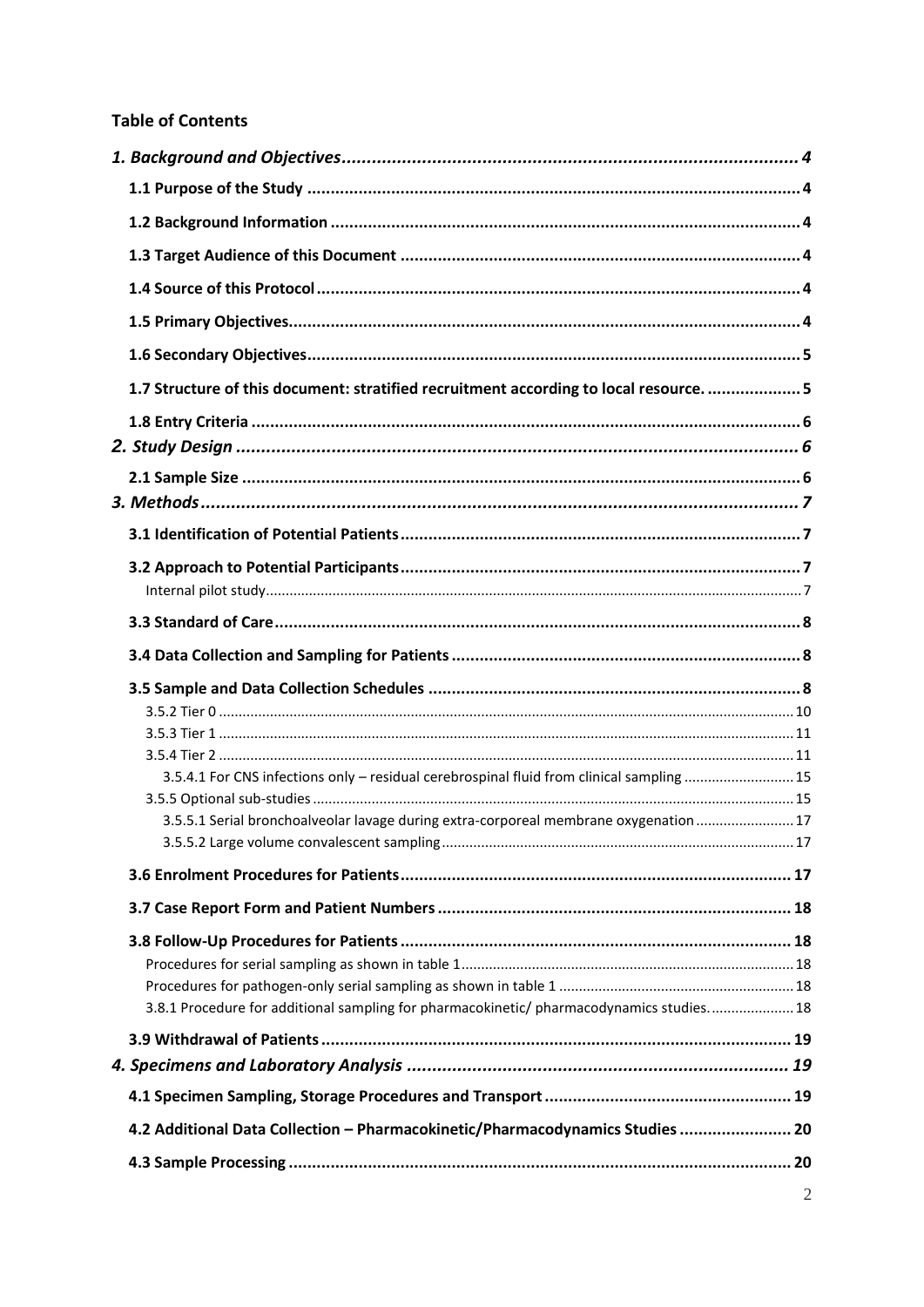| Appendix 2: Full biological sampling schedules (Tier 1 and Tier 2 schedule 2-11) 25 |  |
|-------------------------------------------------------------------------------------|--|
| Appendix 3: Example logistics guidance document for recruiting sites  32            |  |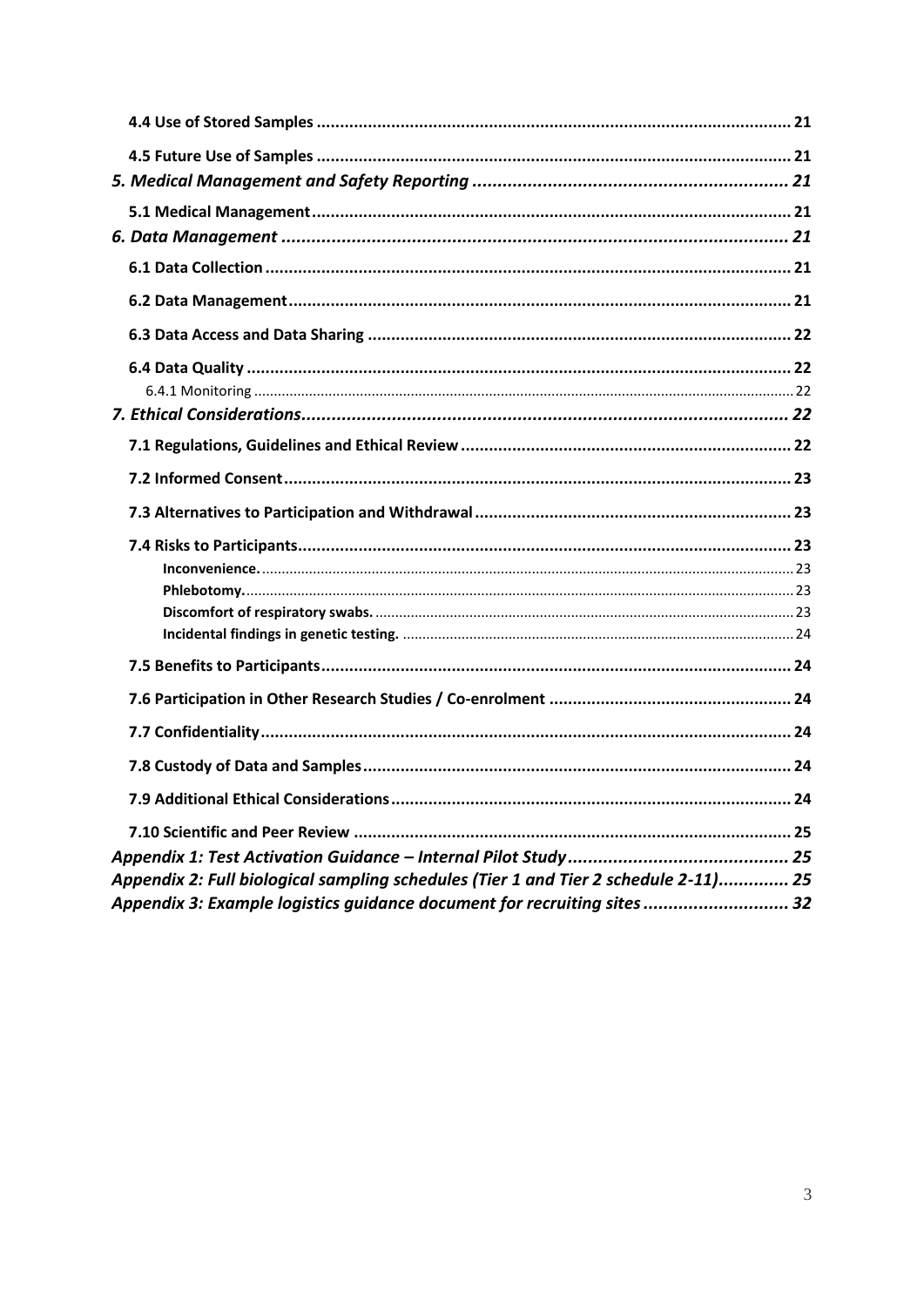# <span id="page-3-0"></span>**1. Background and Objectives**

# <span id="page-3-1"></span>**1.1 Purpose of the Study**

This is a standardized protocol for the rapid, coordinated clinical investigation of severe or potentially severe acute infections by pathogens of public health interest. Patients with acute illness suspected to be caused by emerging and unknown pathogens will be enrolled. This protocol has been designed to enable data and biological samples to be prospectively collected and shared rapidly through a globally-harmonised sampling schedule. Multiple independent studies can be easily aggregated, tabulated and analysed across many different settings globally. The protocol is the product of many years of discussion among international investigators from a wide range of scientific and medical disciplines (Lancet ID 14(1):8; [https://doi.org/10.1016/S1473-3099\(13\)70327-X\)](https://doi.org/10.1016/S1473-3099(13)70327-X).

Recruitment under this protocol has been initiated in response to Middle Eastern Respiratory Syndrome coronavirus (MERS-CoV) in 2012-2013, influenza A H7N9 in 2013, viral haemorrhagic fever (Ebola virus) in 2014, monkeypox & MERS-CoV in 2018, tick-borne encephalitis virus (TBEV) in 2019 and Severe Acute Respiratory Syndrome coronavirus 2 (SARS-CoV-2) in 2020.

# <span id="page-3-2"></span>**1.2 Background Information**

Infectious disease is the single biggest cause of death worldwide. New infectious agents, such as the SARS, MERS and other novel coronavirus, novel influenza viruses, viruses causing viral haemorrhagic fever (e.g. Ebola), and viruses that affect the central nervous system (CNS) such as TBEV & Nipah require investigation to understand pathogen biology and pathogenesis in the host. Even for known infections, resistance to antimicrobial therapies is widespread, and treatments to control potentially deleterious host responses are lacking.

In order to develop a mechanistic understanding of disease processes, such that risk factors for severe illness can be identified and treatments can be developed, it is necessary to understand pathogen characteristics associated with virulence, the replication dynamics and in-host evolution of the pathogen, the dynamics of the host response, the pharmacology of antimicrobial or host-directed therapies, the transmission dynamics, and factors underlying individual susceptibility.

The work proposed here may require sampling that will not immediately benefit the participants. It may also require analysis of the host genome, which may reveal other information about disease susceptibility or other aspects of health status.

# <span id="page-3-3"></span>**1.3 Target Audience of this Document**

This document is of primary interest to clinicians (including emergency and critical care providers) and others engaged in identification, triage and treatment of patients with severe acute or potentially severe infections due to the pathogens of interest. Any individuals or members of research units/networks are invited to use this document to facilitate their own studies and contribute data to the centralized database. We encourage any and all centres to contribute to this effort. The primary data remain with the individual sites but we hope by collecting similar data investigators will be willing to share their results and allow a much more complete analysis of the data.

# <span id="page-3-4"></span>**1.4 Source of this Protocol**

This document is a product of collaboration between the World Health Organization (WHO) and the International Severe Acute Respiratory and Emerging Infections Consortium (ISARIC), and builds on a global consensus on observational research in emerging infections of public health interest.

# <span id="page-3-5"></span>**1.5 Primary Objectives**

In potential participants meeting the entry criteria, our primary objectives for each individual pathogen are to:

- Describe the clinical features of the illness or syndrome and identify risk factors for severe disease.
- Describe, where appropriate, the response to treatment, including supportive care and novel therapeutics.
- Observe, where appropriate and feasible, pathogen replication, excretion and evolution, within the host, and identify determinants of severity and transmission using high-throughput sequencing of pathogen genomes obtained from respiratory tract, blood, urine, stool, CSF and other samples.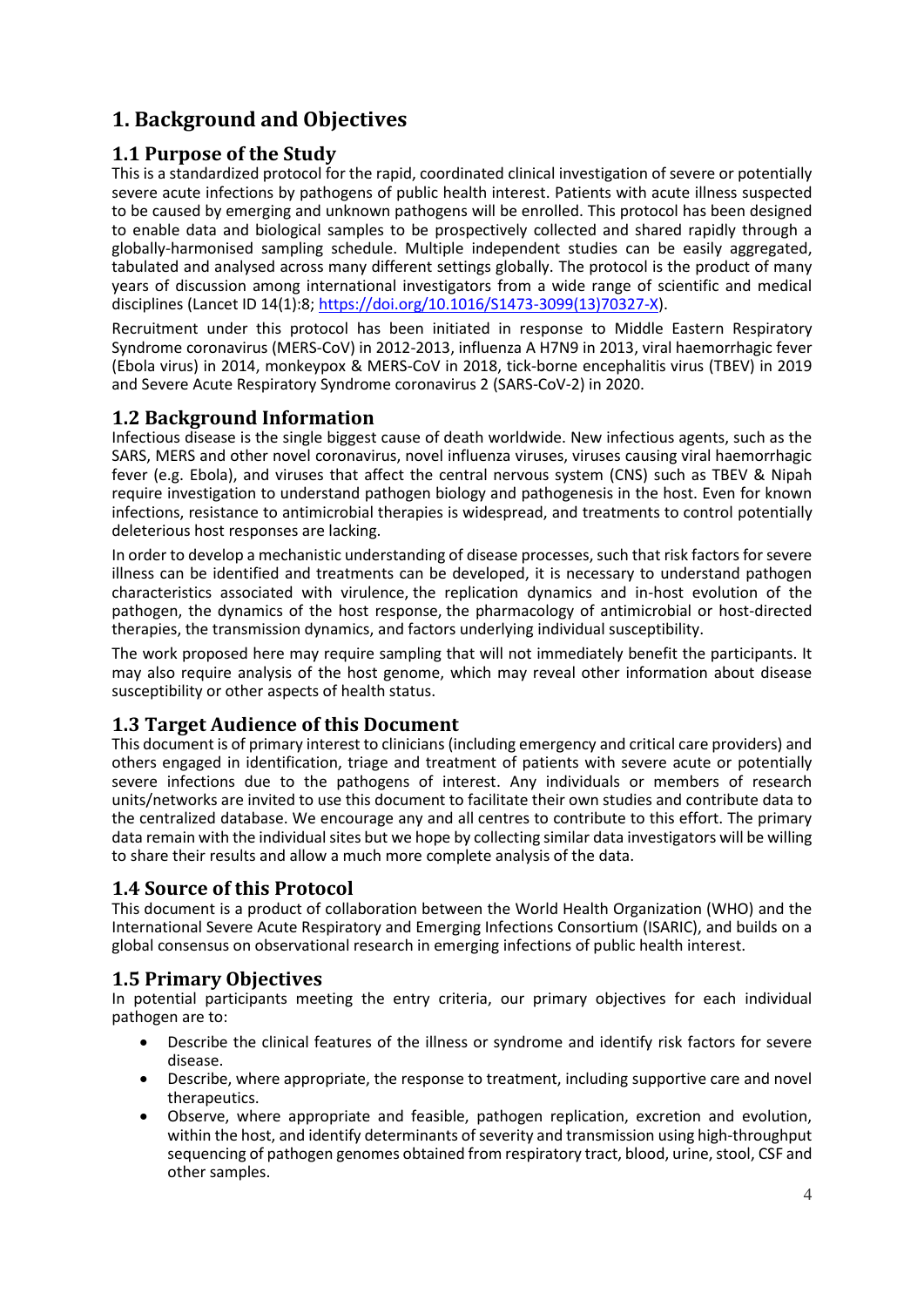- Characterise, where appropriate and feasible, the host responses to infection and therapy over time, including innate and acquired immune responses, circulating levels of immune signalling molecules and gene expression profiling in peripheral blood.
- Identify host genetic variants associated with disease progression or severity
- Understand transmissibility and the probabilities of different clinical outcomes following exposure and infection

#### <span id="page-4-0"></span>**1.6 Secondary Objectives**

Secondary objectives are to collect evidence in order to:

- Facilitate effective triage and clinical management of patients with infections relevant to this protocol
- Determine infectivity and inform appropriate infection control measures of the various pathogens
- Develop clinical guidance documents and offer clinical recommendations to policy makers on the basis of evidence obtained

#### <span id="page-4-1"></span>**1.7 Structure of this document: stratified recruitment according to local resource.**

The study will be conducted at multiple sites (to be determined by the spread of disease and availability of resources). It is appreciated that settings will vary in terms of clinical infrastructure, resources and capacity. Distinction is made to allow for resource-appropriate implementation of the protocol, and it is understood that data and/or specimen collection may be limited in certain settings. Observational analyses will be stratified according to available samples and data.

Outcome data for primary and secondary objectives will be derived from **(i)** data from *routine clinical and laboratory assessments* performed as part of standard inpatient medical management at the treating site, documented using proportionate case report forms (CRF; either paper or web-based electronic 'eCRF'), with or without **(ii)** *additional biological samples* obtained for research purposes (depending on which tier of the protocol the site is recruiting to).

Implementation of data and biological sample collection are classified into the following tiers:

- **TIER 0 (data collection only)**: Routine clinical and laboratory data will be collected but no biological samples will be obtained for research purposes. The minimum clinical data set will summarise the illness episode and outcome, with the option to collect additional detailed clinical data at frequent intervals, according to local resources/needs.
- **TIER 1 (1 biological sample set)**: Clinical samples will be collected on recruitment day (Day 1; ideally at initial presentation to a health care facility) but subsequent serial samples will not be obtained. Clinical information will be collected at recruitment and discharge.
- **TIER 2 (Serial biological sampling, schedules 2-11)**: Clinical samples and data will be collected on recruitment day (Day 1; ideally at initial presentation to a health care facility) followed by serial samples obtained at timepoints defined by the schedule (illustrated in Tables 2-5). The schedule ranges from 2 (recruitment and day 3) to 11 sample sets (recruitment, every second day for the next 14 days, then weekly [until maximum 100 days], then convalescent samples 3 & 6 months after recruitment). An interactive web app summarises the various schedules: <https://isaric.net/ccp/>
- **TIER 3 (Population pharmacokinetics** of antimicrobial/immunomodulatory drugs)

Each site will recruit at a given tier. This will be recorded in the site file, where the investigator will complete the "Tier Record Form". Any changes to the tier a given site is recruiting to will be documented by the Principal Investigator (PI). As an outbreak progresses, and more cases occur, it is anticipated that both the research priorities and the local resource availability will change. Within a given institution, cases recruited at different stages of an outbreak can be sampled at different intensities and may be recruited to different tiers of the study.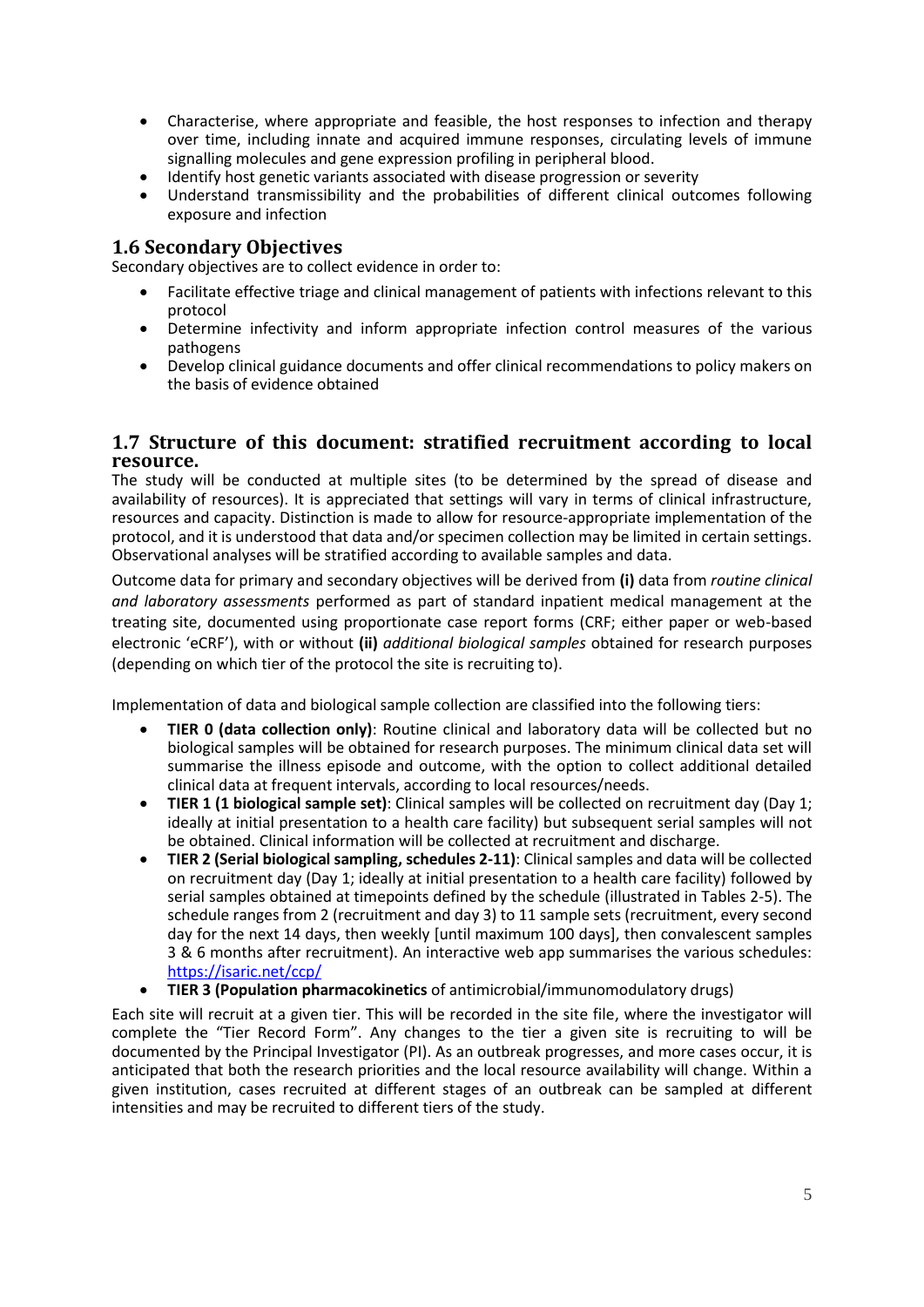

**Figure 1**. Tiered approach to recruitment in settings with different resources. This information is included to demonstrate the integration of this study with other studies following the same approach in other parts of the world.

### <span id="page-5-0"></span>**1.8 Entry Criteria**

This study will enrol eligible patients (children and adults) with confirmed or suspected infection with a pathogen relevant to the study objectives. Recruitment of patients with Day 1 (enrolment) data and biological samples is the priority. The local study team will dictate whether laboratory confirmation of infection is required prior to enrolment.

Daily follow-up and convalescent visits of patients should proceed according to local resources.

#### **Inclusion criteria**

Suspected or proven infection with an emerging pathogen.

#### **Exclusion criteria:**

Confirmed diagnosis of a pathogen unrelated to the objectives of this study (or other non-infectious diagnosis) and no indication or likelihood of co-infection with a relevant pathogen.

Refusal by participant, parent or appropriate representative.

# <span id="page-5-1"></span>**2. Study Design**

This protocol is for a prospective observational cohort study.

### <span id="page-5-2"></span>**2.1 Sample Size**

This is a descriptive study of a syndrome, which may be caused by a number of different known or poorly understood pathogens. Therefore, the sample size is not prospectively determined.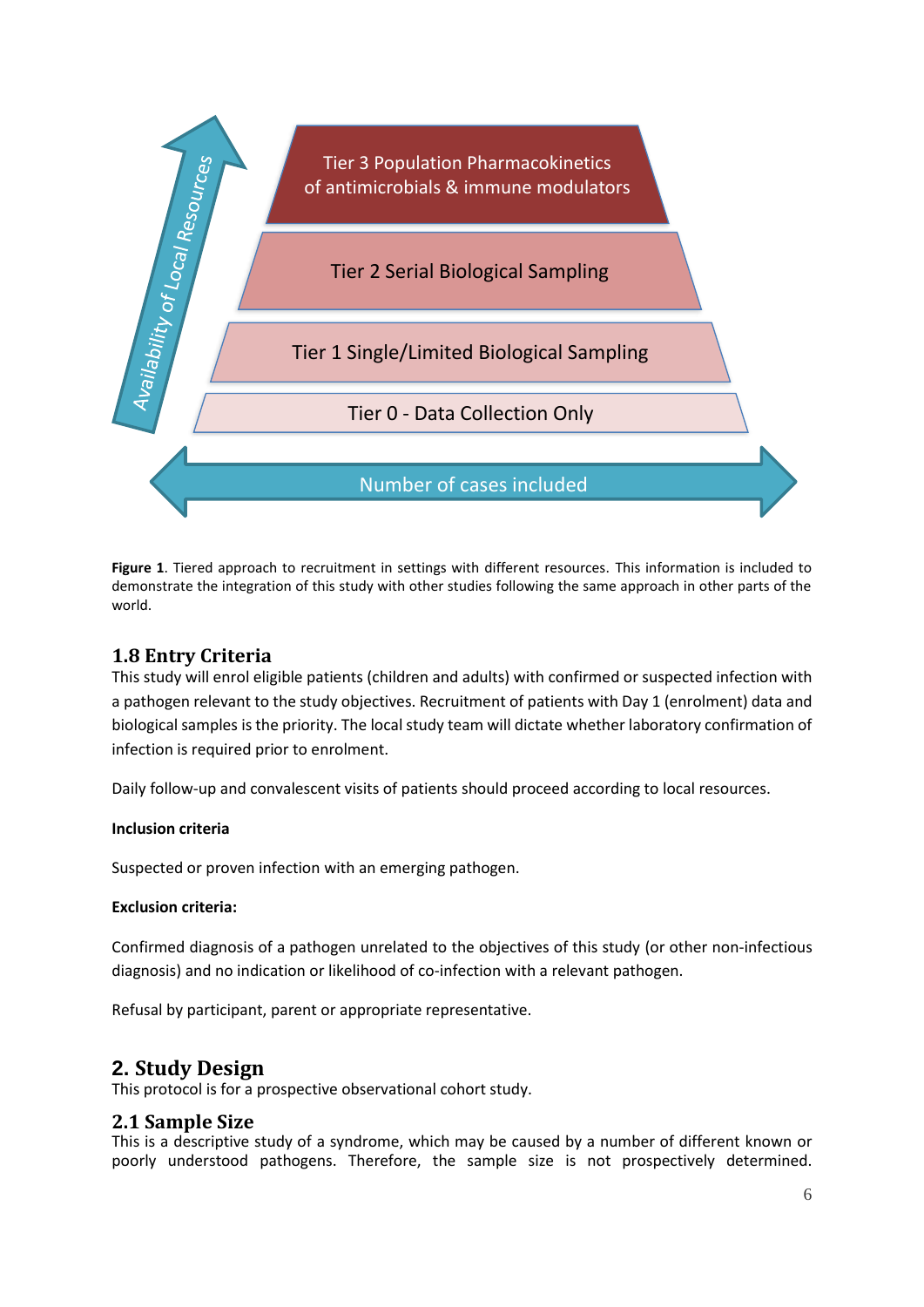Recruitment of participants will depend on the emergence and spread of the various pathogens and the resources available to the recruitment centres. The sample size will vary for each location but should be as large as feasible and preferably without limit in order to capture as much clinical data as possible early in the outbreak.

This protocol will be opened at sites with capacity and capability to recruit to any tier of study intensity. The study has no set end date.

# <span id="page-6-0"></span>**3. Methods**

## <span id="page-6-1"></span>**3.1 Identification of Potential Patients**

In hospital, potential participants will be identified through hospital workers upon presentation at recruiting sites and through public health agencies. When resources limit the number of patients enrolled to less than the number of patients presenting, sites should establish procedures to minimize bias in the selection of participants.

# <span id="page-6-2"></span>**3.2 Approach to Potential Participants**

#### *Tier Zero activity*

This requires collection of limited clinical data from the routine health record in a form that does not identify the patient. This does not generally require consent.

#### *Tiers One and Two*

Patients will only be considered for enrolment if appropriate local infection control and prevention measures are in place and can be maintained.

When it has been decided that biological sampling can be performed safely and appropriate consent has been obtained, samples taken early may be most useful for identification or evaluation of risk factors for disease progression at a clinically-relevant decision point. Therefore it is desirable to begin sampling as early as possible during a patient's illness.

Where patients lack capacity to consent to participation, an appropriate representative/consultee/parent/guardian will be approached by staff trained in consent procedures that protect the rights of the patient, and adhere to the ethical principles within the Declaration of Helsinki. Staff will explain the details of the study to the participant or parent/guardian/consultee and allow them time to discuss and ask questions. The staff will review the informed consent form with the person giving consent and endeavour to ensure understanding of the contents, including study procedures, risks, benefits, the right to withdraw and alternatives to participation. The consenting party will be asked to sign and date an informed consent form. If the patient is a child, the person with parental responsibility and the child, if competent, should both provide consent/ assent.

In view of the importance of early samples, participants or their parent/guardian/consultee will be permitted to consent and begin to participate in the study immediately if they wish to do so. Those who prefer more time to consider participation will be approached again after an agreed time, normally one day, to discuss further.

An outbreak involving a pathogen of public health interest or pandemic is an emergency. Patients who are incapable of giving consent in emergency situations are an exception to the general rule of informed consent in clinical research. This is clearly acknowledged in the Declaration of Helsinki (2008). The process of consent will comply with the principles of Good Clinical Practice and with the laws regulating clinical research in the recruiting centre.

For studies that collect or collate only anonymised data that is normally collected, as part of routine care, consent may not be required.

#### <span id="page-6-3"></span>**Internal pilot study**

An internal pilot study will only collate data that is being recorded or generated as part of routine clinical care (e.g. microbiology results). We will seek consent, be it deferred, proxy or assent, in order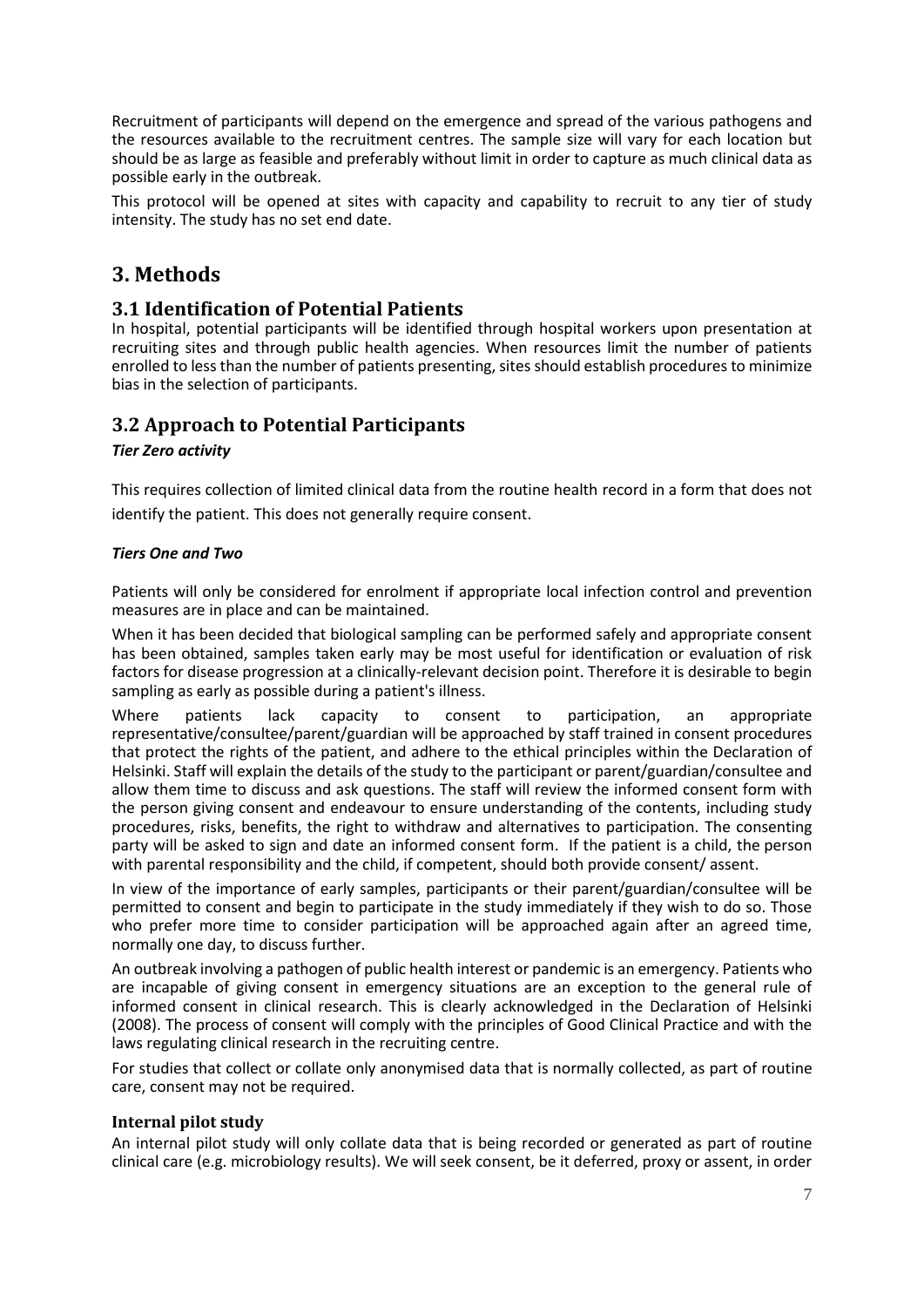to test the processes within the overarching Clinical Characterisation Protocol, which include obtaining consent.

All patients will be treated according to clinical requirements regardless of their participation in the study.

## <span id="page-7-0"></span>**3.3 Standard of Care**

Provision of care will vary by site and by treating physician. It is not possible to define a single standard of care and therefore to define what samples will be taken as a part of medical management and when. Participants in Tiers 1 to 3 of this study may have samples taken in addition to those required for medical management. The results of tests performed on research samples are unlikely to benefit the health of the participants.

# <span id="page-7-1"></span>**3.4 Data Collection and Sampling for Patients**

Samples and data will be collected according to the protocol tier approach, available resources and the weight of the patient, to prevent excessive volume sampling from children, young people and small adults.

Samples required for clinical management will at all times have priority over samples taken for research tests. Aliquots or samples for research purposes should never compromise the quality or quantity of samples required for medical management. Wherever practical, taking research samples should be timed to coincide with clinical sampling. The research team will be responsible for sharing the sampling protocol with health care workers supporting patient management in order to minimise disruption to routine care and avoid unnecessary procedures.

Some samples should be processed and stored at -80°C (Table 1). We recognise that -80°C storage is not available at all sites. In this case please store at coldest available temperature and at least -20°C.

For patients with VHF such as Ebola virus, the biological sampling will at times be limited to extra volumes of blood taken at times to coincide when blood is being taken for clinical purposes and then only at the discretion of the clinical team.

# <span id="page-7-2"></span>**3.5 Sample and Data Collection Schedules**

Table 1: Proposed samples to be obtained

| <b>REQUIREMENTS</b>                                              | <b>Samples</b>                                                                                                                                                                                                                                                                                                                                                                                                           | Processing/storage                          | <b>Purpose</b>                                                                                                                                       |
|------------------------------------------------------------------|--------------------------------------------------------------------------------------------------------------------------------------------------------------------------------------------------------------------------------------------------------------------------------------------------------------------------------------------------------------------------------------------------------------------------|---------------------------------------------|------------------------------------------------------------------------------------------------------------------------------------------------------|
| <b>CONSENT FORM</b>                                              |                                                                                                                                                                                                                                                                                                                                                                                                                          | Site file                                   |                                                                                                                                                      |
| <b>SINGLE SAMPLE SET</b><br><b>TAKEN AT</b><br>RECRUITMENT ('R') | Pathogen samples: Urine (up to<br>10ml) Stool (up to 10ml) or<br>rectal swab; respiratory samples<br>combined nose and throat<br>swab, AND endotracheal<br>aspirate if intubated, AND,<br>where resources permit,<br>nasopharyngeal aspirate (NPA)<br>OR (if NPA impossible) flocked<br>nose and throat swab]; samples<br>from infected sites/sores.<br>Also store any residual from<br>samples taken for clinical care. | Do not process at site.<br>Freeze at -80°C* | Pathogen studies to reveal<br>changes in pathogen during<br>infection and during spread<br>between individuals, detect<br>development of resistance. |
|                                                                  | Blood sample in serum (clotted)                                                                                                                                                                                                                                                                                                                                                                                          | Centrifuge 1500g for                        | Test for mediators and<br>potential biomarkers                                                                                                       |
|                                                                  | tube (patients > 40kg only)                                                                                                                                                                                                                                                                                                                                                                                              | 10mins.<br>Serum (3 aliquots -80°C*)        | Serology to detect<br>development of antibodies                                                                                                      |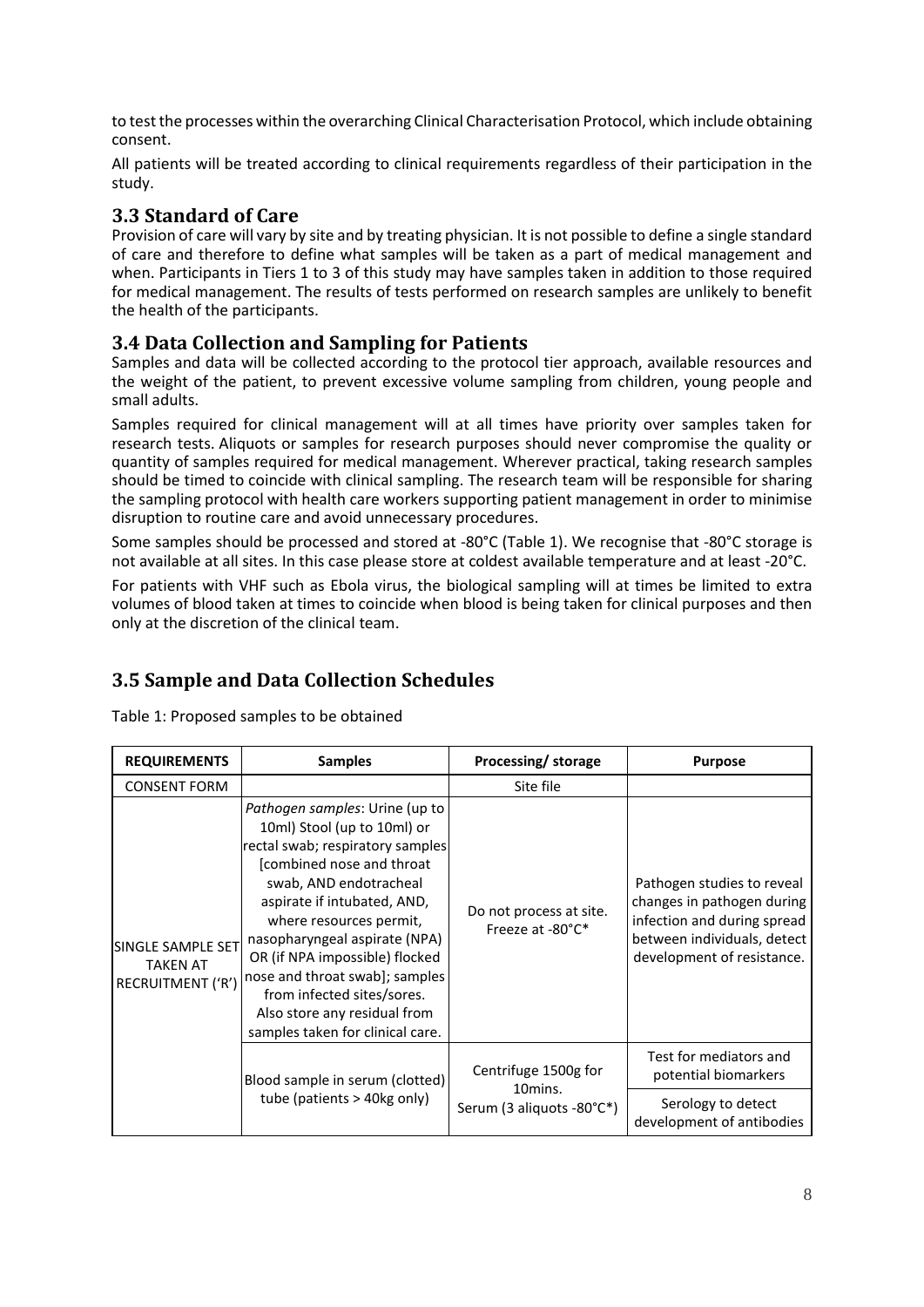|                                   |                                                                                                                                                                                                | Centrifuge 1500g<br>for 10mins at 4°C.                      | Test for mediators,<br>metabolites and potential<br>biomarkers<br>Test for drug levels.                                                                                                              |
|-----------------------------------|------------------------------------------------------------------------------------------------------------------------------------------------------------------------------------------------|-------------------------------------------------------------|------------------------------------------------------------------------------------------------------------------------------------------------------------------------------------------------------|
|                                   |                                                                                                                                                                                                | Plasma (3 aliquots -80°C*)                                  | Extract RNA/DNA from<br>causative pathogen and<br>other circulating pathogens.                                                                                                                       |
|                                   | Blood sample in EDTA tube                                                                                                                                                                      |                                                             | Extract host DNA for<br>genomic studies                                                                                                                                                              |
|                                   |                                                                                                                                                                                                | Cell fraction (1 aliquot -<br>$80^{\circ}$ C*)              | Extract RNA/DNA from<br>causative pathogen and<br>other circulating pathogens;<br>leftover cellular fractions<br>from research or clinical<br>samples can be used for<br>PBMC isolation if feasible. |
|                                   | Blood sample in blood RNA tube<br>(e.g Tempus <sup>™</sup> or PAXgene <sup>®</sup> )                                                                                                           | -80°C after 24h where<br>possible                           | Freeze at -20°C; transfer to Microarray/RNAseq analysis<br>of host immune cell<br>transcriptome                                                                                                      |
|                                   | Cerebrospinal fluid sample (if<br>suspected CNS disease)<br>If after recruitment a lumbar<br>puncture is clinically indicated,<br>an additional sample of up to<br>5mls will be collected in a |                                                             | Extract RNA/DNA from<br>causative pathogens and<br>other circulating pathogens<br>for molecular testing,<br>genomic studies and virus<br>isolation                                                   |
|                                   | universal sterile tube, provided<br>it is deemed appropriate by the<br>supervising clinician.                                                                                                  | 3 aliquots stored at -80°C*                                 | Perform serological testing<br>for pathogen-specific<br>antibodies                                                                                                                                   |
|                                   | Any residual CSF from samples<br>taken as part of routine clinical<br>care will be collected and stored<br>if available.                                                                       |                                                             | Test for mediators,<br>metabolites and potential<br>biomarkers                                                                                                                                       |
| <b>CASE REPORT</b><br><b>FORM</b> | Complete ISARIC CORE CRF<br>module 1 and 2 or WHO<br>NATURAL HISTORY PROTOCOL<br>(depending on local resources)<br>For VHFs collect any amount of<br>clinical data e.g. <50 cases.             | Site file (paper)<br>REDCap (electronic)<br>See section 3.7 | Clinical data                                                                                                                                                                                        |

| <b>SERIAL SAMPLES</b><br><b>THROUGHOUT</b><br><b>ACUTE ILLNESS</b><br>(serial, 'S') AND<br>CONVALESCENT ('C)<br><b>SAMPLES WHERE</b><br><b>POSSIBLE</b> | Pathogen samples: Urine (up to<br>10ml) Stool (up to 10ml) or<br>rectal swab; respiratory samples<br>[combined nose and throat<br>swab, AND endotracheal<br>aspirate if intubated, AND,<br>where resources permit,<br>nasopharyngeal aspirate (NPA)<br>OR (if NPA impossible) flocked<br>nose and throat swab; samples<br>from infected sites/sores. Also | Do not process at site.<br>Freeze at -80°C* | Pathogen studies to reveal<br>changes in pathogen during<br>infection and during spread<br>between individuals, detect<br>development of resistance. |
|---------------------------------------------------------------------------------------------------------------------------------------------------------|-----------------------------------------------------------------------------------------------------------------------------------------------------------------------------------------------------------------------------------------------------------------------------------------------------------------------------------------------------------|---------------------------------------------|------------------------------------------------------------------------------------------------------------------------------------------------------|
|---------------------------------------------------------------------------------------------------------------------------------------------------------|-----------------------------------------------------------------------------------------------------------------------------------------------------------------------------------------------------------------------------------------------------------------------------------------------------------------------------------------------------------|---------------------------------------------|------------------------------------------------------------------------------------------------------------------------------------------------------|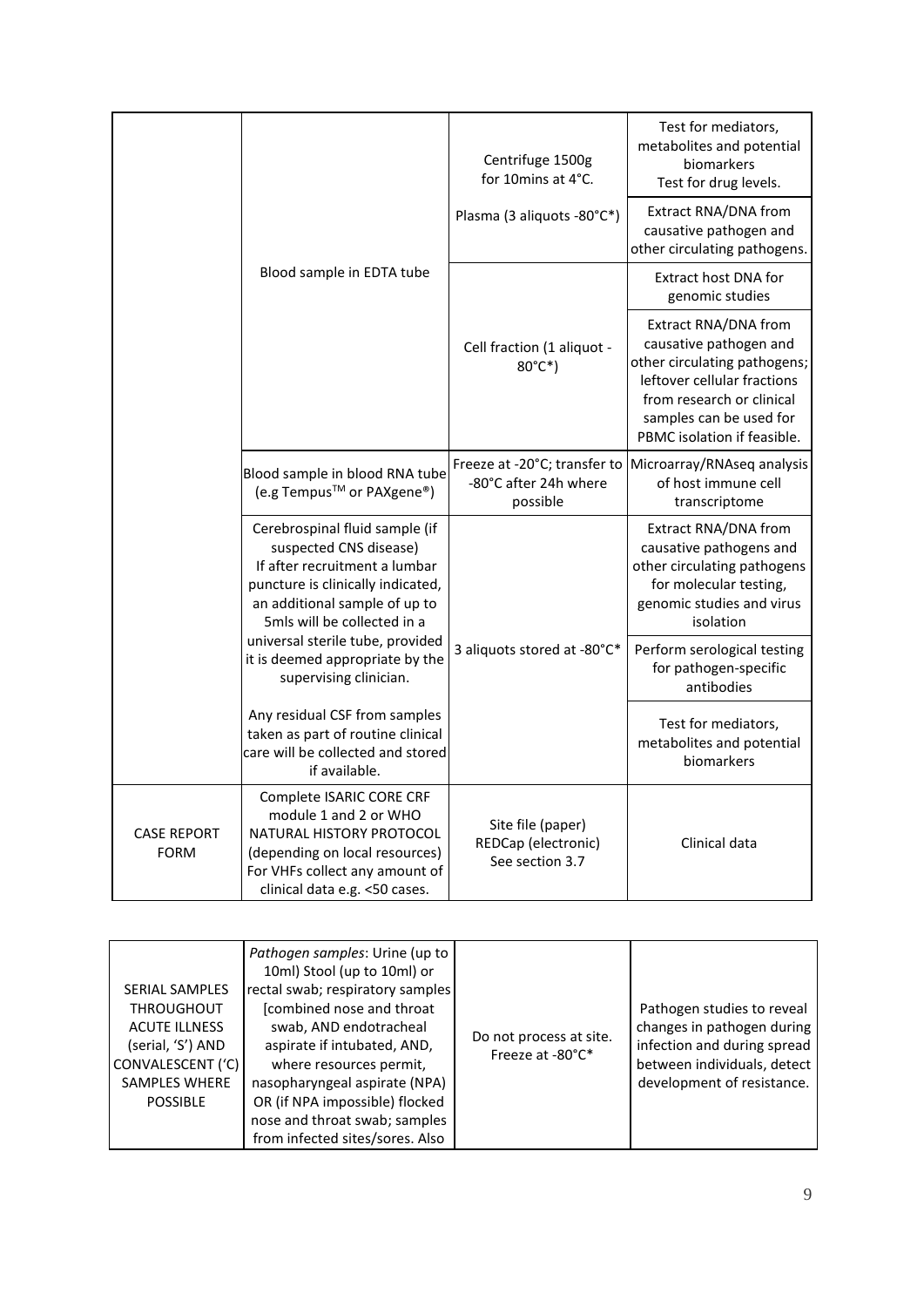|                                                                                                    | store any residual from samples<br>taken for clinical care.                                                                                                                                    |                                                                      |                                                                                                                                                                                                      |
|----------------------------------------------------------------------------------------------------|------------------------------------------------------------------------------------------------------------------------------------------------------------------------------------------------|----------------------------------------------------------------------|------------------------------------------------------------------------------------------------------------------------------------------------------------------------------------------------------|
|                                                                                                    | Blood sample in serum (clotted)                                                                                                                                                                | Centrifuge 1500g for<br>10mins.                                      | Test for mediators and<br>potential biomarkers                                                                                                                                                       |
|                                                                                                    | tube (patients > 40kg only)                                                                                                                                                                    | Serum (3 aliquots -80°C*)                                            | Serology to detect<br>development of antibodies                                                                                                                                                      |
|                                                                                                    |                                                                                                                                                                                                | Centrifuge 1500g<br>for 10mins at 4°C.                               | Test for mediators,<br>metabolites, and potential<br>biomarkers<br>Test for drug levels.                                                                                                             |
|                                                                                                    |                                                                                                                                                                                                | Plasma (3 aliquots -80°C*)<br>Cell fraction (1 aliquot -             | Serology to detect<br>development of antibodies                                                                                                                                                      |
|                                                                                                    | Blood sample in EDTA                                                                                                                                                                           | 80°C*)                                                               | Extract RNA/DNA from<br>causative pathogen and<br>other circulating pathogens.                                                                                                                       |
|                                                                                                    |                                                                                                                                                                                                | Cell fraction (1 aliquot -<br>80°C*)                                 | Extract RNA/DNA from<br>causative pathogen and<br>other circulating pathogens;<br>leftover cellular fractions<br>from research or clinical<br>samples can be used for<br>PBMC isolation if feasible. |
|                                                                                                    | Blood sample in blood RNA tube                                                                                                                                                                 | Freeze at -20°C; transfer to<br>-80 after 24h where<br>possible      | Microarray and CAGE<br>analysis of host immune cell<br>transcriptome                                                                                                                                 |
|                                                                                                    | Cerebrospinal fluid sample (if<br>suspected CNS disease)<br>If after recruitment a lumbar<br>puncture is clinically indicated,<br>an additional sample of up to<br>5mls will be collected in a |                                                                      | Extract RNA/DNA from<br>causative pathogens and<br>other circulating pathogens<br>for molecular testing,<br>genomic studies and virus<br>isolation                                                   |
|                                                                                                    | universal sterile tube, provided<br>it is deemed appropriate by the<br>supervising clinician.                                                                                                  | 3 aliquots stored at -80°C*                                          | Perform serological testing<br>for pathogen-specific<br>antibodies                                                                                                                                   |
|                                                                                                    | Any residual CSF from samples<br>taken as part of routine clinical<br>care will be collected and stored<br>if available.                                                                       |                                                                      | Test for mediators,<br>metabolites and potential<br>biomarkers                                                                                                                                       |
| SERIAL CLINICAL<br>DATA                                                                            | Complete ISARIC CORE CRF<br>module 2 (serial) and module 3<br>(at discharge/death)                                                                                                             | Site file (paper)<br>REDCap (electronic)<br>See section 3.7          | Clinical data                                                                                                                                                                                        |
| <b>ADDITIONAL</b><br><b>SAMPLES FOR</b><br><b>POPULATION</b><br>PHARMACOKINETICS<br><b>STUDIES</b> | Blood sample in EDTA or fluoride<br>oxalate tubes                                                                                                                                              | Centrifuge 1500g for<br>10mins at 4°C.<br>Plasma (2 aliquots -80°C*) | Test for drug levels. Store<br>aliquot for other studies.                                                                                                                                            |

<span id="page-9-0"></span>\*freeze at -80°C where possible, or at least at -20°C. Further details of processing are provided in Table 9.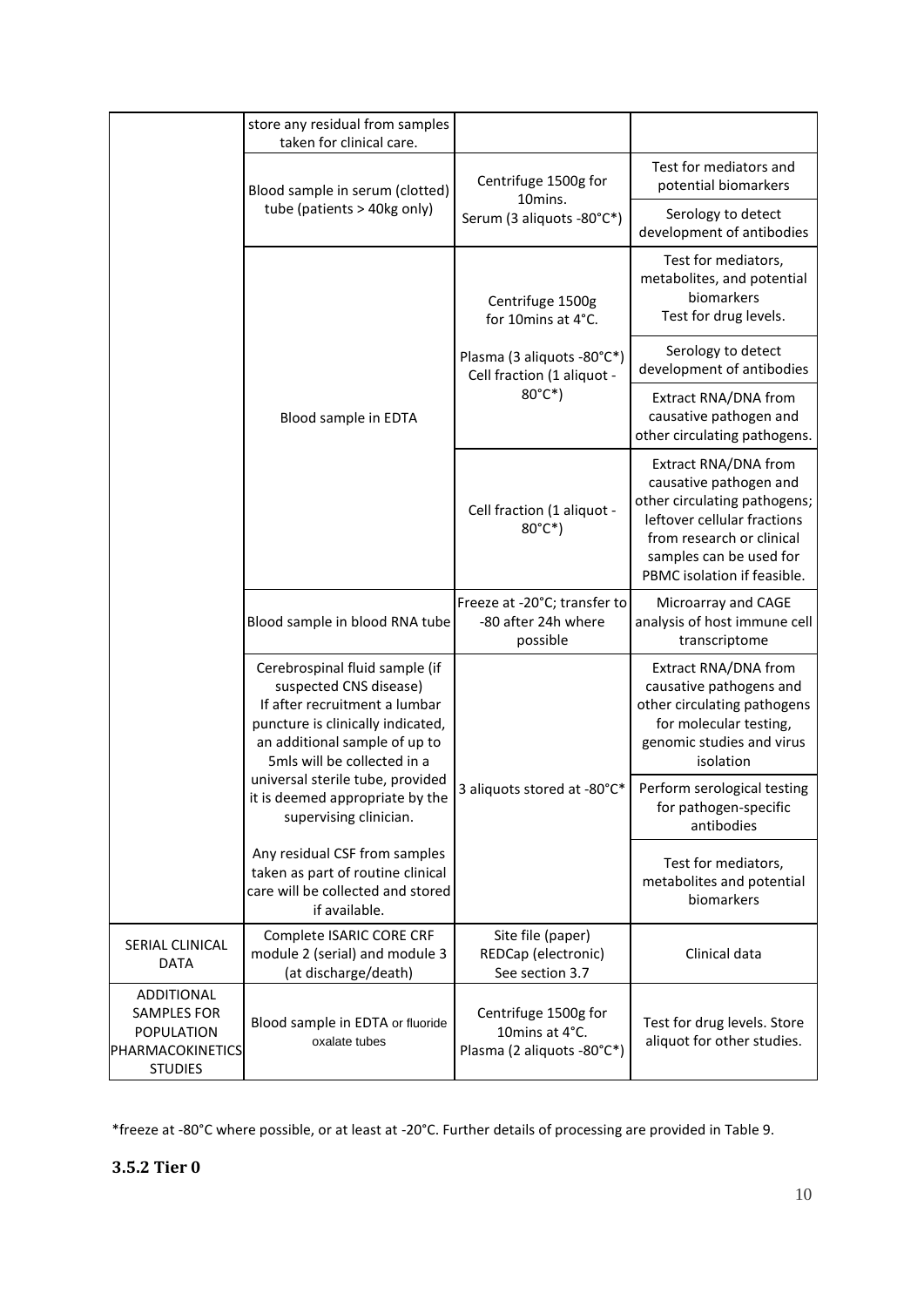Collect data using CRF only. *As you are collecting CRF data only and not biological samples, ethical approval or consent is generally not required.*

#### <span id="page-10-0"></span>**3.5.3 Tier 1**

A single sample set is obtained at, or as soon as practical after, recruitment ('**recruitment sample set'**). Collect data using CRF.

#### <span id="page-10-1"></span>**3.5.4 Tier 2**

A '**recruitment sample set'** is obtained followed by schedule-dependent '**serial sample sets'** and one '**convalescent sample set'** are obtained. Collect data using CRF. Example Tier 2 sampling schedules are shown below and all schedules are in Appendix 2.

|                            |                         |                | Serial samples. |                |   |   |                |        |  |  |                       |  |  |                              |                                               |
|----------------------------|-------------------------|----------------|-----------------|----------------|---|---|----------------|--------|--|--|-----------------------|--|--|------------------------------|-----------------------------------------------|
|                            | Recruitment Week 1      |                |                 |                |   |   |                | Week 2 |  |  |                       |  |  | Further<br>samples           | Convalescent samples                          |
| Day                        | $\mathbf{1}$            | $\overline{2}$ | 3               | 4 <sup>1</sup> | 5 | 6 | 7 <sup>1</sup> |        |  |  | 8 9 10 11 12 13 14 15 |  |  | Weekly until<br>max 100 days | 3 months and 6<br>months after<br>recruitment |
| >40kg                      | $\mathsf R$             |                |                 |                |   |   |                |        |  |  |                       |  |  |                              |                                               |
| 20 to 40kg                 | ${\sf R}$               |                |                 |                |   |   |                |        |  |  |                       |  |  |                              |                                               |
| 10 to 20kg                 | $\overline{\mathsf{R}}$ |                |                 |                |   |   |                |        |  |  |                       |  |  |                              |                                               |
| 4 to 10kg                  | $\mathsf R$             |                |                 |                |   |   |                |        |  |  |                       |  |  |                              |                                               |
| $<$ 4 $kg$                 | $\mathsf R$             |                |                 |                |   |   |                |        |  |  |                       |  |  |                              |                                               |
| <b>Sample</b><br>priority* | $\mathbf{1}$            |                |                 |                |   |   |                |        |  |  |                       |  |  |                              |                                               |

*Table 2: Tier 1 sampling schedule.*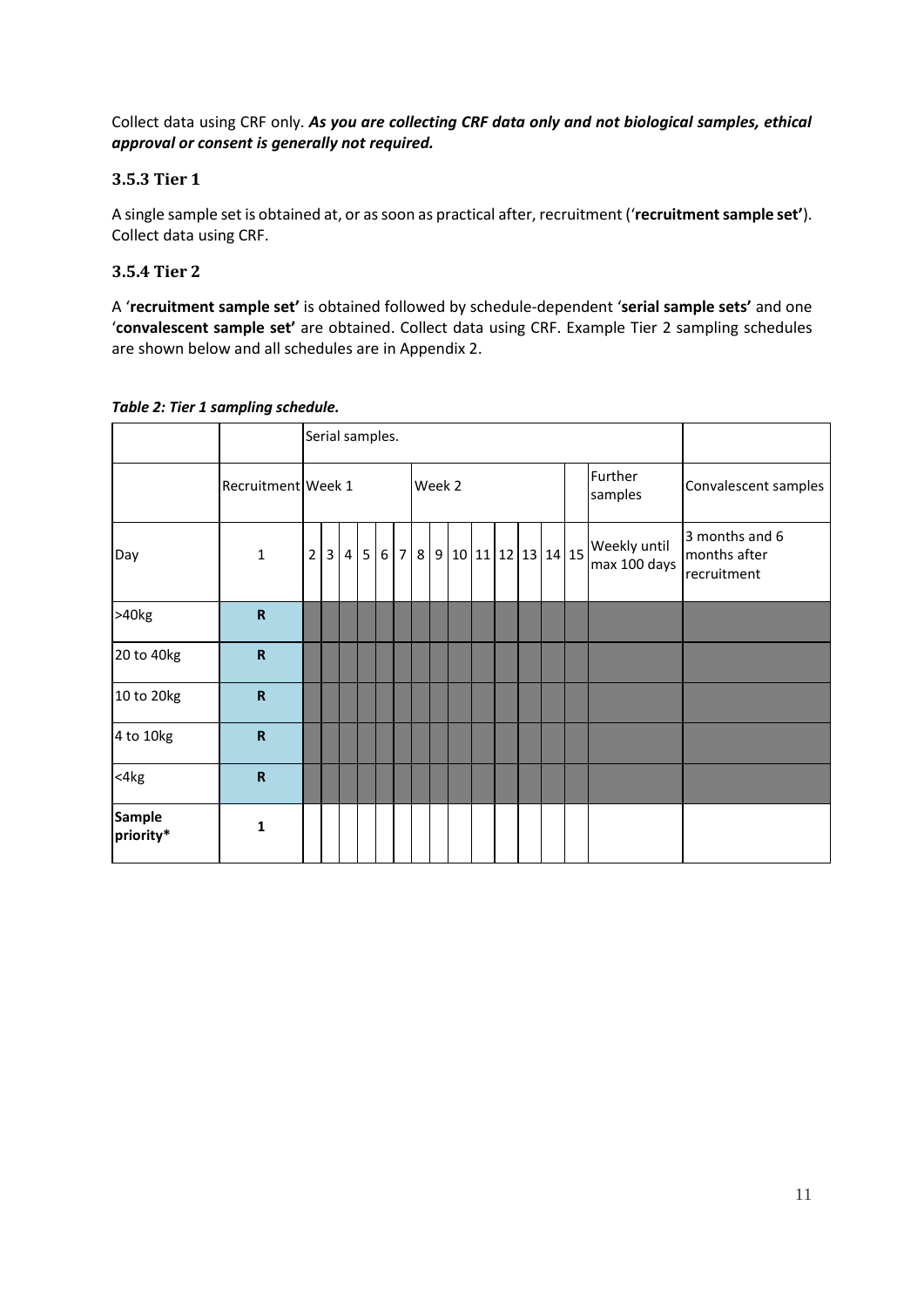## *Table 3: Tier 2 sampling schedule 4.*

|                            |                           |                |   | Serial samples. |   |   |                |   |        |    |    |    |    |    |    |                                       |                                                  |
|----------------------------|---------------------------|----------------|---|-----------------|---|---|----------------|---|--------|----|----|----|----|----|----|---------------------------------------|--------------------------------------------------|
|                            | Recruitment Week 1        |                |   |                 |   |   |                |   | Week 2 |    |    |    |    |    |    |                                       | Further Convalescent<br>samples samples          |
| Day                        | $\mathbf{1}$              | $\overline{2}$ | 3 | $\overline{4}$  | 5 | 6 | $\overline{7}$ | 8 | 9      | 10 | 11 | 12 | 13 | 14 | 15 | Weekly<br>until<br>max<br>100<br>days | 3 months<br>and 6<br>months after<br>recruitment |
| >40kg                      | $\mathbf R$               |                | S |                 |   |   |                |   | S      |    |    |    |    |    |    |                                       | $\mathbf C$                                      |
| 20 to 40kg                 | $\mathbf R$               |                | S |                 |   |   |                |   | S      |    |    |    |    |    |    |                                       | $\mathbf C$                                      |
| 10 to 20kg                 | $\boldsymbol{\mathsf{R}}$ |                | S |                 |   |   |                |   | S      |    |    |    |    |    |    |                                       | $\mathbf c$                                      |
| 4 to 10kg                  | $\mathbf R$               |                | S |                 |   |   |                |   | S      |    |    |    |    |    |    |                                       | $\mathbf c$                                      |
| <4kg                       | $\mathbf R$               |                | S |                 |   |   |                |   | S      |    |    |    |    |    |    |                                       | $\mathbf c$                                      |
| <b>Sample</b><br>priority* | $\mathbf{1}$              |                | 2 |                 |   |   |                |   | 3      |    |    |    |    |    |    |                                       | 4                                                |

*Table 4: Tier 2 sampling schedule 6.*

|                            |                         |                | Serial samples. |                |              |   |                |        |                |    |    |    |    |         |                                       |                                                  |
|----------------------------|-------------------------|----------------|-----------------|----------------|--------------|---|----------------|--------|----------------|----|----|----|----|---------|---------------------------------------|--------------------------------------------------|
|                            | Recruitment Week 1      |                |                 |                |              |   |                | Week 2 |                |    |    |    |    |         |                                       | Further Convalescent<br>samples samples          |
| Day                        | $\mathbf{1}$            | $\overline{2}$ | $\overline{3}$  | $\overline{4}$ | 5            | 6 | $\overline{7}$ | 8      | $\overline{9}$ | 10 | 11 | 12 | 13 | $14$ 15 | Weekly<br>until<br>max<br>100<br>days | 3 months<br>and 6<br>months after<br>recruitment |
| >40kg                      | $\mathbf R$             |                | S               |                | $\mathbf S$  |   |                |        | S              |    |    |    |    |         | S                                     | $\mathbf{C}$                                     |
| 20 to 40kg                 | $\mathbf R$             |                | S               |                | $\mathbf S$  |   |                |        | S              |    |    |    |    |         | $\mathsf{s}$                          | $\mathbf C$                                      |
| 10 to 20kg                 | $\overline{\mathsf{R}}$ |                | S               |                | $\mathsf{s}$ |   |                |        | S              |    |    |    |    |         | $\mathsf{s}$                          | $\mathbf{C}$                                     |
| 4 to 10kg                  | $\overline{\mathsf{R}}$ |                | S               |                | $\mathsf{s}$ |   |                |        | S              |    |    |    |    |         | S                                     | $\mathbf c$                                      |
| $<$ 4 $kg$                 | ${\bf R}$               |                | S               |                | $\mathsf{s}$ |   |                |        | S              |    |    |    |    |         | $\mathsf{s}$                          | $\mathbf c$                                      |
| <b>Sample</b><br>priority* | $\mathbf{1}$            |                | $\overline{2}$  |                | 5            |   |                |        | 3              |    |    |    |    |         | 6                                     | 4                                                |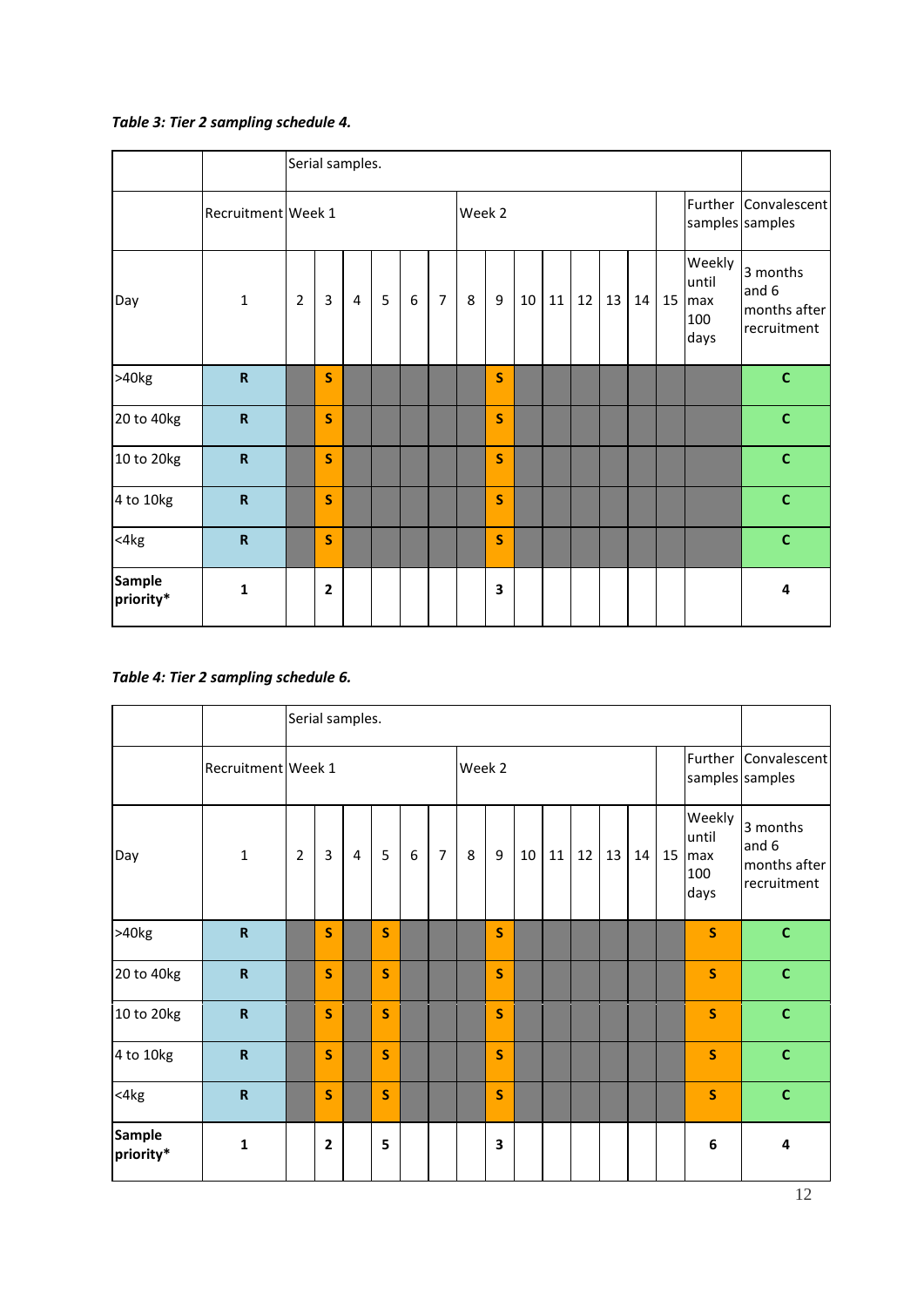#### *Table 5: Tier 2 sampling schedule 10.*

|                            |                         |                |                | Serial samples. |              |   |                |        |   |    |              |    |    |    |                         |                                       |                                                  |
|----------------------------|-------------------------|----------------|----------------|-----------------|--------------|---|----------------|--------|---|----|--------------|----|----|----|-------------------------|---------------------------------------|--------------------------------------------------|
|                            | Recruitment Week 1      |                |                |                 |              |   |                | Week 2 |   |    |              |    |    |    |                         |                                       | Further Convalescent<br>samples samples          |
| Day                        | $\mathbf{1}$            | $\overline{2}$ | $\overline{3}$ | 4               | 5            | 6 | $\overline{7}$ | 8      | 9 | 10 | 11           | 12 | 13 | 14 | 15                      | Weekly<br>until<br>max<br>100<br>days | 3 months<br>and 6<br>months after<br>recruitment |
| >40kg                      | $\mathbf R$             |                | S              |                 | $\mathsf{s}$ |   | S              |        | S |    | $\mathsf{s}$ |    | S  |    | $\mathsf{S}$            | $\mathsf{S}$                          | $\mathbf{C}$                                     |
| 20 to 40kg                 | ${\sf R}$               |                | S              |                 | $\mathsf{s}$ |   | S              |        | S |    | $\mathsf{s}$ |    | S  |    | $\overline{\mathbf{S}}$ | $\mathsf{s}$                          | $\mathbf c$                                      |
| 10 to 20kg                 | $\mathbf R$             |                | S              |                 | $\mathsf{s}$ |   | S              |        | S |    | $\mathsf{s}$ |    | S  |    | $\overline{\mathbf{S}}$ | $\mathsf{s}$                          | $\mathbf{C}$                                     |
| 4 to 10kg                  | $\mathbf R$             |                | S              |                 | $\mathbf S$  |   | P              |        | S |    | P            |    | S  |    | P                       | $\overline{\mathbf{S}}$               | $\mathbf c$                                      |
| $<$ 4 $kg$                 | $\overline{\mathsf{R}}$ |                | S              |                 | S            |   | P              |        | S |    | P            |    | S  |    | P                       | S                                     | $\mathbf{C}$                                     |
| <b>Sample</b><br>priority* | $\mathbf{1}$            |                | $\mathbf{2}$   |                 | 5            |   | $\overline{7}$ |        | 3 |    | 8            |    | 10 |    | 9                       | 6                                     | 4                                                |

**Key** (refer to Table 1)**: R:** recruitment sample set **S:** serial sample set **P:** pathogen-only sample set **C:** convalescent samples

**\*In the event that local resource limitations require sampling frequency to decrease, samples will be prioritised as shown (1=highest priority). Serial sampling will stop when acute illness resolves, or a patient is discharged from hospital: next samples taken will be the blood sample at 3 months and 6 months post recruitment.**

| Weight   | Samples at<br>recruitment (R)                                                                                                                   | Serial samples (S)                                                                                                                                                                                                                                                         | Convalescent<br>samples                                                                                                       | Total Volumes of blood taken                                                                  |
|----------|-------------------------------------------------------------------------------------------------------------------------------------------------|----------------------------------------------------------------------------------------------------------------------------------------------------------------------------------------------------------------------------------------------------------------------------|-------------------------------------------------------------------------------------------------------------------------------|-----------------------------------------------------------------------------------------------|
| $>40$ kg | 9ml (3x3ml)<br><b>EDTA blood</b><br>3ml blood in<br>serum(clotted)<br>tube<br>3ml blood in<br>blood RNA tube<br>Research<br>pathogen<br>samples | 3ml EDTA blood<br>3ml blood in serum(clotted) tube<br>3ml blood in blood RNA tube<br>Up to 3 additional 1ml samples in EDTA or<br>fluoride oxalate tubes spread throughout<br>dosing schedule for<br>pharmacokinetic/pharmacodynamic studies.<br>Research pathogen samples | 3ml EDTA blood<br>3ml blood in<br>serum(clotted)<br>tube<br>3ml blood in<br>blood RNA tube<br>Research<br>pathogen<br>samples | Maximum any day: 15ml<br>$(0.38$ ml/kg $)$<br>Maximum any 4 weeks: 96ml<br>(maximum 2.4ml/kg) |

*Table 6: Sample volumes by patient weight.*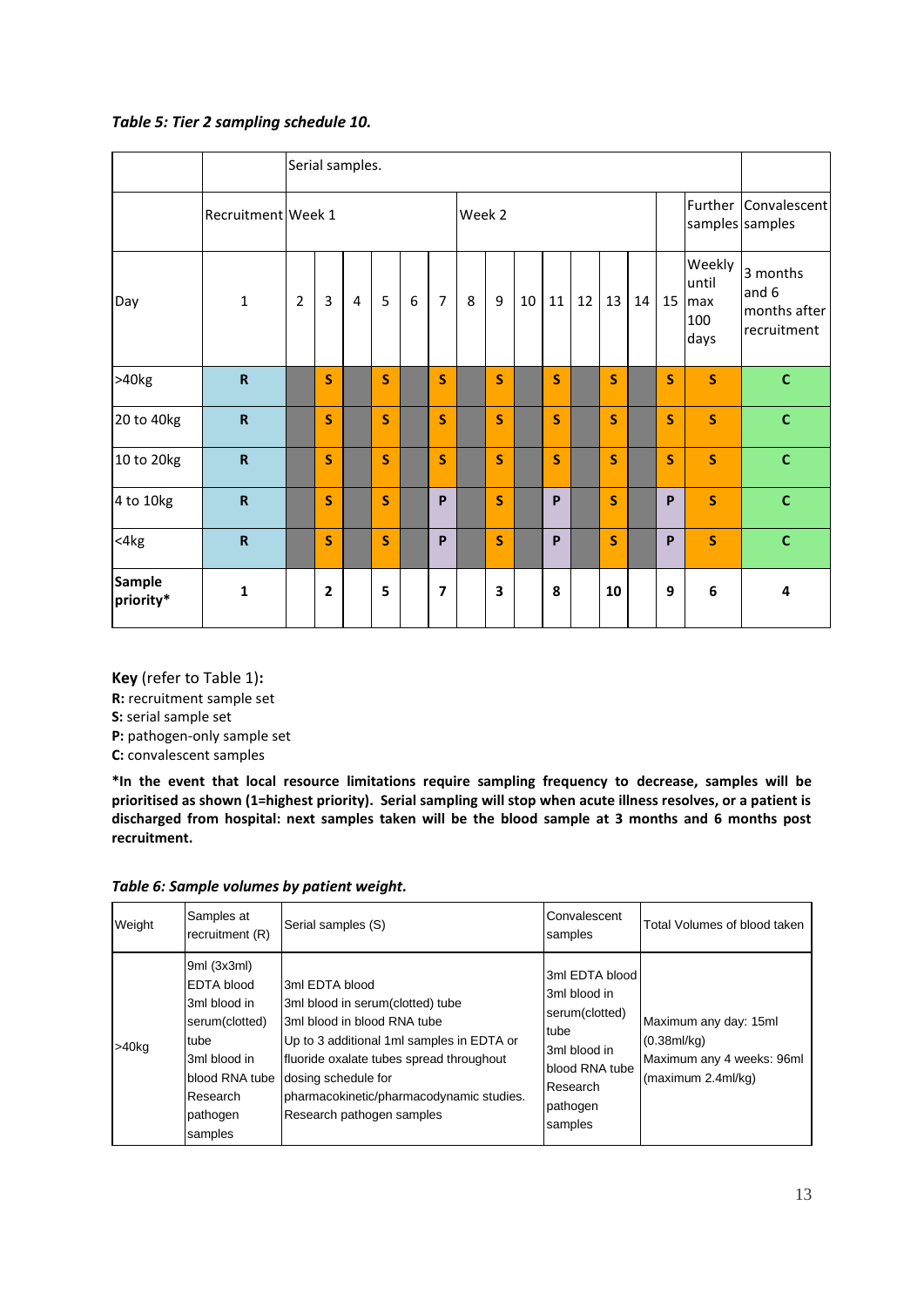| 20 to 40kg                                        | 6ml (3x2ml)<br><b>EDTA blood</b><br>3ml blood in<br>serum(clotted)<br>tube<br>3ml blood in<br>blood RNA tube<br>Research<br>pathogen<br>samples                              | 1ml EDTA blood<br>2ml blood in blood RNA tube<br>Up to 3 additional 0.5ml samples in EDTA or<br>fluoride oxalate tubes spread throughout<br>dosing schedule for<br>pharmacokinetic/pharmacodynamic studies.<br>Research pathogen samples                                                                                                                                                                                                                                                                                                                                                                                                                                                                                                             | 1ml EDTA blood<br>3ml blood in<br>serum(clotted)<br>tube<br>2ml blood in<br>blood RNA tube<br>Research<br>pathogen<br>samples | Maximum any day: 12ml<br>(0.6ml/kg)<br>Maximum any 4 weeks: 42ml<br>(maximum 2.1ml/kg)                                                                                                                                 |
|---------------------------------------------------|------------------------------------------------------------------------------------------------------------------------------------------------------------------------------|------------------------------------------------------------------------------------------------------------------------------------------------------------------------------------------------------------------------------------------------------------------------------------------------------------------------------------------------------------------------------------------------------------------------------------------------------------------------------------------------------------------------------------------------------------------------------------------------------------------------------------------------------------------------------------------------------------------------------------------------------|-------------------------------------------------------------------------------------------------------------------------------|------------------------------------------------------------------------------------------------------------------------------------------------------------------------------------------------------------------------|
| 10 to 20kg                                        | 2ml (2x1ml)<br><b>EDTA</b> blood<br>2ml blood in<br>serum(clotted)<br>tube<br>2ml blood in<br>blood RNA tube<br>Research<br>pathogen<br>samples                              | 1ml EDTA blood<br>1ml blood in blood RNA tube<br>Up to 3 additional 0.2ml samples in EDTA or<br>fluoride oxalate tubes spread throughout<br>dosing schedule for<br>pharmacokinetic/pharmacodynamic studies.<br>Research pathogen samples                                                                                                                                                                                                                                                                                                                                                                                                                                                                                                             | 1ml EDTA blood<br>1ml blood in<br>serum(clotted)<br>tube<br>1ml blood in<br>blood RNA tube<br>Research<br>pathogen<br>samples | Maximum any day: 6ml<br>$(0.6$ ml/kg $)$<br>Maximum any 4<br>weeks: 23.6ml<br>(maximum 2.36ml/kg)                                                                                                                      |
| 4 to 10kg                                         | 1ml EDTA blood<br>1ml blood in<br>serum(clotted)<br>tube<br>ml blood in<br>blood RNA tube<br>Research<br>pathogen<br>samples                                                 | 1ml EDTA blood<br>Up to 3 additional 0.2ml samples in EDTA or<br>fluoride oxalate tubes spread throughout<br>dosing schedule for<br>pharmacokinetic/pharmacodynamic studies.<br>Research pathogen samples                                                                                                                                                                                                                                                                                                                                                                                                                                                                                                                                            | 1ml EDTA blood<br>1ml blood in<br>serum(clotted)<br>tube<br>Research<br>pathogen<br>samples                                   | Maximum any day: 2ml<br>(0.5ml/kg)<br>Maximum any 4 weeks: 9.4ml<br>(maximum 2.35ml/kg)                                                                                                                                |
| < 4kg                                             | 0.5ml EDTA<br>blood<br>0.1ml blood in<br>serum(clotted)<br>tube<br>ml blood in<br>blood RNA tube<br>Research<br>pathogen<br>samples                                          | 0.2ml EDTA blood<br>Up to 3 additional 0.1ml samples in EDTA or<br>fluoride oxalate tubes spread throughout<br>dosing schedule for<br>pharmacokinetic/pharmacodynamic studies.<br>Research pathogen samples                                                                                                                                                                                                                                                                                                                                                                                                                                                                                                                                          | 0.2ml EDTA<br>blood<br>0.2ml blood in<br>serum(clotted)<br>tube<br>Research<br>pathogen<br>samples                            | Maximum any day: 0.8ml<br>$(-0.27 \text{mJ/kg})$<br>Maximum any 4 weeks: 2.4ml<br>(maximum 2.4ml/kg)                                                                                                                   |
| Research<br>pathogen<br>samples (all<br>patients) | 1.<br>2.<br>3.<br>4.                                                                                                                                                         | Pathogen samples taken solely for research purposes:<br>In all SARI or respiratory infection patients: combined nose and throat swab,<br>otherwise a throat swab or nasopharyngeal swab alone<br>In all intubated patients with SARI or respiratory infection: endotracheal aspirate<br>also where resources permit in a respiratory case:<br>Nasopharyngeal aspirate (NPA) OR (if NPA impossible)<br>flocked nose and throat swab<br>Urine (up to 10ml in sterile universal container, if available)<br>Rectal swab or stool (up to 10ml in sterile universal container<br>or stool specimen container, if available)<br>samples/swabs from infected sites or sores.<br>Separate aliquot of Cerebrospinal fluid (CSF) collected solely for research |                                                                                                                               | No patient will give more than<br>0.6ml/kg (>1% blood volume)<br>on any one day, or more than<br>2.4ml/kg (approx 3% blood<br>volume) in any four week<br>period (MCRN<br>recommendations).<br>See table 7 (below) for |
| Clinician-<br>requested<br><b>CSF</b>             | purposes:<br>When a lumbar puncture is clinically-indicated and performed in an infant or older<br>patient, an additional sample of up to 5mls of CSF will be collected in a | guidance on total safe<br>volumes of CSF to take at<br>lumbar puncture                                                                                                                                                                                                                                                                                                                                                                                                                                                                                                                                                                                                                                                                               |                                                                                                                               |                                                                                                                                                                                                                        |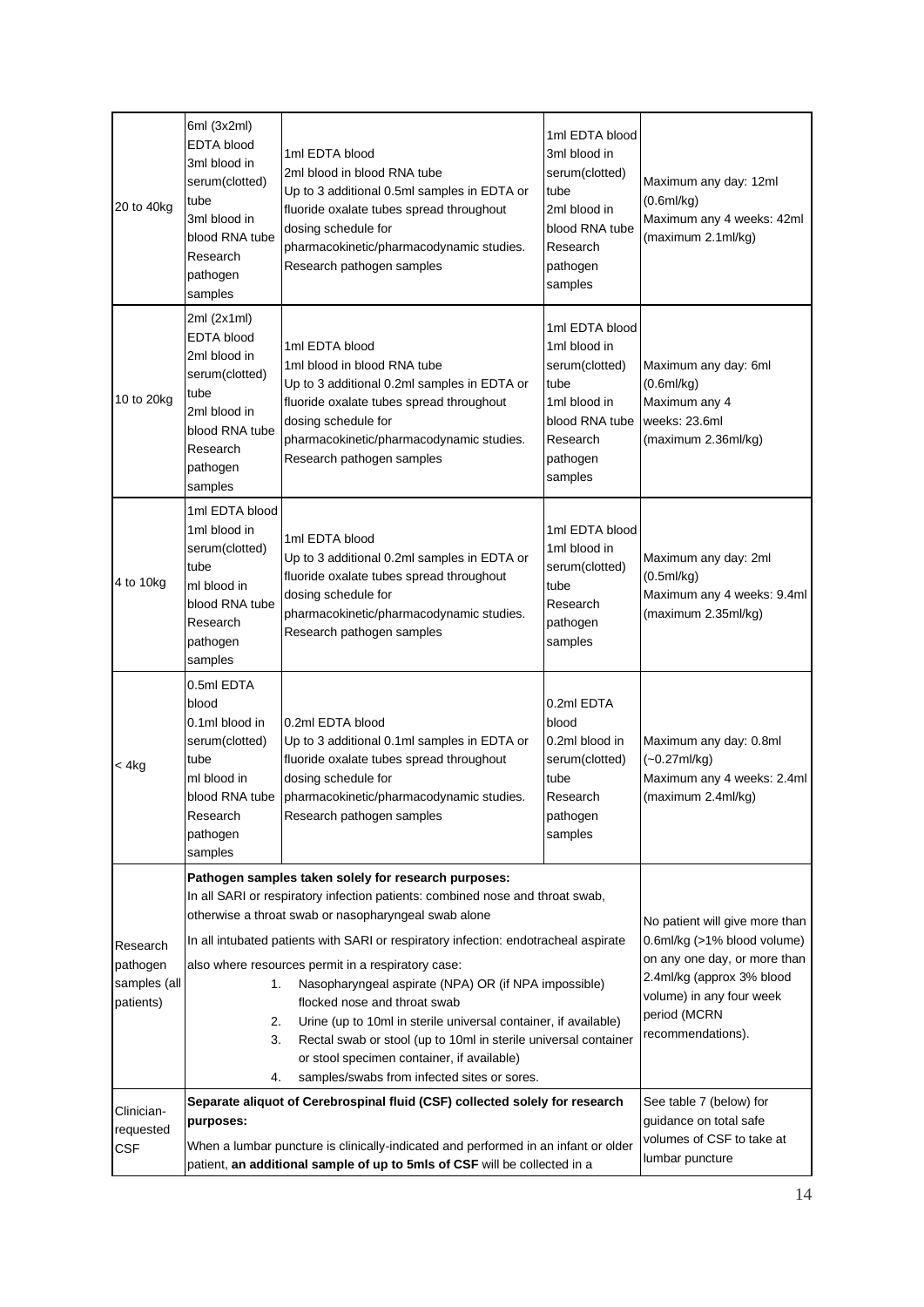|                                                                  | separate universal sterile tube, provided it is deemed appropriate by the<br>supervising clinician. The volume of CSF taken from a child younger than an<br>infant will be at the discretion of the attending clinician.                                                                                                         |  |
|------------------------------------------------------------------|----------------------------------------------------------------------------------------------------------------------------------------------------------------------------------------------------------------------------------------------------------------------------------------------------------------------------------|--|
|                                                                  | Any residual CSF from samples taken as part of routine clinical care will be<br>collected and stored                                                                                                                                                                                                                             |  |
| Clinician-<br>requested<br>pathogen<br>samples (all<br>patients) | Where possible, we will obtain an aliquot of any residual and unwanted sample<br>volume from specimens that have been sent by clinicians for pathogen detection,<br>including those obtained before recruitment to the study: urine; stool; respiratory<br>tract samples (NPA, ETA, BAL, sputum, ENT swabs); cerebrospinal fluid |  |

### <span id="page-14-0"></span>*3.5.4.1 For CNS infections only – residual cerebrospinal fluid from clinical sampling*

If after recruitment a lumbar puncture is clinically indicated, an additional sample of up to 5mls (Table 7) will be collected in a universal sterile tube, provided it is deemed appropriate by the supervising clinician. Any residual CSF from samples taken as part of routine clinical care will be collected and stored if available. This will allow:

- Extraction of RNA/DNA from causative pathogens and other circulating pathogens for molecular testing, genomic studies and virus isolation
- Serological testing for pathogen-specific antibodies
- Testing for mediators, metabolites and potential biomarkers

#### *Table 7: Estimates of CSF production rate, total CSF volume and the safe recommended CSF volume taken at lumbar puncture for different age groups.*

Taken from the British Infection Society guidelines for the diagnosis and treatment of tuberculosis of the central nervous system.

| Age                  | <b>Mean CSF production</b><br>rate (mL/h) | <b>Total CSF</b><br>Volume (mL) | Safe CSF volume to<br>take at LP (mL) |
|----------------------|-------------------------------------------|---------------------------------|---------------------------------------|
| Adult (>18y)         | 22                                        | 150-170                         | Maximum: 15-17                        |
| Adolescent (11-18y)  | 18                                        | 120-170                         | Maximum: 12-17                        |
| Young child (1-10y)  | 12                                        | 100-150                         | Maximum: 10-15                        |
| Infant $(>28d; <1y)$ | 10                                        | 60-90                           | Maximum: 6-9                          |
| Term Neonate (≤28d)  |                                           | $20 - 40$                       | Maximum: 2-4                          |

#### <span id="page-14-1"></span>**3.5.5 Optional sub-studies**

In addition to the tier and sampling schedule decided by the PI, optional sub-studies from Table 8 can be included.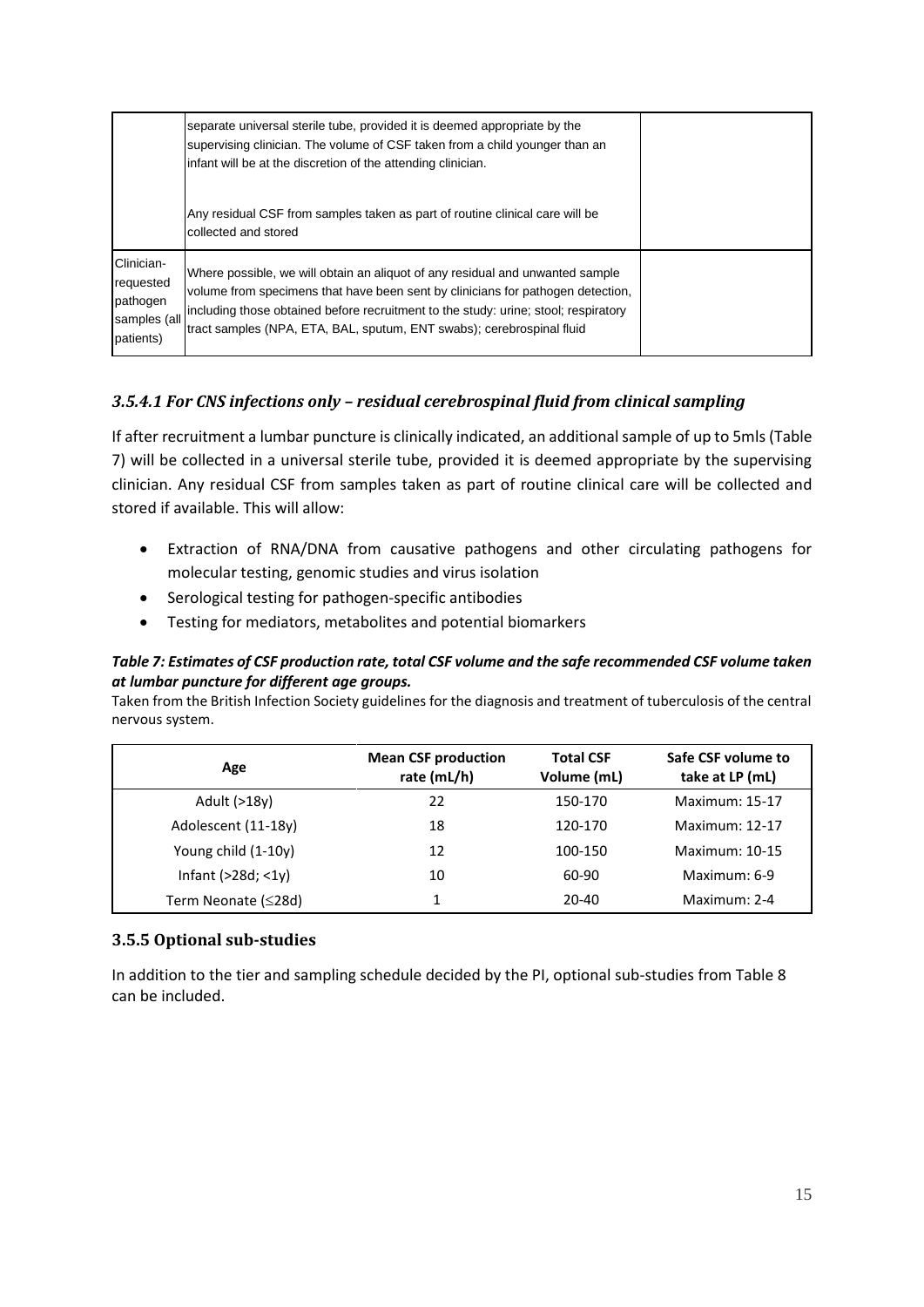## *Table 8: Optional sub-studies.*

| <b>OPTIONAL SUB-STUDY</b>                                                                                                          | <b>SAMPLE SET AND</b><br><b>SAMPLE</b>                                                                                                                                                                    |                                         | PROCESSING/STORAGE                                                                                                                                                                            | <b>RATIONALE</b>                                                                                                                                                                                               |
|------------------------------------------------------------------------------------------------------------------------------------|-----------------------------------------------------------------------------------------------------------------------------------------------------------------------------------------------------------|-----------------------------------------|-----------------------------------------------------------------------------------------------------------------------------------------------------------------------------------------------|----------------------------------------------------------------------------------------------------------------------------------------------------------------------------------------------------------------|
|                                                                                                                                    |                                                                                                                                                                                                           |                                         | (Each sub-study will only operate in a small minority of sites. Any site participating in a sub-study will alert<br>staff to this fact in the TIER RECORD FORM at the front of the site file) |                                                                                                                                                                                                                |
| <b>PHARMACOKINETICS</b>                                                                                                            | ADD TO ALL SAMPLE SETS<br>(R, S, and C)<br>Blood sample in EDTA or<br>fluoride oxalate tubes.<br>Volumes<br>>40kg:<br>20 to 40kg:<br>10 to 20kg:<br>4 to 10kg:<br>$< 4kg$ :                               | 3ml<br>0.5ml<br>0.2ml<br>0.2ml<br>0.2ml | Separation and storage<br>of plasma.<br>$(-80^{\circ}C)$                                                                                                                                      | Test for drug levels.<br>Store aliquot for other<br>studies.                                                                                                                                                   |
| <b>ENVIRONMENTAL</b><br><b>TRANSMISSION</b>                                                                                        | Air samples from within<br>patient vicinity<br>Swabs of environmental<br>surfaces within patient<br>vicinity                                                                                              |                                         |                                                                                                                                                                                               | Establish routes of<br>transmission                                                                                                                                                                            |
| <b>LARGE-VOLUME</b><br><b>CONVALESCENT</b><br>SAMPLING*<br>(in a small number of<br>selected patients in<br>specific institutions) | Up to 240mls of blood in<br>fully recovered patients                                                                                                                                                      |                                         | Separation and storage<br>of plasma.<br><b>Extraction of peripheral</b><br>blood mononuclear cells.                                                                                           | Serology tests,<br>development of<br>products including<br>international<br>standards, cellular<br>immunology,<br>generation of<br>monoclonal antibodies<br>for research,<br>diagnostic and<br>therapeutic use |
| <b>HUMORAL IMMUNE</b><br><b>RESPONSE</b>                                                                                           | Inclusion of oral<br>(crevicular) fluid sampling<br>with acute and<br>convalescent sample sets                                                                                                            |                                         | Determination of IgG<br>and IgA.                                                                                                                                                              | Non-invasive<br>determination of<br>humoral immune<br>response                                                                                                                                                 |
| <b>SERIAL SEROLOGY*</b>                                                                                                            | Sample set obtained up to<br>monthly for up to 3 years<br>per weight schedule:<br>5-10mL clotted blood<br>2.5mL blood in RNA tube<br>Oral crevicular fluid swab<br>Throat swab in VTM<br>Nose swab in VTM |                                         | See Table 9.                                                                                                                                                                                  | Quantify nature and<br>duration of humoral<br>immunity.<br>T-cell and B-cell<br>receptor sequencing.                                                                                                           |
| <b>SERIAL BAL DURING</b><br><b>ECMO</b>                                                                                            | 120mL 0.9% saline BAL,<br>performed on days 1, 3<br>and 9.                                                                                                                                                |                                         | Centrifugation to obtain<br>cell pellet and<br>supernatant.<br>Storage at -80°C.                                                                                                              | Study host immune<br>response, viral<br>replication and co-<br>infection                                                                                                                                       |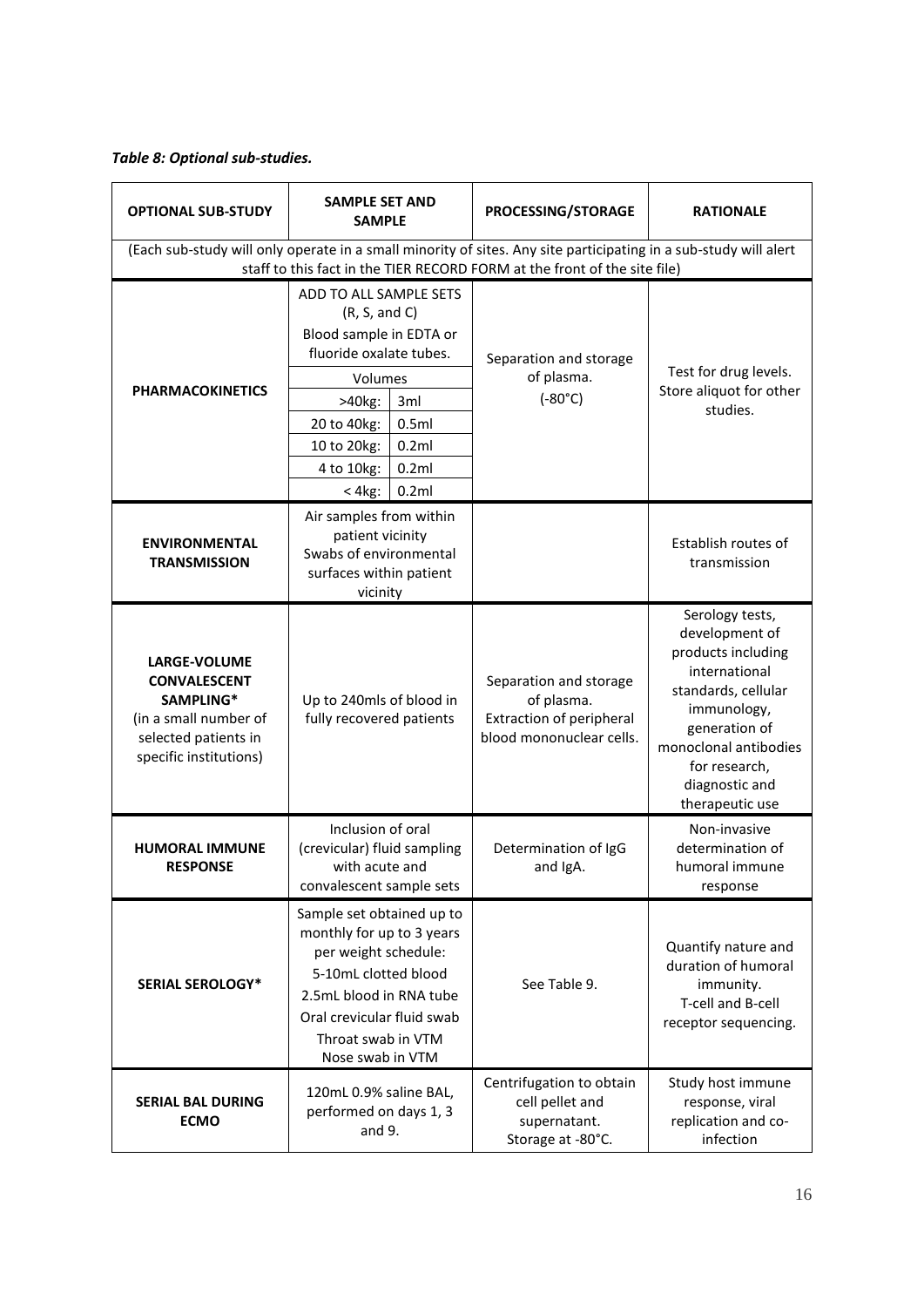\*separate consent forms are provided for these sub-studies which should be used *in addition to* the full consent form.

#### <span id="page-16-0"></span>*3.5.5.1 Serial bronchoalveolar lavage during extra-corporeal membrane oxygenation*

In small numbers of patients with refractory respiratory failure due to SARI receiving extra-corporeal membrane oxygenation (ECMO) in a specialist centre, the opportunity exists to safely perform serial bronchoscopy for research purposes without the risk of impairing oxygenation (in contrast to bronchoscopy performed when oxygenation is dependent on mechanical ventilation). This is also safer for the operator since the patient can be paralysed and ventilation can be temporarily discontinued, reducing aerosol generation. Broncho-alveolar lavage specimens obtained in this context could be processed to allow analysis of viral load, bacterial or fungal co-infection, and host soluble immune mediators in the distal airway.

#### <span id="page-16-1"></span>*3.5.5.2 Large volume convalescent sampling*

In a small number of patients (likely to be less than 10 patients for each emerging infection) there is a need for additional sampling after recovery from acute illness to enable generation of serological tests, setting of reference standards for serology, extraction and culture of peripheral blood mononuclear cells (PBMCs) for cellular immunology studies, and generation of monoclonal antibodies for research, diagnostic and therapeutic use. These studies are often extremely valuable in the global response to a new pathogen.

Immune cells, including monocytes, monocyte-derived macrophages, neutrophils and lymphocytes will be isolated from peripheral blood and studied immediately or following culture. Gene expression, protein synthesis and degradation, cytokine release and other functional studies will be measured in immune cells from cases and age- and sex- matched controls. Cells will be stored for future use and may be used in the generation of commercial products.

Patients who participated, with appropriate consent, in this study may be invited to provide additional samples under separate consent for this part of the study. All blood samples will be obtained by an experienced phlebotomist. Participants will be fully recovered, otherwise healthy individuals with no contraindications to blood donation, including:

- Infection with any blood borne diseases (e.g. HIV, Hepatitis B or Hepatitis C)
- Previous or current intravenous drug abuse
- Current anaemia
- Blood clotting disorders
- Current anticoagulant (blood thinning) drug therapy
- History of donations to the blood transfusion service (or any other donation) within the last 12 weeks.

Depending on the participant's weight, the following maximum volumes of blood will be obtained:

- >40kg: 240mls (6.0mls/kg)
- 20-40kg: 80mls (4.0mls/kg)

### <span id="page-16-2"></span>**3.6 Enrolment Procedures for Patients**

Patients who satisfy the inclusion/exclusion criteria and have given informed consent to participate directly, or have been consented by a parent/guardian or whose wishes have been declared by a consultee, or be it deferred, proxy or assent, will be enrolled to the study.

All patients will have clinical information collected either directly through examination including a review of medical, contact and travel history, or from available medical notes. Information will be recorded in the case report form.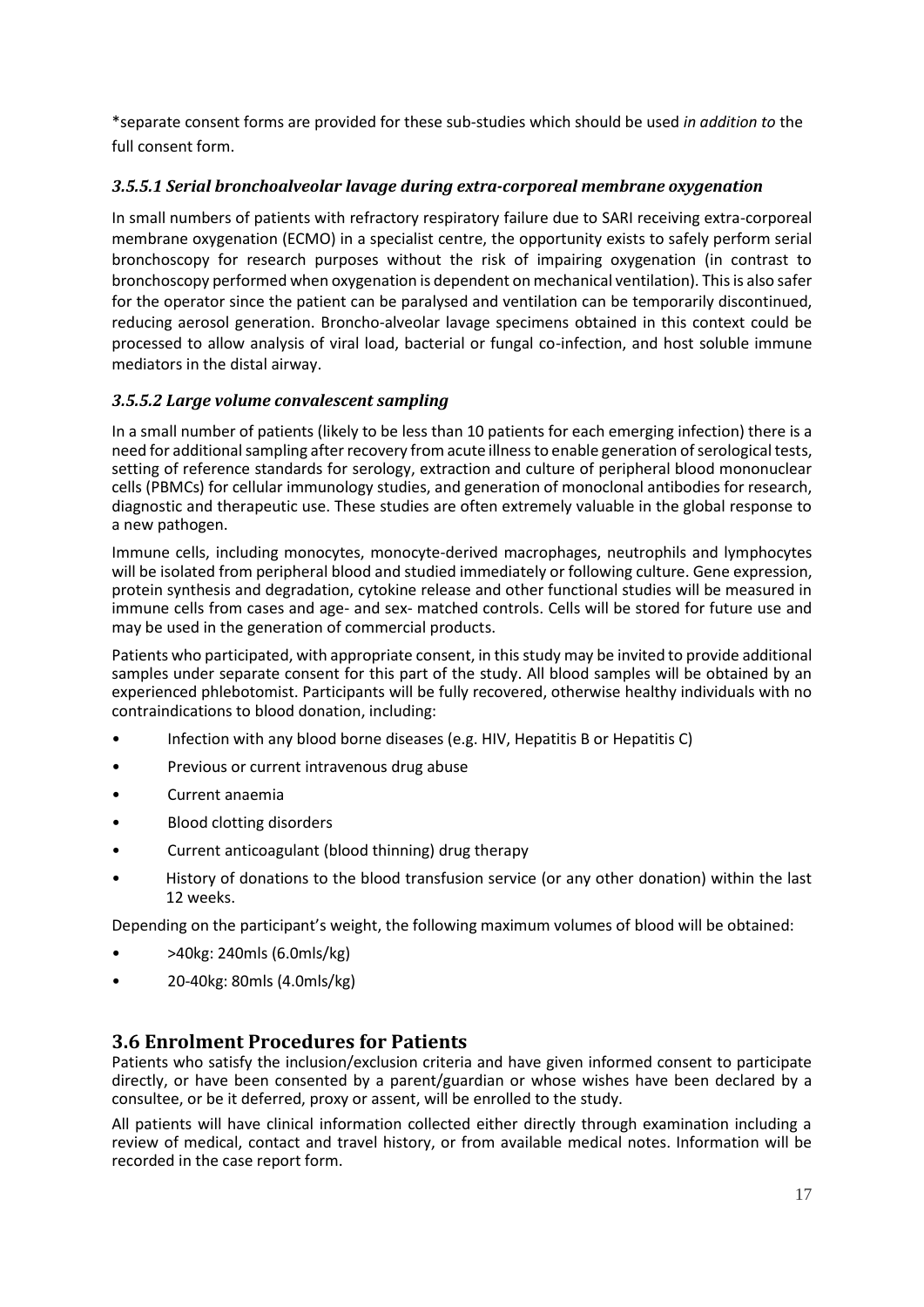At enrolment, sites with available resources will:

- 1. Separate and store an aliquot of all routine clinical samples taken at baseline/presentation including (as indicated) blood, cerebrospinal fluid (if CNS disease), infected sites/sores, sputum, respiratory tract specimens, urine and stool or rectal swab. Any research pathogen samples which have not been taken for clinical care will be collected.
- 2. Take a blood sample (0.8 15ml dependent on weight).

The day of initial sample collection will be counted as Day 1. All study days will be counted from this point forward. Clinical information will also be collected on discharge.

During the one week of test activation for the internal pilot study, we will collect only anonymous data from patients that meet the selection criteria defined in Appendix 1.

See Appendix 3 for an example logistics guidance document for operationalising recruitment at study sites.

### <span id="page-17-0"></span>**3.7 Case Report Form and Patient Numbers**

Case Report Forms (CRFs) completed after site registration at [https://redcap.medsci.ox.ac.uk/.](https://redcap.medsci.ox.ac.uk/)

Patient numbers consist of a 3- or 5-digit site code and a 4-digit patient number. Local investigators should be assigned patient numbers sequentially for each site beginning with 0001. In the case of a single site, recruiting patients on different wards, or where it is otherwise difficult to assign sequential numbers, it is acceptable to assign numbers in blocks. E.g. Outpatient ward will assign numbers from 0001 onwards. In-patient ward will assign numbers from 5001 onwards. The patient identification code is entered at the top of each and every sheet. For settings or circumstances in which resources are constrained, an abbreviated case report form is provided.

## <span id="page-17-1"></span>**3.8 Follow-Up Procedures for Patients**

Follow-up procedures (e.g. serial sampling) will be undertaken only when resources allow according to Tier 2 sampling outlined in Section 3.5. Follow-up procedures will only be undertaken if appropriate biological safety measures can be maintained. Sites unable to perform daily follow-up as described below may reduce the frequency of follow-up procedures or exclude follow-up if necessary.

Regular clinical assessment and sampling will follow local guidelines. All patients will have further clinical information recorded in the case report form to record events and treatment experienced during hospitalization and outcome. Some of the samples described below will coincide with clinical management. The number of these will depend on the applicable care guidelines, the treating physician and the health of the patient.

#### <span id="page-17-2"></span>**Procedures for serial sampling as shown in table 1**

Collection of clinical information, blood sample (volume dependent on weight - see Table 6), urine, sputum (if possible), stool or rectal swab, infection site and respiratory samples.

#### <span id="page-17-3"></span>**Procedures for pathogen-only serial sampling as shown in table 1**

Collection of clinical information, urine, sputum (if possible), stool or rectal swab, infection site and respiratory samples.

Once acute illness is resolved, or once patients are discharged from hospital, sampling will discontinue until the 3 month and 6-month visits. All patients will be asked to return for a convalescent visit and blood sample at 3 months and 6 months post recruitment.

Resolution of acute illness is defined as: Clearance of pathogen from appropriate samples, return of systemic inflammatory response to considered 'normal' values and one of: 1) recovery from organ failure(s)/need for organ support, 2) resolution of the presenting complaint(s), 3) return to life-style prior to illness.

#### <span id="page-17-4"></span>**3.8.1 Procedure for additional sampling for pharmacokinetic/ pharmacodynamics studies.**

*[Where a pharmacokinetic study is run concurrently with this protocol]* Up to 3 additional samples may be obtained at intervals spread throughout the dosing schedule (ideally including one sample immediately before a dose) of the drug being studied. The spread of the samples can be determined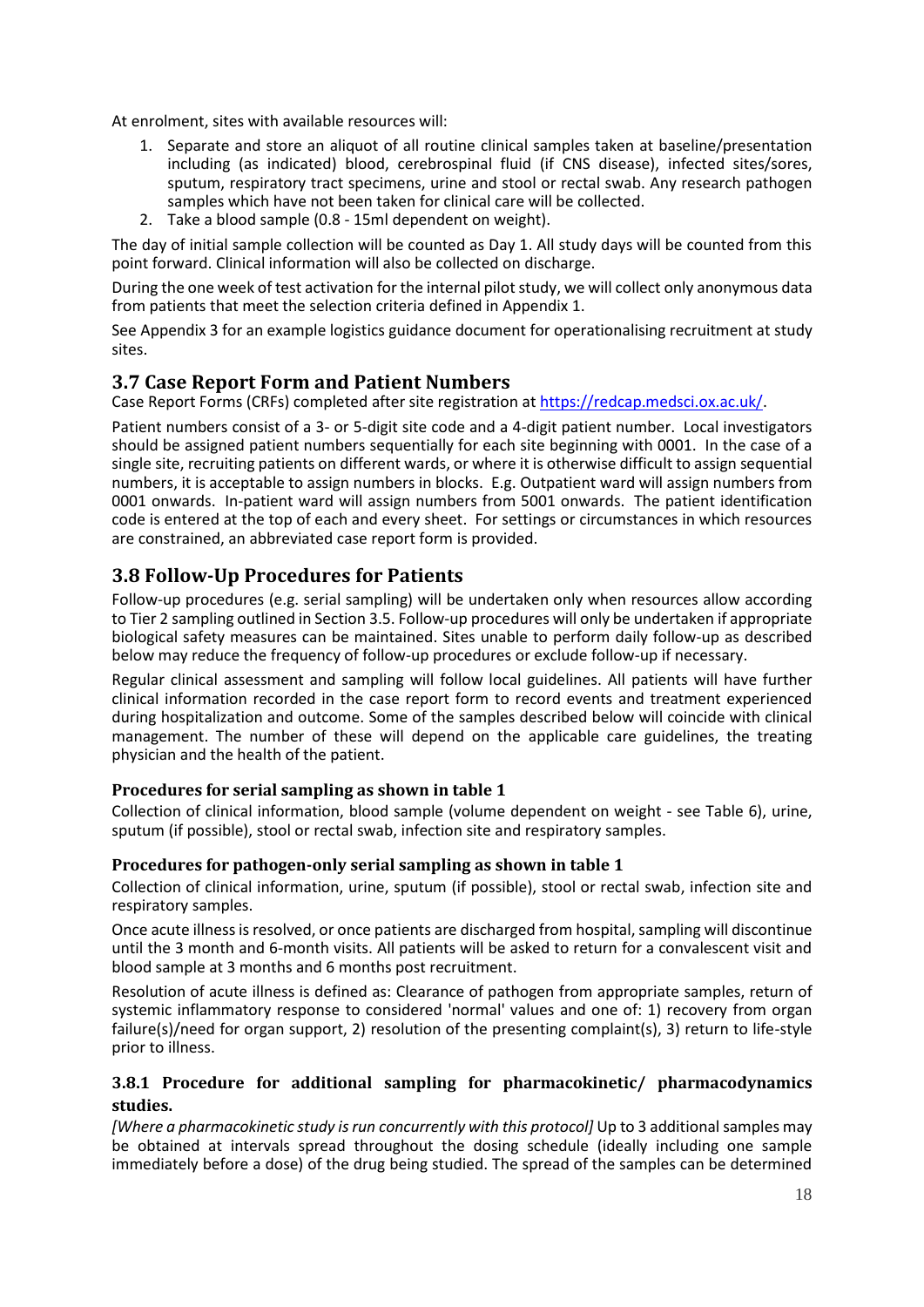on a case-by-case basis to fit in with clinical care; provided the precise times of administration and the precise time of blood sampling are recorded, samples taken at any time will be of use for analysis using population pharmacokinetic methods.

Samples will be taken in conjunction with those required for clinical care in order to minimize research-specific intervention. Samples taken outside of the scheduled days can be used for study testing and should be recorded with the accurate sampling date.

For respiratory samples for SARI patients, a combined nose and throat swab will be collected from all patients. If a patient is intubated an endotracheal aspirate will also be collected. Also, where resources permit, a Nasopharyngeal aspirate (NPA) OR (if NPA impossible) a flocked nose and throat swab sample will also be collected. A sputum sample will be collected when a productive cough is present, and the patient is able to produce one.

Infection site samples are samples of tissue or fluid or swabs taken from infected sites such as an inflamed oropharynx or inflamed conjunctiva.

Residual volumes of all other samples taken for clinical care will be stored.

### <span id="page-18-0"></span>**3.9 Withdrawal of Patients**

Patients enrolled to the study whose illness is subsequently confirmed to be the result of infection with a pathogen which is not relevant to the objectives of this study, and who have no indication or likelihood of co-infection with a relevant pathogen, will be withdrawn. No further follow-up will be conducted.

<span id="page-18-1"></span>Patient autonomy to withdraw from the study at any time must be respected

# **4. Specimens and Laboratory Analysis**

#### <span id="page-18-2"></span>**4.1 Specimen Sampling, Storage Procedures and Transport**

Appropriate selection and timely collection of high-quality specimens, proper storage procedures and comprehensive diagnostic testing will ensure the quality of data.

Local hospital protocols will be used to collect and handle specimens. Guidance on the collection of specimens from patients with emerging infections can be found on the WHO website.

In dealing with novel pathogens where little is known about transmissibility and/or virulence, great care must be exercised to ensure the safety of hospital staff and other patients. Strict adherence to collection protocols, biosafety and adequate personal protective equipment (PPE) is essential. Biosafety procedures will be as per local policy/guidance, will be in keeping with any national and/or international regulations, and will be applied to the collection, storage, transfer and laboratory handling of research samples.

Emerging or remerging pathogens may be classified as requiring BSL2, BSL3 or BSL4 safety management and guidelines should be consulted as per hospital protocol. In addition, an emergent agent may also be risk assessed as posing a threat to animal health, and may be regulated under the specified animal pathogens order as well. Laboratories planning to participate in the study should consider how they would fulfil a requirement to handle research samples in addition to clinical samples.

All samples collected must be labelled according to local hospital policy with appropriate identification (full patient identifiers) and hazard labelling and ideally marked 'ISARIC RESEARCH' with a solvent resistant marker. Samples will be processed as per Table 9 'Processing/storage'. Testing that cannot be done in country may be exported. Samples sent to laboratories other than those listed in the Protocol and Material Transfer Agreement will be anonymised with unique coded identifiers to protect the identity of the patient. National guidance must be adhered to for the transport of specimens

Clinical samples will be labelled with standard hospital information, including the date and sent with the standard lab request forms.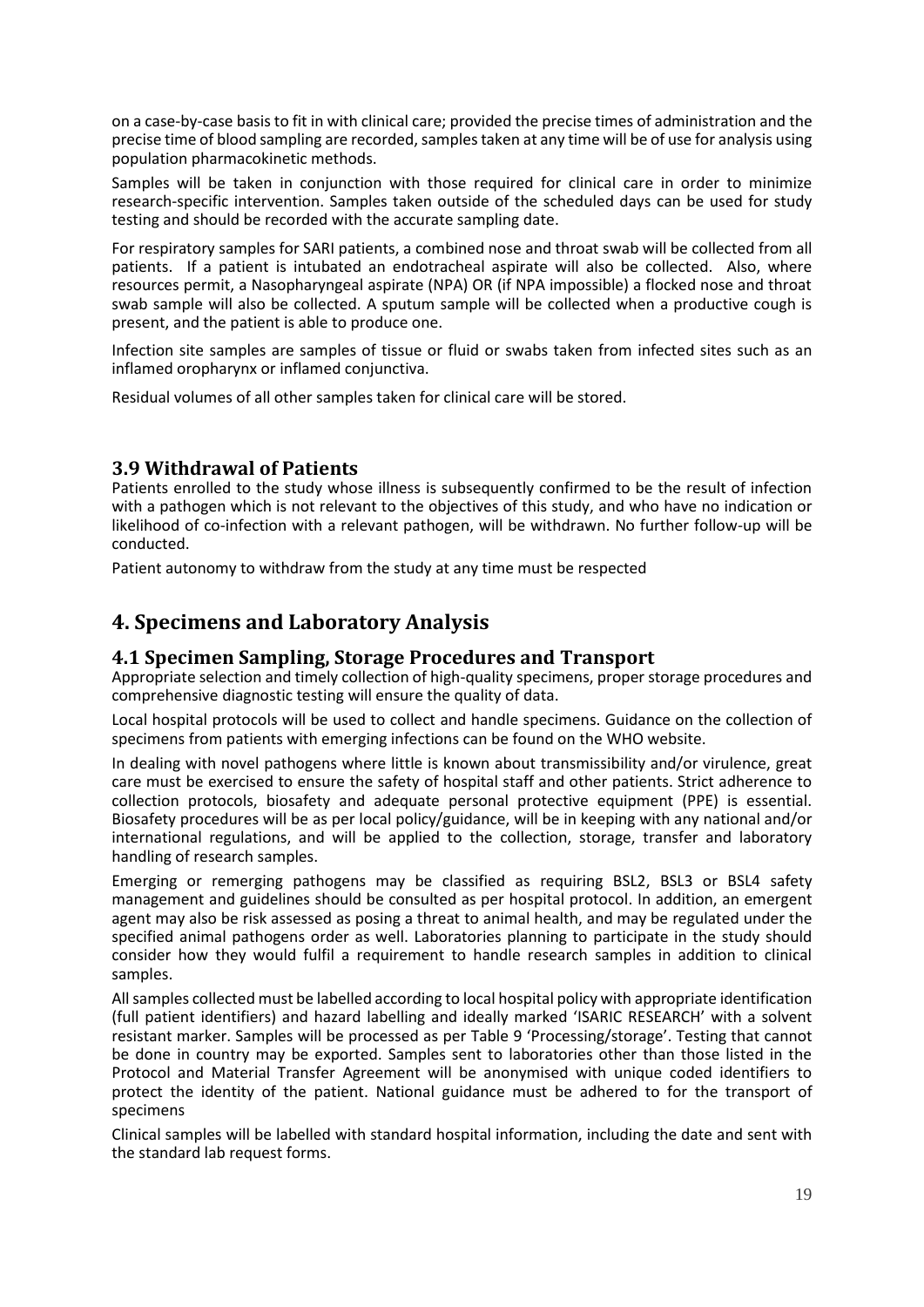Residual volumes available after clinical and research testing is complete will be retained by the lab.

## <span id="page-19-0"></span>**4.2 Additional Data Collection – Pharmacokinetic/Pharmacodynamics Studies**

Where local resources allow, additional information and samples will be sought during treatment with antimicrobial or immunomodulatory therapies in order to investigate the relationship between dose and plasma drug concentrations, to determine the variability in pharmacokinetics in patients receiving these drugs, and to identify the key pharmacokinetic drivers of pharmacodynamic outcomes (measured using pathogen load, inflammatory markers, illness severity scores or drug toxicity). This information will be collected on the pharmacokinetics record form, and includes both the precise (to the minute) times of drug administration and the precise time of blood sampling.

Samples obtained will be split as required for pharmacokinetic/pharmacodynamic analysis of each antimicrobial or immunomodulatory therapy prescribed; the volume of blood to be drawn will not increase.

# <span id="page-19-1"></span>**4.3 Sample Processing**

Samples will only be processed if authorised biological containment and laboratory facilities appropriate to the relevant pathogen are available.

| <b>SAMPLE</b>              | <b>INITIAL PROCESSING</b>                  | <b>ALIQUOTS</b>                                 | <b>ULTIMATE USE</b>                                                                         |
|----------------------------|--------------------------------------------|-------------------------------------------------|---------------------------------------------------------------------------------------------|
|                            |                                            | Supernatant:<br>freeze at -80°C*                | Serology                                                                                    |
| <b>Blood</b><br>(serum)    | Centrifuge 1500g for<br>10mins.            | Supernatant:<br>freeze at -80°C*                | Circulating mediators by<br>multiplex cytokine/chemokine<br>assays and proteomics           |
|                            |                                            | Supernatant:                                    | Mediators/proteomics other                                                                  |
|                            |                                            | freeze at -80°C*                                | assays                                                                                      |
|                            |                                            | Supernatant:<br>freeze at -80°C*                | Serology                                                                                    |
|                            | Centrifuge 1500g for                       | Supernatant:<br>freeze at -80°C*                | Circulating mediators by<br>multiplex cytokine/chemokine<br>assays                          |
| <b>Blood (EDTA)</b>        | 10mins ideally at 4°C.                     | Supernatant:<br>freeze at -80°C*                | Other studies (eg<br>pharmacokinetics/<br>pharmacodynamics)                                 |
|                            |                                            | Cell pellet:<br>freeze at -80°C*                | High-throughput genotyping<br>and/or high coverage genome<br>sequencing                     |
| <b>Blood (RNA</b><br>tube) | No processing required.<br>Freeze at -20°C | Where possible, freeze<br>at -80°C* after 24hrs | Microarray analysis and/or<br>RNA seq analysis of host and<br>pathogen RNA                  |
| CSF (if<br>acquired)       | Do not process at site                     | Aliquot if safe to do so<br>into 3 aliquots     | Pathogen detection,<br>quantification, viral genome<br>sequencing and isolation<br>Serology |
|                            |                                            | Freeze at -80°C*                                | Circulating mediators by<br>multiplex cytokine/chemokine<br>assays and proteomics           |
| Pathogen<br>samples        | Do not process at site                     | Freeze at<br>-80 °C*                            | Pathogen detection,<br>quantification and viral<br>genome sequencing and<br>isolation.      |

*Table 9: Initial processing of biological samples*

\*freeze at -80°C where possible, or at least at -20°C. If necessary (e.g.. weekends) store in refrigerator until processing.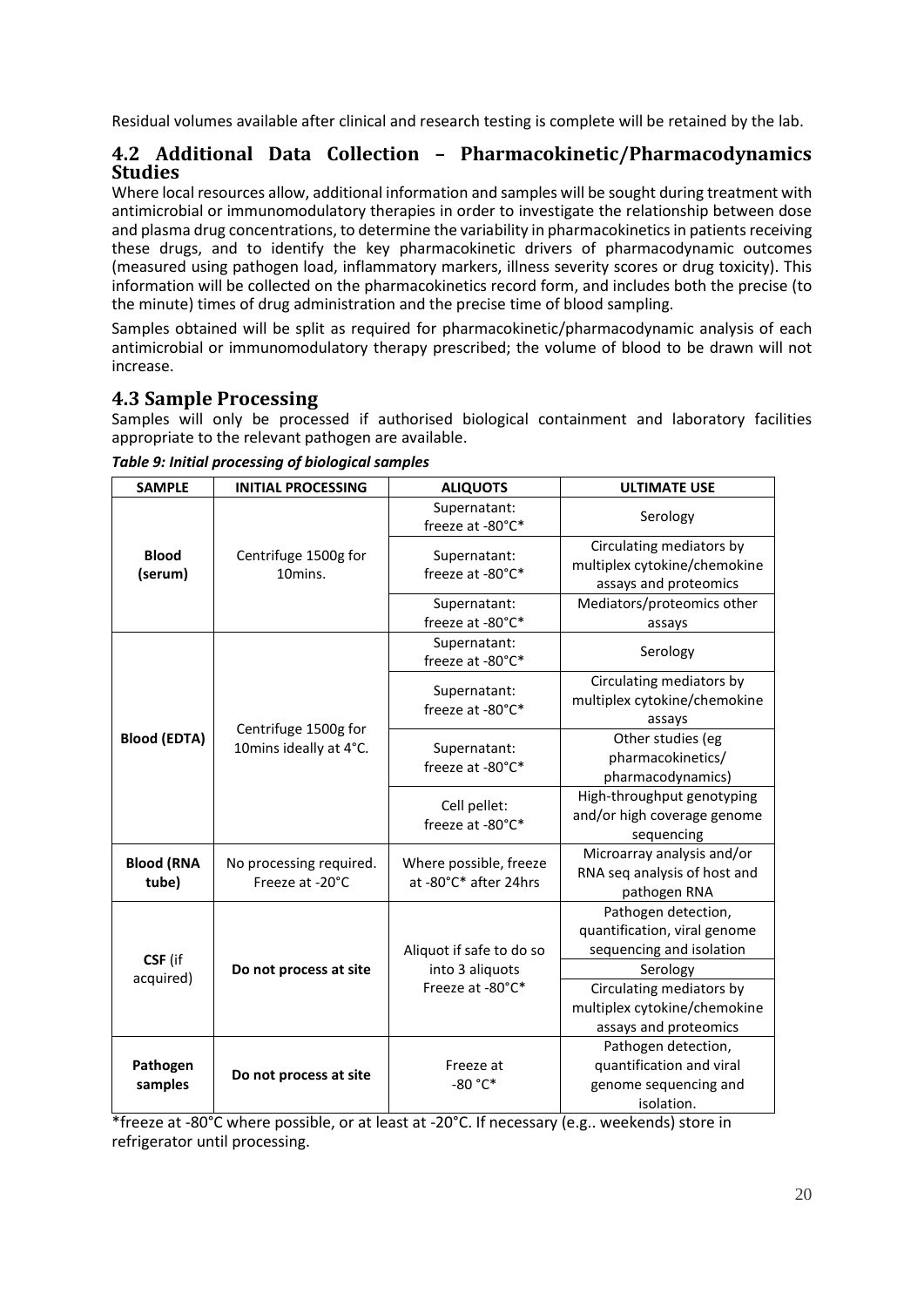# <span id="page-20-0"></span>**4.4 Use of Stored Samples**

Access to samples for additional analyses will be governed by a committee comprising the clinical lead investigators and scientific investigators for this study (the Data and Materials Access Committee), in collaboration with the individual recruiting sites. Linked anonymised data generated during the course of these studies may be shared between investigators. Each local site will hold their own data.

Where possible and within the constraints of international law and specific requirements of local ethical and institutional management approvals, data will be shared centrally within one master database held in Oxford, which will be fully compliant with standard data management processes and local regulations. This database will be held on servers. Access to data for outside investigators will be reviewed by the data and materials access committee.

Samples will only be stored in containment facilities that have appropriate biological safety measures in place and have received necessary authorisation to store samples (according to national regulations for the pathogen being studied).

## <span id="page-20-1"></span>**4.5 Future Use of Samples**

Samples collected will be used for the purpose of this study as stated in the protocol and consented for future use. The standard consent form will request consent from subjects for sample storage and/or export of specific samples to collaborating institutions for investigations that cannot be performed locally. Any proposed plans to use samples other than for those investigations detailed in this protocol will be submitted to the relevant ethics committees prior to any testing. Collaborating centres must have appropriate biological safety measures and regulatory approvals in place in order to receive samples.

Any database detailing clinical data will only identify participants by a participant number. Participant names or any other identifying details will NOT be included. Data may be used alone or in combination with data from related studies in secondary analyses. Data is hosted on REDCap, a secure web platform for building and managing online databases and surveys.

# <span id="page-20-2"></span>**5. Medical Management and Safety Reporting**

### <span id="page-20-3"></span>**5.1 Medical Management**

Medical management will be according to standard of care at the treating site and not a part of this research protocol. Research interventions include only collection of clinical information and specimens and therefore adverse event reporting is not applicable as there is no intervention.

# <span id="page-20-4"></span>**6. Data Management**

### <span id="page-20-5"></span>**6.1 Data Collection**

Clinical and laboratory data will be collected throughout the acute illness period according to local resources. Priority at all times will be given to the collection of clinical information. Research data will be integrated as much as possible with information available from hospital and regulatory files. Clinical data will be collected locally with the relevant CRF for SARI, VHF, CNS or other emerging infections of public health interest will be completed by a study staff as appropriate. The data will be anonymised at site and a study number issued.

#### <span id="page-20-6"></span>**6.2 Data Management**

When available, data collected by staff at each site will be submitted electronically to a protected online database. Anonymised data may be entered by study staff in order to minimize the workload on site clinical staff. Quality checks will be built into the data management system and there will be quality control checks of critical data points entered into the CRFs to ensure standardization and validity of the data collected. Patients' identities will be protected and their information held securely. The records kept will not include any information that allows patients to be identified.

For the Clinical Characterisation Protocol access to the data entry system will be protected by username and password. Username and password will be assigned during the registration process for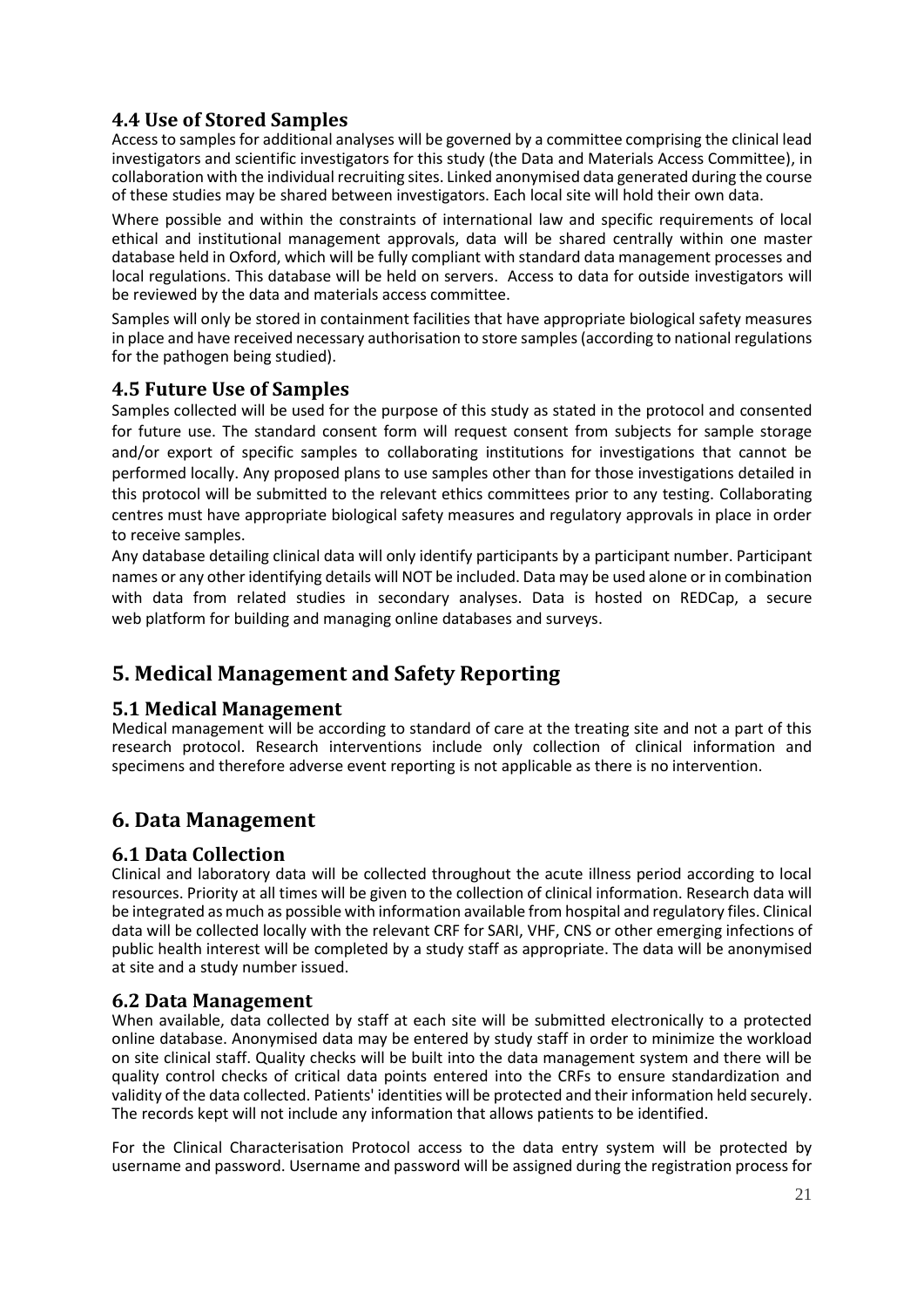individual Site Investigators. All electronic data transfer between study site and database will be username and password protected. Each centre will maintain a trial file including a protocol, ethics approval documentation, and paper CRFs. A participant list will be used in each study site to match identifier codes in the database to individual patients in order to record clinical outcomes and supply any missing data points.

The Participant List (enrolment log) is maintained locally and is not to be transferred to any other location. The sites will compile an enrolment log including the patient's name, date of birth, hospital identification number and unique study number. Subsequent data will be identified by the unique patient study number only. The enrolment log and study data will be kept separately.

## <span id="page-21-0"></span>**6.3 Data Access and Data Sharing**

This study will adhere to the research policies of ISARIC (International Severe Acute Respiratory and Emerging Infection Consortium, www.isaric.org). A fundamental principle of this work is that clinical investigators contributing to research efforts, often in extremely difficult circumstances, must be given full recognition for their efforts and the opportunity to access data and samples. Ownership of any data transferred to the eCRF and centralized database will be retained by the site that contributed it. All analysis of pooled data will be undertaken with the explicit agreement of each site who contributed.

Data and results from central laboratory analysis for individual patients will be available to the clinicians looking after those patients as soon as possible. Often, this may not be in time to affect treatment decisions. Research data will be shared with public health authorities as needed.

## <span id="page-21-1"></span>**6.4 Data Quality**

Several procedures to ensure data quality and protocol standardisation will help to minimise bias. These include:

- A detailed data dictionary will define the data to be collected on the case report form;
- Quality checks will be built into the data management system and there will be quality checks of critical data points entered into the CRFs to ensure standardization and validity of the data collected;

Data queries may be generated, depending on resource availability. Any information that is not available for the investigator will not be considered as missing. No assumptions will be made for missing data.

#### <span id="page-21-2"></span>**6.4.1 Monitoring**

Data monitoring will be conducted on a randomly selected subset (up to 5%) of cases, through discussion with the local site investigator to discuss data collection techniques. Direct site visits will not be feasible, given the scope of the study.

# <span id="page-21-3"></span>**7. Ethical Considerations**

This study is to be conducted during a disease outbreak or presentation of cases of disease of public health interest. This is a challenging research situation because this falls in the area between clinical care, public health and clinical research (WHO Ethical Review in Disease Outbreak Expert Meeting 2009). Normally research activities are defined by anything conducted outside standard clinical care. In these situations, there may be no definitive standard guidelines or treatment protocols and therefore there is often little difference between what can benefit the patients and what is very important for building knowledge on the pathogenesis of the disease to guide future treatment and management.

Medical management of participants in this study must never be compromised by study procedures. At all times, priority will be given to samples required for medical management. Research sampling should never compromise the quantity or quality of samples taken for medical management, nor create a significant diversion for clinical teams from the day-to-day care of the patients.

# <span id="page-21-4"></span>**7.1 Regulations, Guidelines and Ethical Review**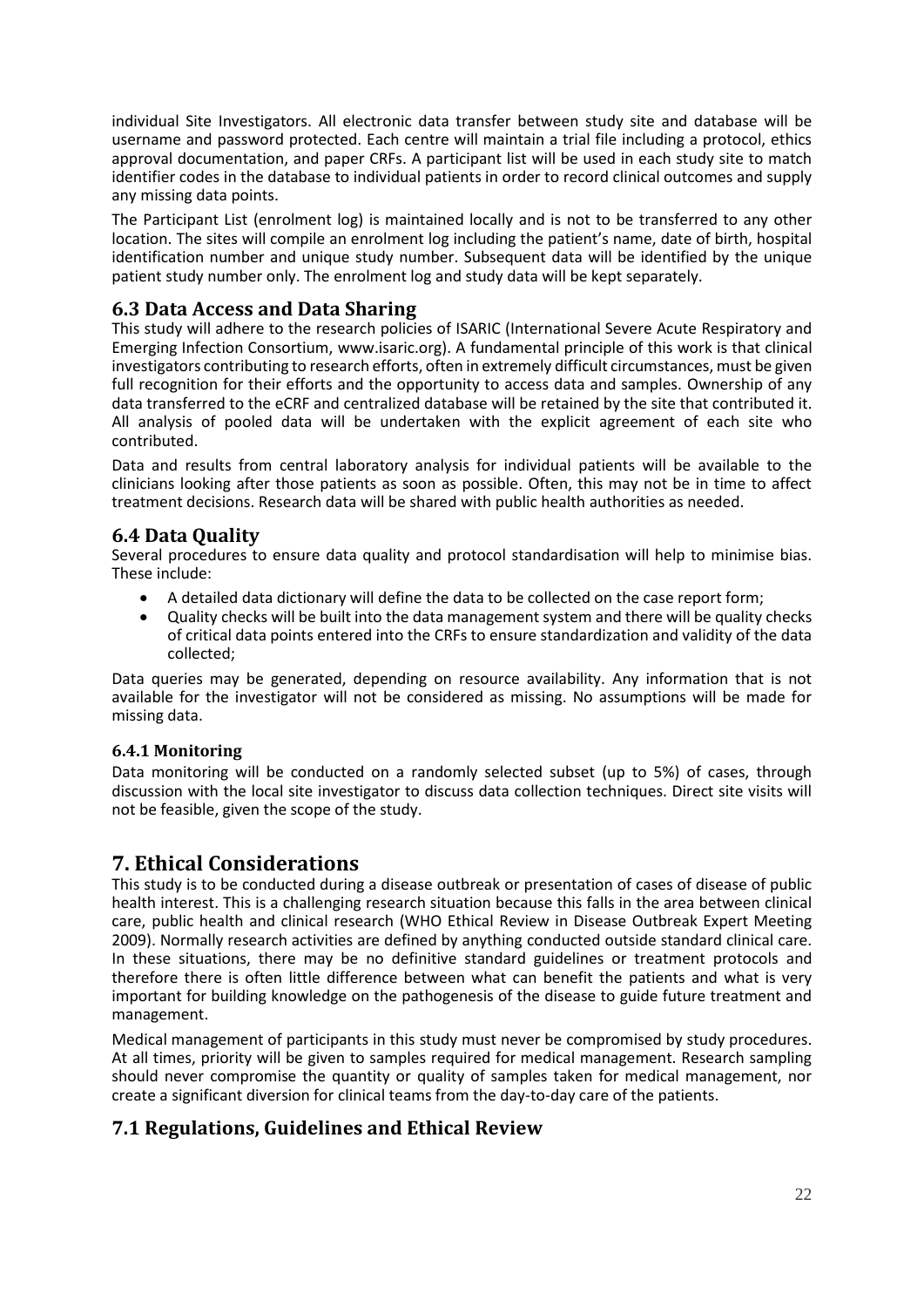This study will be conducted in compliance with the principles set out in the Declaration of Helsinki. Where applicable, the principles of Good Clinical Practice (ICH 1996) and other applicable regulations and guidelines will be used to guide procedures and considerations.

This protocol will be reviewed and approved by the ethical and regulatory review boards required by the recruiting site and the study sponsor. No patients will be enrolled until all approvals have been obtained for the applicable site.

# <span id="page-22-0"></span>**7.2 Informed Consent**

Consent forms will be provided in plain English. Illiterate participants will have the consent form read in the presence of a witness, who will sign to verify the accurate reading of the form and agreement of the participant. For participants who cannot understand the language of the available forms, verified translations will be made when possible. If it is not possible to prepare a translation in a required language, verbal translation of the document and the consent discussion (if required) will be used. In this case, the translator may act as the witness for consent and sign the consent form so that patients who cannot read the language of the forms are not excluded from this research.

In the case of adult participants who are unable to give informed consent due to mental or physical status, the wishes of the participant may be declared by an appropriate consultee according to the site policy on obtaining consent for medical procedures. If, during the course of the study, the participant's status changes such that they are able to consider consent independently, informed consent must be discussed and obtained.

Parents or guardians of children under the age of 16 years old will give consent for their child. Study staff obtaining consent will consider the ability of the child to understand the principles of the study and will discuss the study with the child in age appropriate language. Where appropriate, children will be invited to give assent, which will be recorded on the informed consent form. The right to withdraw at any time without negative impact will be reinforced with the child and their parent/guardian. Should the UK rules on consent by young people for research purposes alter during the period of this study to allow consent by competent minors, then these new rules will be applied to this study without further amendment.

A copy of the informed consent form will be given to the person who gives consent.

### <span id="page-22-1"></span>**7.3 Alternatives to Participation and Withdrawal**

Prospective participants are freely able to decline participation in this study or to withdraw from participation at any point without suffering any implied or explicit disadvantage. All patients will be treated according to standard practice regardless of if they participate.

### <span id="page-22-2"></span>**7.4 Risks to Participants**

#### <span id="page-22-3"></span>**Inconvenience.**

Participation in this research study poses a minimal risk of inconvenience through household visits and attendance of follow-up visits. Appropriate compensation for travel costs to attend follow-up visits and for time of attending visits will be given according to the standard policies of the sponsor.

#### <span id="page-22-4"></span>**Phlebotomy.**

Participants may have blood drawn more often than is required for standard care. Phlebotomy can be associated with pain at the draw site and rarely with infection. Daily blood draw volumes have been restricted according to weight so that combined clinical and research sampling is within recommended limits. Discomfort will be minimized by having expert staff obtain blood samples, and by combining research sampling with routine clinical sampling, where possible, which normally occurs daily in acutely unwell patients in hospital.

#### <span id="page-22-5"></span>**Discomfort of respiratory swabs.**

Collecting respiratory swabs may be cause transient discomfort. Discomfort and risk will be minimized by using experienced clinical staff at each site, and samples will be taken at the same time as clinical samples in order to minimize these risks.

#### **Discomfort of lumbar puncture**

Collection of cerebrospinal fluid with lumbar puncture will only be performed if clinically indicated, as decided by the responsible physician. Clinical investigations are the priority, with any remaining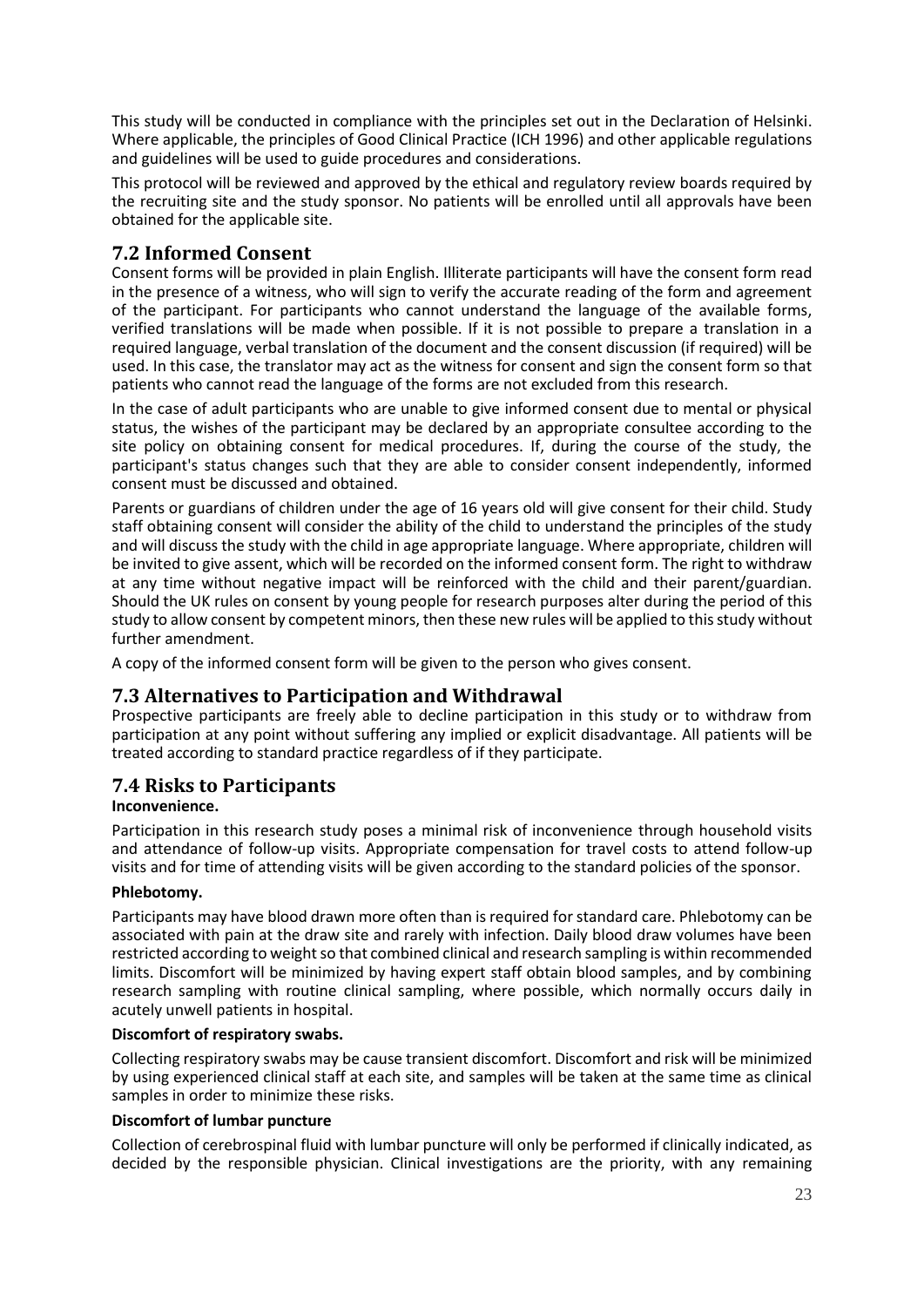sample collected for use in research. Guidance on the safe recommended daily total volume of CSF to take in different age groups is provided (Table 7). Lumbar puncture can be associated with discomfort at the site of needle insertion, headache, and rarely bleeding or infection.

#### <span id="page-23-0"></span>**Incidental findings in genetic testing.**

This study includes genetic testing to identify host genetic variants associated with disease progression or severity. There is a very small chance that these tests may result in the incidental discovery of information that is relevant to the participant's health. Since the samples will be analysed anonymously in batches, and generally in non-clinical laboratories with investigational techniques, we will not attempt to identify and inform participants of any results from genetic tests. If we were to do so, there would be a considerable risk of accidental harm in the form of unnecessary anxiety and distress.

#### **Specific risks for VHF patients**

Participants with VHF may be at increased risk of bleeding from venepuncture sites. The decision to perform venepuncture for research purposes will only be performed following discussion with the attending clinician and only if venepuncture is deemed not to pose unacceptable risk to the patient and/or staff. When at risk venepuncture will be minimised by limiting research venepuncture to coincide with clinical venepuncture.

### <span id="page-23-1"></span>**7.5 Benefits to Participants**

There will be no direct benefit to research participants. The study may include biological sampling in addition to sampling required for medical management. The results of the tests done on these samples may not contribute to improving the participant's health. The results of this study will not be available in time to contribute to the participant's care. Where possible, test results with potential relevance to patient care will be informed to the participant and/or treating doctor. The feasibility of this will depend on local resources. Some assays cannot immediately benefit the patient because data will need to be pooled with others, or because the assays take time.

### <span id="page-23-2"></span>**7.6 Participation in Other Research Studies / Co-enrolment**

Particularly in the case of emerging infections, it is likely that other research projects, including clinical trials, will also recruit participants in this study. In fact, it is important that they do so, and great effort has been expended to ensure that this observational study is compatible with, and complementary to, other possible research projects.

# <span id="page-23-3"></span>**7.7 Confidentiality**

This study will be conducted by clinical staff and those involved in the study will ensure that each study participant's privacy and confidentiality is maintained. Participants will not be identified in any published reports of this study. All records will be kept confidential to the extent provided by international and local law. All laboratory specimens, evaluation forms, reports, study protocol, documentation, data and all other information generated will be held in strict confidence. No information concerning the study, or the data will be released to any unauthorized third party.

Paper and electronic medical records may be accessed during the study to confirm, verify or complete clinical information provided in the case report form.

Site files will at all times be accessible only to clinical and research staff. Consent will be sought for investigators to access patient data. Local research staff will access personal information, but all data will be pseudo-anonymised before transfer by eCRF.

It is important that data generated now is not destroyed unnecessarily, since they will be of considerable potential value to future generations faced with similar outbreaks of infectious disease. Electronic data and electronic copies of paper documents will be stored for at least 5 years.

### <span id="page-23-4"></span>**7.8 Custody of Data and Samples**

Custody of site data will remain with the responsible physician at the site. Samples may be shipped (depending upon pathogen of interest) to a reference laboratory for analysis as approved by the appropriate ethics/institutional review committee. Any residual sample will remain in the custody of the site until use can be decided upon.

# <span id="page-23-5"></span>**7.9 Additional Ethical Considerations**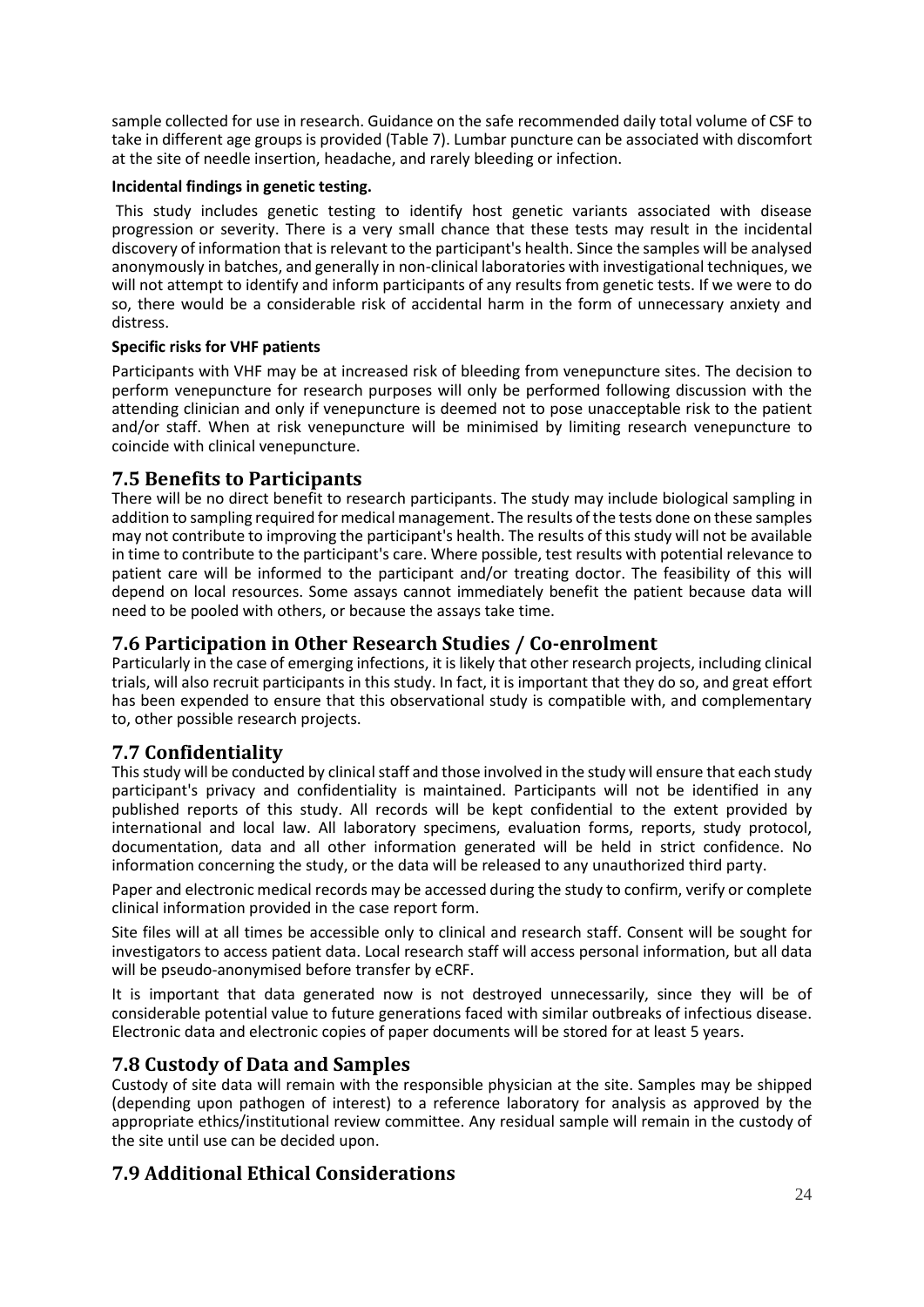**Recruitment of critically ill patients who are not able to consent.** This is a ubiquitous problem in acute and critical care research and there is a clear legal framework under which these patients may be recruited to research studies. In all cases, efforts will be made to obtain informed consent from patients early in the course of illness, before critical illness interferes with their capacity to make decisions and to confirm consent at the earliest point in recovery. This principle applies equally to adults and children.

**Perceived coercion because of individual responsibilities to society, and the implications of this research for public health.** We are sensitive to the fact that some patients or their representatives may feel under an unusually strong moral obligation to participate given the nature of this research and the wide, and often inaccurate, publicity surrounding emerging infections. In view of this, we have tried to make both the potential benefits and limitations of this simple observational study clear in the information sheet. In the informed consent form we also stress that participation is entirely voluntary and there is no penalty of any kind for declining to join the study.

**Balance between public health and research.** Patients with emerging infections are commonly the subject of public health investigations. The work proposed here is research and will be clearly presented as such. There is no primary gain to the patient from participating. In designing and describing this research we are clear that, in accordance with the guiding principles of Good Clinical Practice, the needs and autonomy of the individual are paramount and the potential benefits to wider society do not take precedence.

**Risks to clinical and research staff treating the participants.** Staff who enrol, examine and take samples from study patients are at risk of infection. Care of study participants will require increased sampling and contact frequency added to normally heavy clinical workloads. All staff must be trained in recognised infection control measures and have ready access to appropriate personal protective equipment. In collaboration with the public health authorities, there will be on-going communication with hospital staff to ensure the appropriate training is given, to support the work and to ensure that there is no excess burden on the health system. Where appropriate, dedicated research staff will be available to support the study activities.

#### <span id="page-24-0"></span>**7.10 Scientific and Peer Review**

The proposed research is the product of several years of discussion within a group of international experts who were brought together following the 2009 influenza pandemic to plan the global research response to future severe and emerging infections: the International Severe Acute Respiratory and Emerging Infection Consortium (ISARIC). ISARIC working group 3 (genomics, pathogenesis and pharmacology) comprised senior clinical scientists from 5 continents working together to promote and harmonise observational research during outbreaks of severe infectious disease.

# <span id="page-24-1"></span>**Appendix 1: Test Activation Guidance – Internal Pilot Study**

For maintenance of the Clinical Characterisation Protocol. **To be used in combination with this protocol.**

# <span id="page-24-2"></span>**Appendix 2: Full biological sampling schedules (Tier 1 and Tier 2 schedule 2-11)**

An online interactive presentation of the information contained in the following tables is available at: <https://isaric.net/ccp/>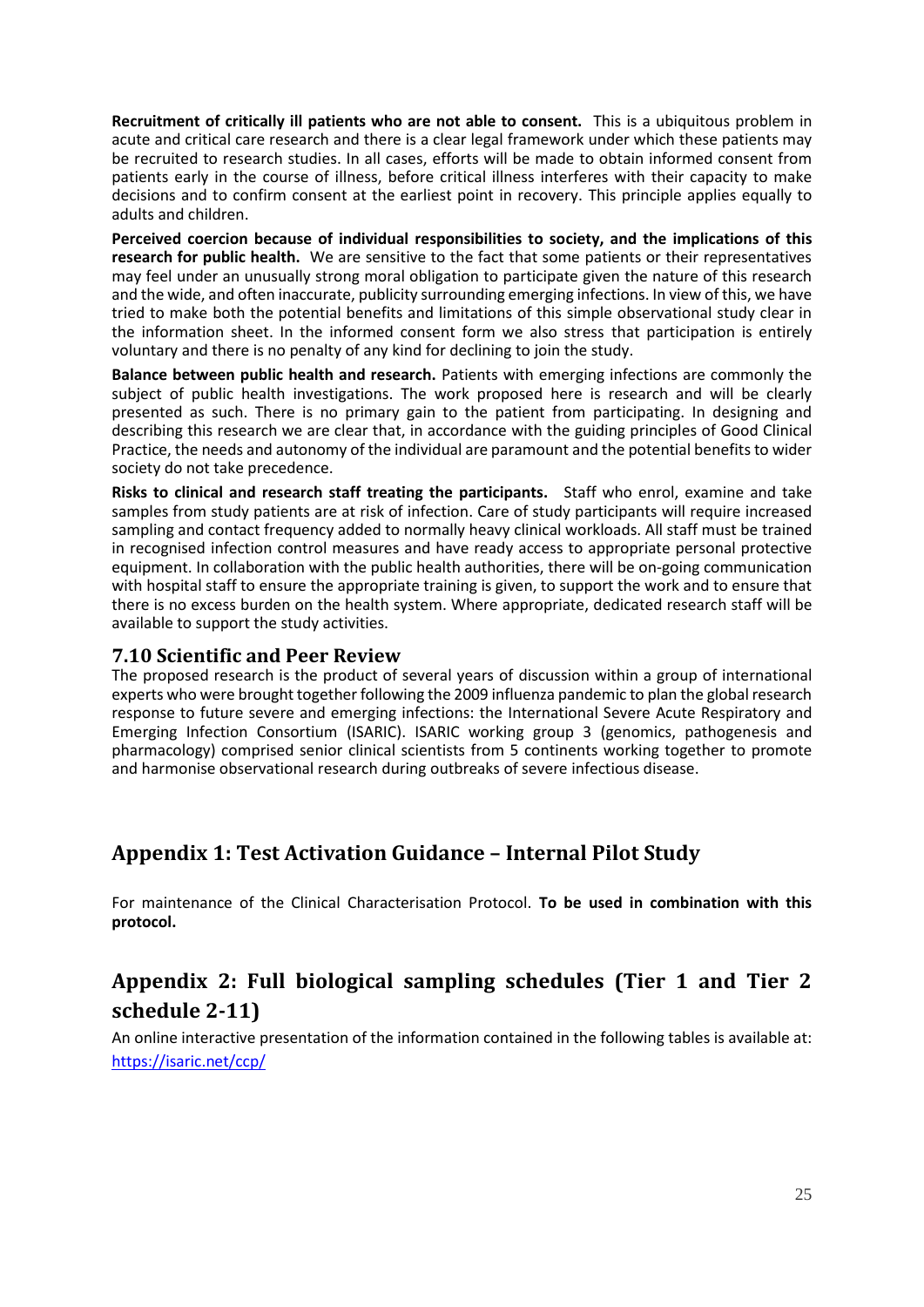# **Tier 1 (1 sample set)**

|                    |                    |                |   | Serial samples. |   |   |                |        |   |    |    |    |    |    |    |                                        |                                                  |
|--------------------|--------------------|----------------|---|-----------------|---|---|----------------|--------|---|----|----|----|----|----|----|----------------------------------------|--------------------------------------------------|
|                    | Recruitment Week 1 |                |   |                 |   |   |                | Week 2 |   |    |    |    |    |    |    | samples samples                        | Further Convalescent                             |
| Day                | $\mathbf{1}$       | $\overline{2}$ | 3 | 4               | 5 | 6 | $\overline{7}$ | 8      | 9 | 10 | 11 | 12 | 13 | 14 | 15 | Weekly<br>luntil<br>max<br>100<br>days | 3 months<br>and 6<br>months after<br>recruitment |
| Any weight         | $\mathsf{R}$       |                |   |                 |   |   |                |        |   |    |    |    |    |    |    |                                        |                                                  |
| Sample<br>priority | $\mathbf{1}$       |                |   |                 |   |   |                |        |   |    |    |    |    |    |    |                                        |                                                  |

|                    |                    | Serial samples. |                |   |   |   |   |        |   |    |    |    |    |    |    |                                        |                                                  |
|--------------------|--------------------|-----------------|----------------|---|---|---|---|--------|---|----|----|----|----|----|----|----------------------------------------|--------------------------------------------------|
|                    | Recruitment Week 1 |                 |                |   |   |   |   | Week 2 |   |    |    |    |    |    |    | samples samples                        | Further Convalescent                             |
| Day                | $\mathbf{1}$       | $\overline{2}$  | 3              | 4 | 5 | 6 | 7 | 8      | 9 | 10 | 11 | 12 | 13 | 14 | 15 | Weekly<br>luntil<br>max<br>100<br>days | 3 months<br>and 6<br>months after<br>recruitment |
| Any weight         | $\mathsf{R}$       |                 | S              |   |   |   |   |        |   |    |    |    |    |    |    |                                        |                                                  |
| Sample<br>priority | 1                  |                 | $\overline{2}$ |   |   |   |   |        |   |    |    |    |    |    |    |                                        |                                                  |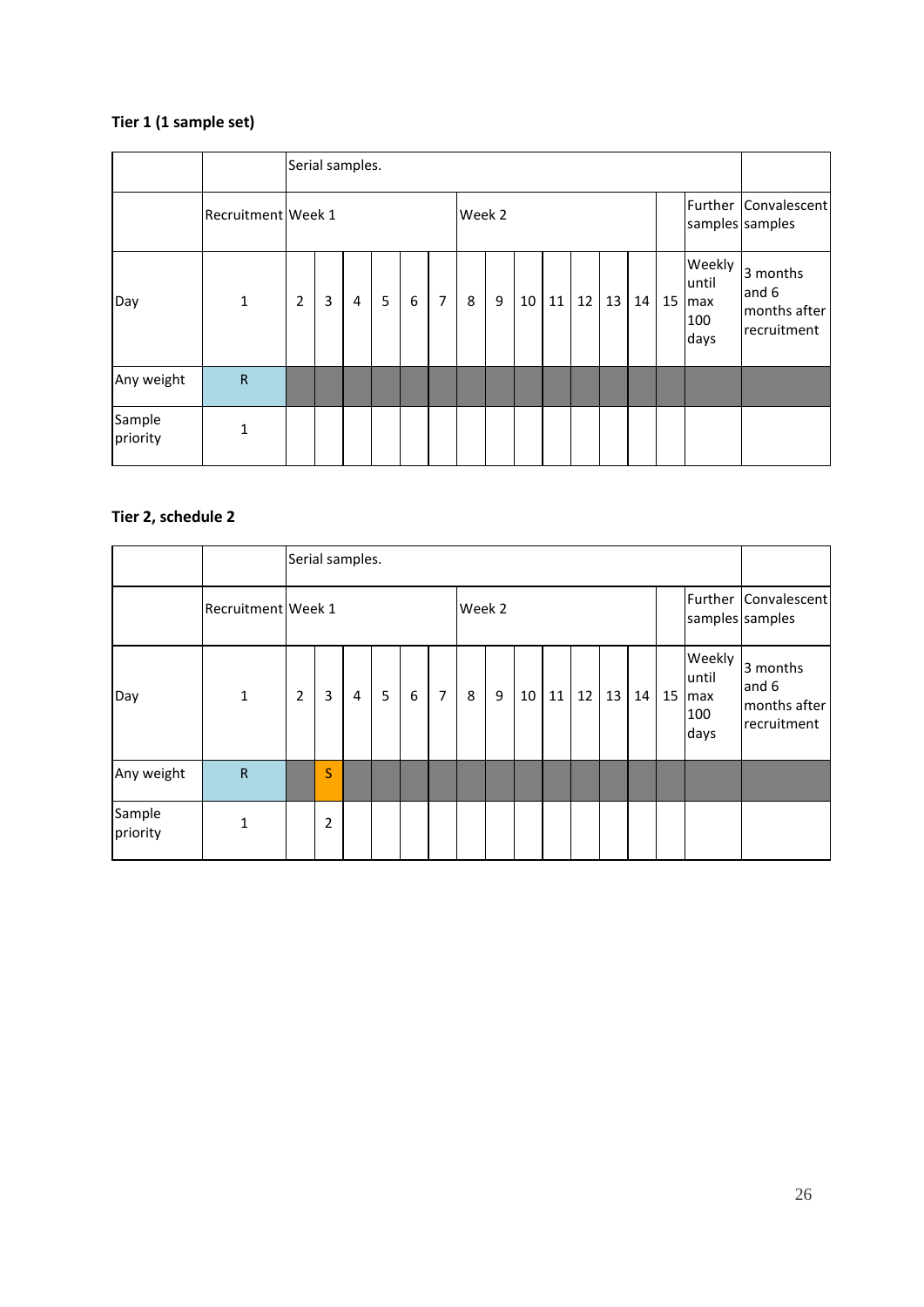|                    |                    |                | Serial samples. |   |   |   |                |        |   |    |    |    |    |    |    |                                        |                                                   |
|--------------------|--------------------|----------------|-----------------|---|---|---|----------------|--------|---|----|----|----|----|----|----|----------------------------------------|---------------------------------------------------|
|                    | Recruitment Week 1 |                |                 |   |   |   |                | Week 2 |   |    |    |    |    |    |    |                                        | Further Convalescent<br>samples samples           |
| Day                | $\mathbf{1}$       | $\overline{2}$ | 3               | 4 | 5 | 6 | $\overline{7}$ | 8      | 9 | 10 | 11 | 12 | 13 | 14 | 15 | Weekly<br>luntil<br>max<br>100<br>days | 3 months<br>and 6<br>months after<br>Irecruitment |
| Any weight         | $\mathsf{R}$       |                | S               |   |   |   |                |        | S |    |    |    |    |    |    |                                        |                                                   |
| Sample<br>priority | 1                  |                | 2               |   |   |   |                |        | 3 |    |    |    |    |    |    |                                        |                                                   |

|                    |                    |                |   | Serial samples. |   |   |                |        |   |    |    |    |    |    |    |                                       |                                                  |
|--------------------|--------------------|----------------|---|-----------------|---|---|----------------|--------|---|----|----|----|----|----|----|---------------------------------------|--------------------------------------------------|
|                    | Recruitment Week 1 |                |   |                 |   |   |                | Week 2 |   |    |    |    |    |    |    |                                       | Further Convalescent<br>samples samples          |
| Day                | $\mathbf 1$        | $\overline{2}$ | 3 | 4               | 5 | 6 | $\overline{7}$ | 8      | 9 | 10 | 11 | 12 | 13 | 14 | 15 | Weekly<br>until<br>max<br>100<br>days | 3 months<br>and 6<br>months after<br>recruitment |
| Any weight         | $\mathsf{R}$       |                | S |                 |   |   |                |        | S |    |    |    |    |    |    |                                       | $\mathsf{C}$                                     |
| Sample<br>priority | 1                  |                | 2 |                 |   |   |                |        | 3 |    |    |    |    |    |    |                                       | 4                                                |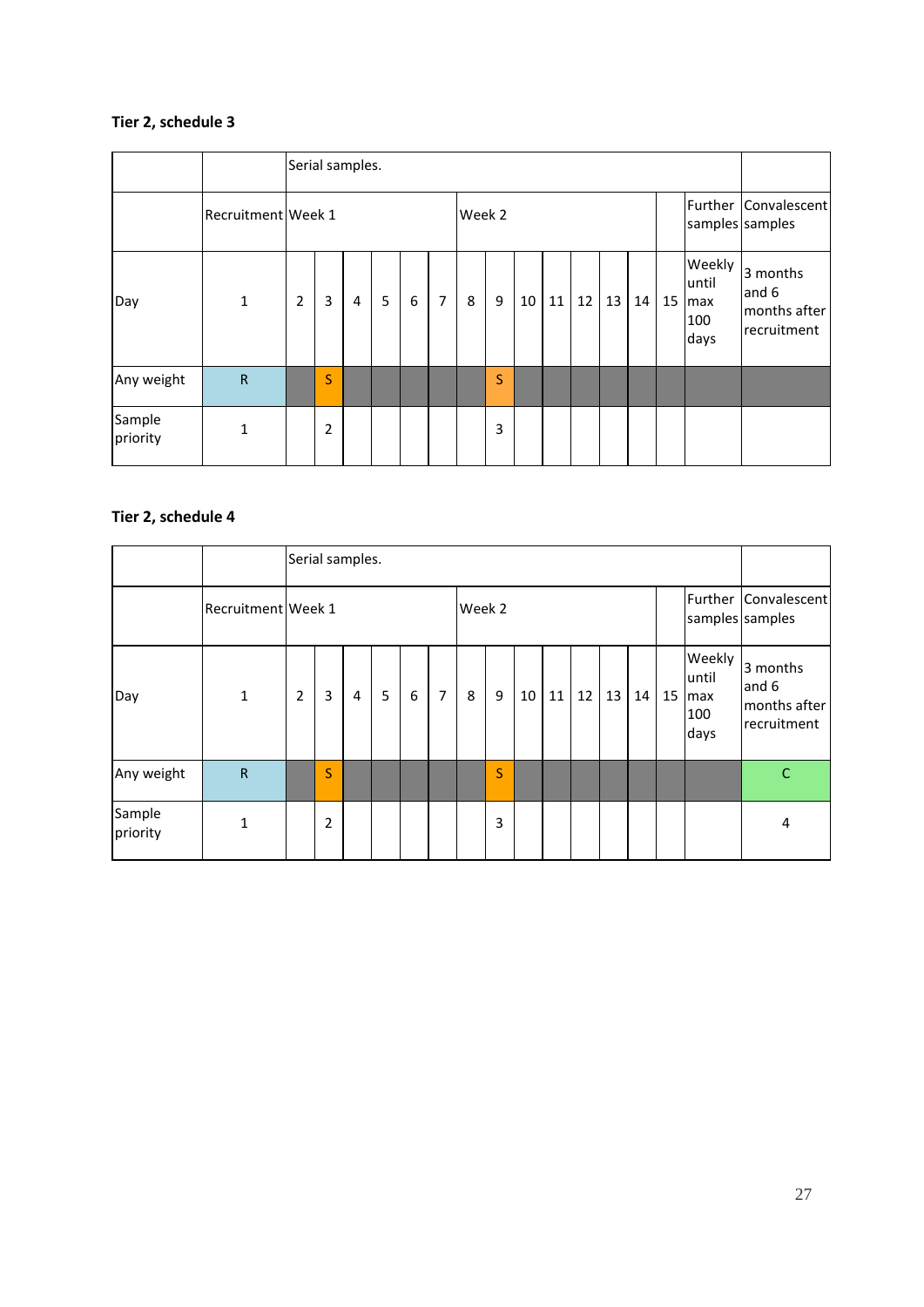|                    |                    |                |                | Serial samples. |                         |   |                |        |   |    |    |    |    |    |    |                                       |                                                  |
|--------------------|--------------------|----------------|----------------|-----------------|-------------------------|---|----------------|--------|---|----|----|----|----|----|----|---------------------------------------|--------------------------------------------------|
|                    | Recruitment Week 1 |                |                |                 |                         |   |                | Week 2 |   |    |    |    |    |    |    |                                       | Further Convalescent<br>samples samples          |
| Day                | $\mathbf{1}$       | $\overline{2}$ | $\overline{3}$ | 4               | 5                       | 6 | $\overline{7}$ | 8      | 9 | 10 | 11 | 12 | 13 | 14 | 15 | Weekly<br>until<br>max<br>100<br>days | 3 months<br>and 6<br>months after<br>recruitment |
| Any weight         | $\mathsf{R}$       |                | S              |                 | $\overline{\mathsf{S}}$ |   |                |        | S |    |    |    |    |    |    |                                       | $\mathsf{C}$                                     |
| Sample<br>priority | $\mathbf{1}$       |                | $\overline{2}$ |                 | 5                       |   |                |        | 3 |    |    |    |    |    |    |                                       | 4                                                |

|                    |                    |   |   | Serial samples. |   |   |                |        |   |    |    |    |    |    |    |                                        |                                                  |
|--------------------|--------------------|---|---|-----------------|---|---|----------------|--------|---|----|----|----|----|----|----|----------------------------------------|--------------------------------------------------|
|                    | Recruitment Week 1 |   |   |                 |   |   |                | Week 2 |   |    |    |    |    |    |    | samples samples                        | Further Convalescent                             |
| Day                | $\mathbf{1}$       | 2 | 3 | 4               | 5 | 6 | $\overline{7}$ | 8      | 9 | 10 | 11 | 12 | 13 | 14 | 15 | Weekly<br>luntil<br>max<br>100<br>days | 3 months<br>and 6<br>months after<br>recruitment |
| Any weight         | $\mathsf{R}$       |   | S |                 | S |   |                |        | S |    |    |    |    |    |    | S                                      | $\mathsf{C}$                                     |
| Sample<br>priority | $\mathbf{1}$       |   | 2 |                 | 5 |   |                |        | 3 |    |    |    |    |    |    | 6                                      | 4                                                |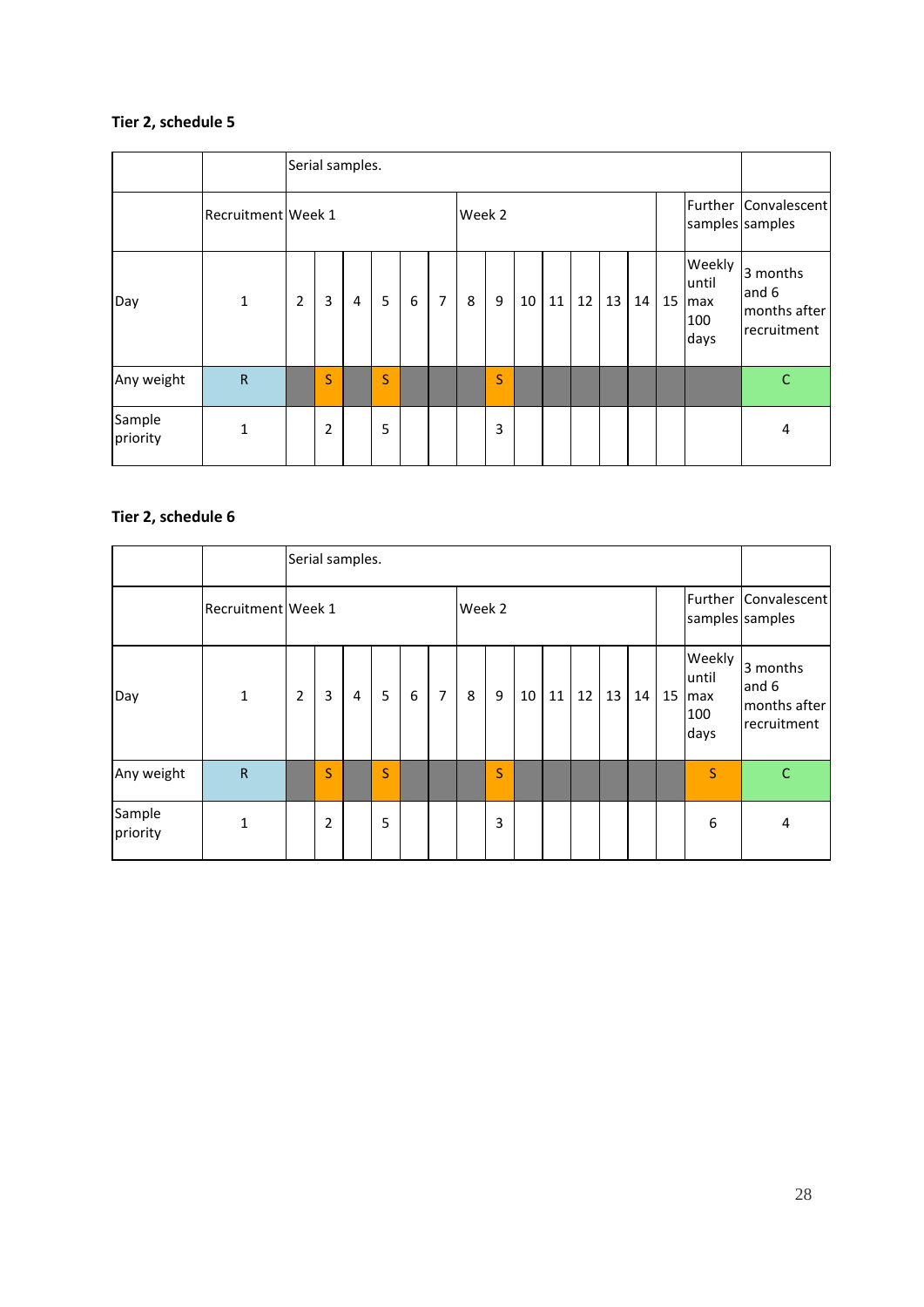|                    |                    |                |                | Serial samples. |   |   |                |        |   |    |    |    |    |    |    |                                       |                                                  |
|--------------------|--------------------|----------------|----------------|-----------------|---|---|----------------|--------|---|----|----|----|----|----|----|---------------------------------------|--------------------------------------------------|
|                    | Recruitment Week 1 |                |                |                 |   |   |                | Week 2 |   |    |    |    |    |    |    |                                       | Further Convalescent<br>samples samples          |
| Day                | $\mathbf 1$        | $\overline{2}$ | 3              | $\overline{4}$  | 5 | 6 | $\overline{7}$ | 8      | 9 | 10 | 11 | 12 | 13 | 14 | 15 | Weekly<br>until<br>max<br>100<br>days | 3 months<br>and 6<br>months after<br>recruitment |
| >40kg              | $\mathsf{R}$       |                | S              |                 | S |   | S              |        | S |    |    |    |    |    |    | S.                                    | $\mathsf C$                                      |
| 20 to 40kg         | ${\sf R}$          |                | S              |                 | S |   | S              |        | S |    |    |    |    |    |    | S                                     | $\mathsf{C}$                                     |
| 10 to 20kg         | ${\sf R}$          |                | S              |                 | S |   | S              |        | S |    |    |    |    |    |    | <sub>S</sub>                          | $\mathsf C$                                      |
| 4 to 10kg          | ${\sf R}$          |                | S              |                 | S |   | P              |        | S |    |    |    |    |    |    | S                                     | $\mathsf C$                                      |
| <4kg               | $\mathsf{R}$       |                | S              |                 | S |   | P              |        | S |    |    |    |    |    |    | S                                     | $\mathsf C$                                      |
| Sample<br>priority | $\mathbf{1}$       |                | $\overline{2}$ |                 | 5 |   | 7              |        | 3 |    |    |    |    |    |    | 6                                     | 4                                                |

|                    |                         | Serial samples. |                |                |         |   |                |        |   |    |    |    |    |    |    |                                       |                                                  |
|--------------------|-------------------------|-----------------|----------------|----------------|---------|---|----------------|--------|---|----|----|----|----|----|----|---------------------------------------|--------------------------------------------------|
|                    | Recruitment Week 1      |                 |                |                |         |   |                | Week 2 |   |    |    |    |    |    |    |                                       | Further Convalescent<br>samples samples          |
| Day                | $\mathbf{1}$            | $\overline{2}$  | $\overline{3}$ | $\overline{4}$ | 5       | 6 | $\overline{7}$ | 8      | 9 | 10 | 11 | 12 | 13 | 14 | 15 | Weekly<br>until<br>max<br>100<br>days | 3 months<br>and 6<br>months after<br>recruitment |
| >40kg              | $\mathsf{R}$            |                 | S              |                | S       |   | S              |        | S |    | S  |    |    |    |    | S                                     | $\mathsf C$                                      |
| 20 to 40kg         | $\overline{\mathsf{R}}$ |                 | S              |                | S       |   | S              |        | S |    | S  |    |    |    |    | S                                     | $\mathsf C$                                      |
| 10 to 20kg         | $\mathsf{R}$            |                 | S              |                | S       |   | S              |        | S |    | S  |    |    |    |    | S                                     | $\mathsf C$                                      |
| 4 to 10kg          | ${\sf R}$               |                 | S              |                | S       |   | P              |        | S |    | P  |    |    |    |    | S                                     | $\mathsf{C}$                                     |
| $<$ 4 $kg$         | ${\sf R}$               |                 | $\mathsf{S}$   |                | $\sf S$ |   | P              |        | S |    | P  |    |    |    |    | S                                     | $\mathsf C$                                      |
| Sample<br>priority | $\mathbf{1}$            |                 | $\overline{2}$ |                | 5       |   | $\overline{7}$ |        | 3 |    | 8  |    |    |    |    | 6                                     | 4                                                |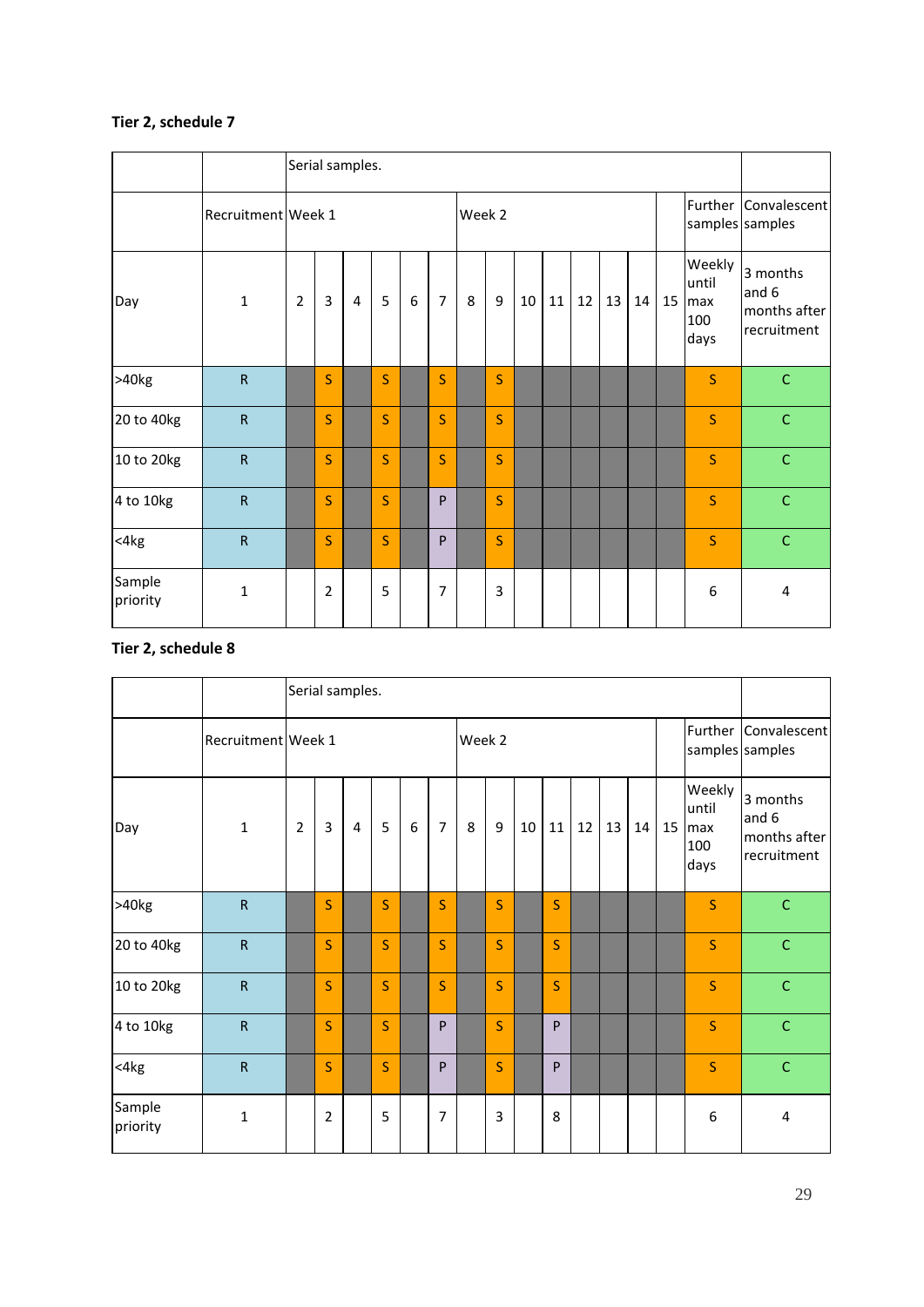|                    |                         |                | Serial samples. |                |   |   |                |   |        |    |    |    |    |    |                                         |                                       |                                                  |
|--------------------|-------------------------|----------------|-----------------|----------------|---|---|----------------|---|--------|----|----|----|----|----|-----------------------------------------|---------------------------------------|--------------------------------------------------|
|                    | Recruitment Week 1      |                |                 |                |   |   |                |   | Week 2 |    |    |    |    |    | Further Convalescent<br>samples samples |                                       |                                                  |
| Day                | $\mathbf 1$             | $\overline{2}$ | 3               | $\overline{4}$ | 5 | 6 | $\overline{7}$ | 8 | 9      | 10 | 11 | 12 | 13 | 14 | 15                                      | Weekly<br>until<br>max<br>100<br>days | 3 months<br>and 6<br>months after<br>recruitment |
| >40kg              | ${\sf R}$               |                | S               |                | S |   | S              |   | S      |    | S  |    |    |    | $\mathsf{S}$                            | S.                                    | $\mathsf C$                                      |
| 20 to 40kg         | $\mathsf{R}$            |                | S               |                | S |   | S              |   | S      |    | S  |    |    |    | $\mathsf{S}$                            | <sub>S</sub>                          | $\mathsf C$                                      |
| 10 to 20kg         | $\overline{\mathsf{R}}$ |                | S               |                | S |   | S              |   | S      |    | S  |    |    |    | $\overline{\mathsf{S}}$                 | <sub>S</sub>                          | $\mathsf C$                                      |
| 4 to 10kg          | $\mathsf{R}$            |                | S               |                | S |   | P              |   | S      |    | P  |    |    |    | P                                       | <sub>S</sub>                          | $\mathsf C$                                      |
| $<$ 4 $kg$         | $\mathsf{R}$            |                | S               |                | S |   | P              |   | S      |    | P  |    |    |    | P                                       | S                                     | $\mathsf C$                                      |
| Sample<br>priority | $\mathbf 1$             |                | $\overline{2}$  |                | 5 |   | $\overline{7}$ |   | 3      |    | 8  |    |    |    | 9                                       | 6                                     | 4                                                |

|                    |                         |                | Serial samples. |                |         |   |                |   |        |    |    |    |    |    |                                         |                                       |                                                  |
|--------------------|-------------------------|----------------|-----------------|----------------|---------|---|----------------|---|--------|----|----|----|----|----|-----------------------------------------|---------------------------------------|--------------------------------------------------|
|                    | Recruitment Week 1      |                |                 |                |         |   |                |   | Week 2 |    |    |    |    |    | Further Convalescent<br>samples samples |                                       |                                                  |
| Day                | $\mathbf{1}$            | $\overline{2}$ | $\overline{3}$  | $\overline{4}$ | 5       | 6 | $\overline{7}$ | 8 | 9      | 10 | 11 | 12 | 13 | 14 | 15                                      | Weekly<br>until<br>max<br>100<br>days | 3 months<br>and 6<br>months after<br>recruitment |
| >40kg              | $\mathsf{R}$            |                | S               |                | S       |   | S              |   | S      |    | S  |    | S  |    | S.                                      | S                                     | $\mathsf C$                                      |
| 20 to 40kg         | $\overline{\mathsf{R}}$ |                | S               |                | S       |   | S              |   | S      |    | S  |    | S  |    | $\overline{\mathsf{S}}$                 | S                                     | $\mathsf C$                                      |
| 10 to 20kg         | $\mathsf{R}$            |                | S               |                | S       |   | S              |   | S      |    | S  |    | S  |    | S                                       | S                                     | $\mathsf C$                                      |
| 4 to 10kg          | ${\sf R}$               |                | S               |                | S       |   | P              |   | S      |    | P  |    | S  |    | ${\sf P}$                               | S                                     | $\mathsf{C}$                                     |
| $<$ 4 $kg$         | ${\sf R}$               |                | $\mathsf{S}$    |                | $\sf S$ |   | P              |   | S      |    | P  |    | S  |    | P                                       | S                                     | $\mathsf{C}$                                     |
| Sample<br>priority | $\mathbf{1}$            |                | $\overline{2}$  |                | 5       |   | 7              |   | 3      |    | 8  |    | 10 |    | 9                                       | 6                                     | 4                                                |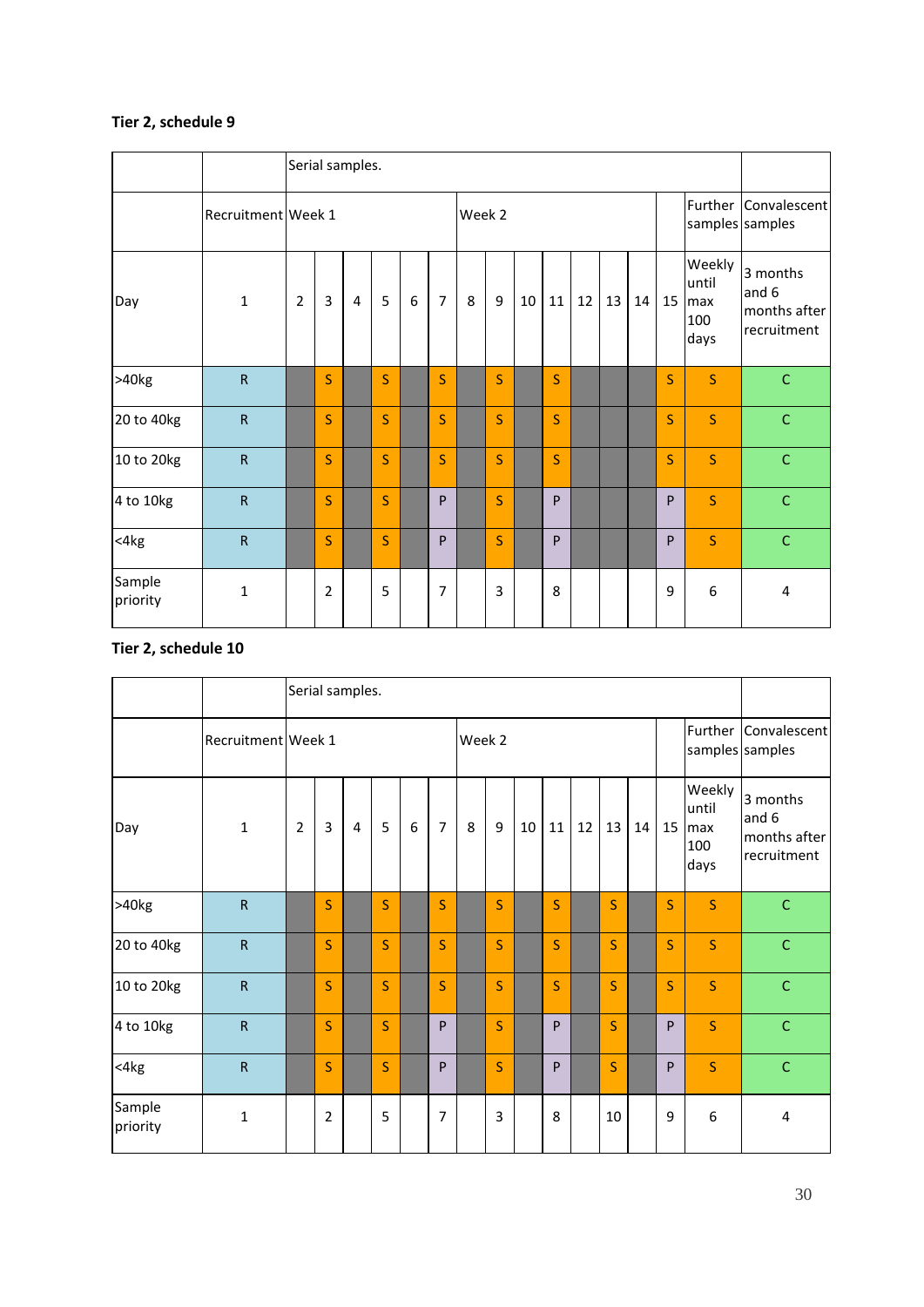|                    |                    |                | Serial samples. |                |   |    |                |    |        |    |         |    |              |    |                                         |                                       |                                                  |
|--------------------|--------------------|----------------|-----------------|----------------|---|----|----------------|----|--------|----|---------|----|--------------|----|-----------------------------------------|---------------------------------------|--------------------------------------------------|
|                    | Recruitment Week 1 |                |                 |                |   |    |                |    | Week 2 |    |         |    |              |    | Further Convalescent<br>samples samples |                                       |                                                  |
| Day                | $\mathbf{1}$       | $\overline{2}$ | 3               | $\overline{4}$ | 5 | 6  | $\overline{7}$ | 8  | 9      | 10 | 11      | 12 | 13           | 14 | 15                                      | Weekly<br>until<br>max<br>100<br>days | 3 months<br>and 6<br>months after<br>recruitment |
| >40kg              | ${\sf R}$          | P              | S               | P              | S | P  | S              | P  | S      | P  | $\sf S$ | P  | S            | P  | $\mathsf{S}$                            | S.                                    | $\mathsf{C}$                                     |
| 20 to 40kg         | $\mathsf{R}$       | P              | S               | P              | S | P  | S              | P  | S      | P  | S       | P  | S            | P  | $\mathsf{S}$                            | S                                     | $\mathsf C$                                      |
| 10 to 20kg         | ${\sf R}$          | P              | S               | P              | S | P  | S              | P  | S      | P  | S       | P  | S            | P  | $\overline{\mathsf{S}}$                 | S                                     | $\mathsf C$                                      |
| 4 to 10kg          | $\mathsf{R}$       | P              | S               | P              | S | P  | P              | P  | S.     | P  | P       | P  | S            | P  | P                                       | S                                     | $\mathsf{C}$                                     |
| $<$ 4 $kg$         | $\mathsf{R}$       | P              | S               | P              | S | P  | $\mathsf{P}$   | P  | S      | P  | P       | P  | <sub>S</sub> | P  | P                                       | S                                     | $\mathsf{C}$                                     |
| Sample<br>priority | $\mathbf{1}$       | 11             | $\overline{2}$  | 11             | 5 | 11 | $\overline{7}$ | 11 | 3      | 11 | 8       | 11 | 10           | 11 | 9                                       | 6                                     | 4                                                |

#### **Key**

R: recruitment samples including pathogen samples

S: serial samples including pathogen samples

P: research pathogen samples only

C: convalescent samples

In the event that local resource limitations require sampling frequency to decrease, samples will be prioritised as shown (1=highest priority). Serial sampling will stop when acute illness resolves, or a patient is discharged from hospital: next samples taken will be the blood sample at 3 months and 6 months post recruitment.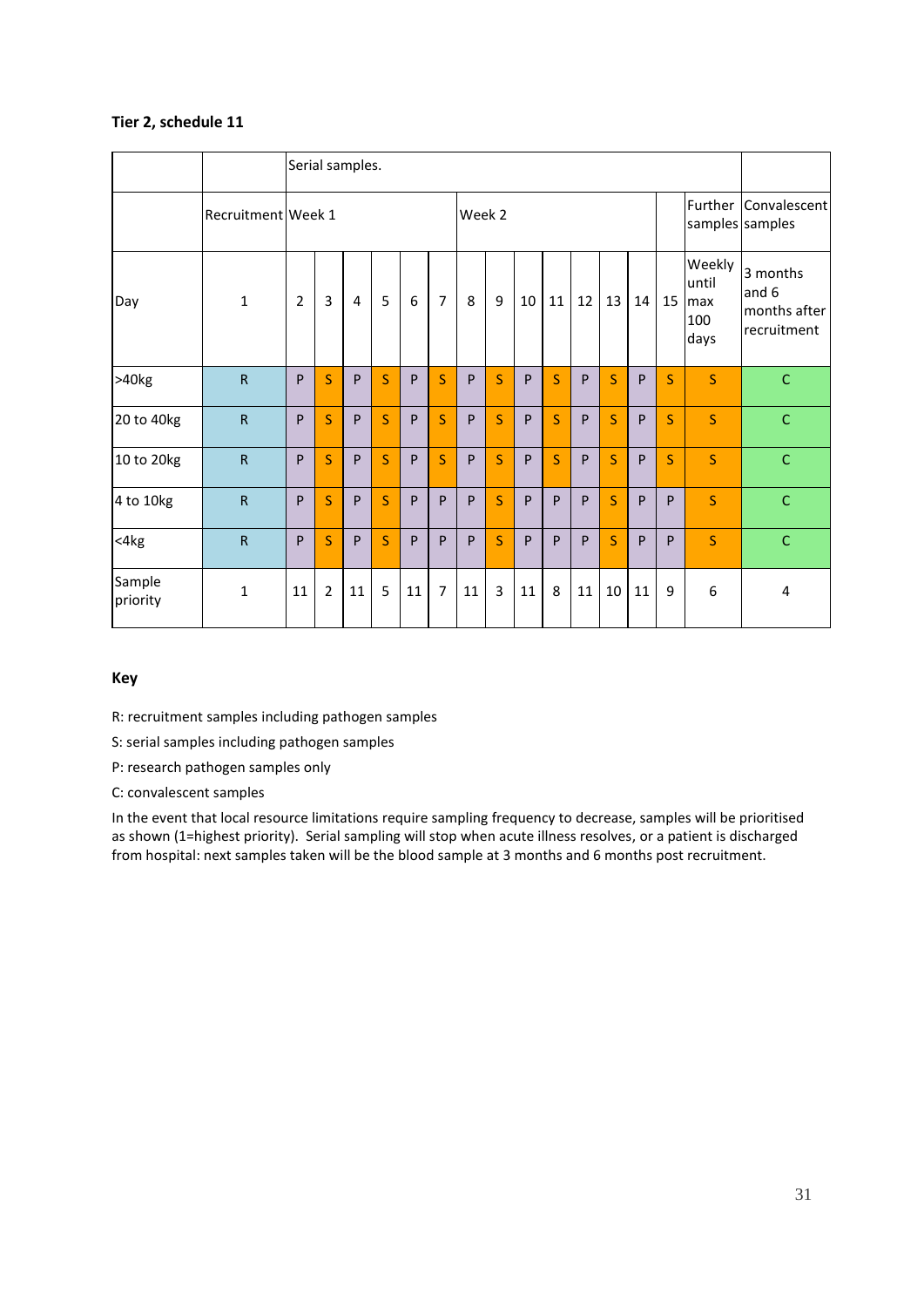# <span id="page-31-0"></span>**Appendix 3: Example logistics guidance document for recruiting sites**

# **ISARIC/WHO Clinical Characterisation Protocol UK (Scotland)**

## *Recruitment Procedures for FRONTLINE CLINICAL RESEARCH STAFF*

A virtual site visit is available at **[https://isaric.net/4c/virtual\\_site\\_visit](https://isaric.net/4c/virtual_site_visit)**

**Aim:** recruit hospitalised cases of *confirmed* COVID-19, as early as possible.

**Consent:** once the form is signed by a participant it is hazardous. To record consent, we suggest an independent witness observes the completed form then signs a fresh copy outside of the isolation area. Telephone proxy consent is acceptable if relatives are unable to attend the hospital.

**Sampling pack** will be sent from [\*\*hq\_contact\_details\*\*]. This will contain blood RNA tubes, "SAM" strips for nasal sampling, "Oracol" swabs for oral fluid collection, barcode labels and CatB shipment containers.

**Obtain samples** according to the schedule. You can find out which tier you are operating at in the front page of the site file.

| Day             |  |                  |  |  | Q      | 28 days after recruitment |
|-----------------|--|------------------|--|--|--------|---------------------------|
| Samples         |  | $\sqrt{ }$<br>N. |  |  | n.     |                           |
| Sample priority |  | $\sqrt{2}$<br>⊷  |  |  | ∽<br>ب |                           |

*If you have capacity to recruit at TIER 2:*

R: recruitment sample; S: serial sample; C: convalescent sample.

If for any reason a sample cannot be collected on a given day, collect at the next opportunity.

If unable to collect all planned samples, 'sample priority' denotes the relative priority of each set of samples.

If patient is discharged before day 9, the day 9 sample set can be omitted.

#### *Or if your centre is recruiting at TIER 1:*

| Dav             |   |  |  |  | $\Omega$ | 28 days after recruitment |
|-----------------|---|--|--|--|----------|---------------------------|
| Samples         | R |  |  |  |          |                           |
| Sample priority |   |  |  |  |          |                           |

**Case report form data** should be entered electronically at **<https://ncov.medsci.ox.ac.uk/>** using the REDCap platform. Complete the *core form* on day 1, the *daily form* on alternate days thereafter and the *outcome form* on discharge/death.

#### **OBTAINING SAMPLES**

Prior to donning PPE and entering isolation, label sample collection containers as follows:

- (i) 5 digit site code + 4 digit patient code (see below) using a solvent resistant marker
- (ii) "ISARIC" using a solvent resistant marker
- (iii) unique barcode label **(not for clotted or EDTA blood tubes)**

Ensure labels do not cover the whole tube: a clear window into the full length of the tube is essential for processing.

All samples should be double-bagged after collection and handled per local clinical and laboratory procedures. PATHOGEN samples should be doubled bagged separately from the BLOOD samples.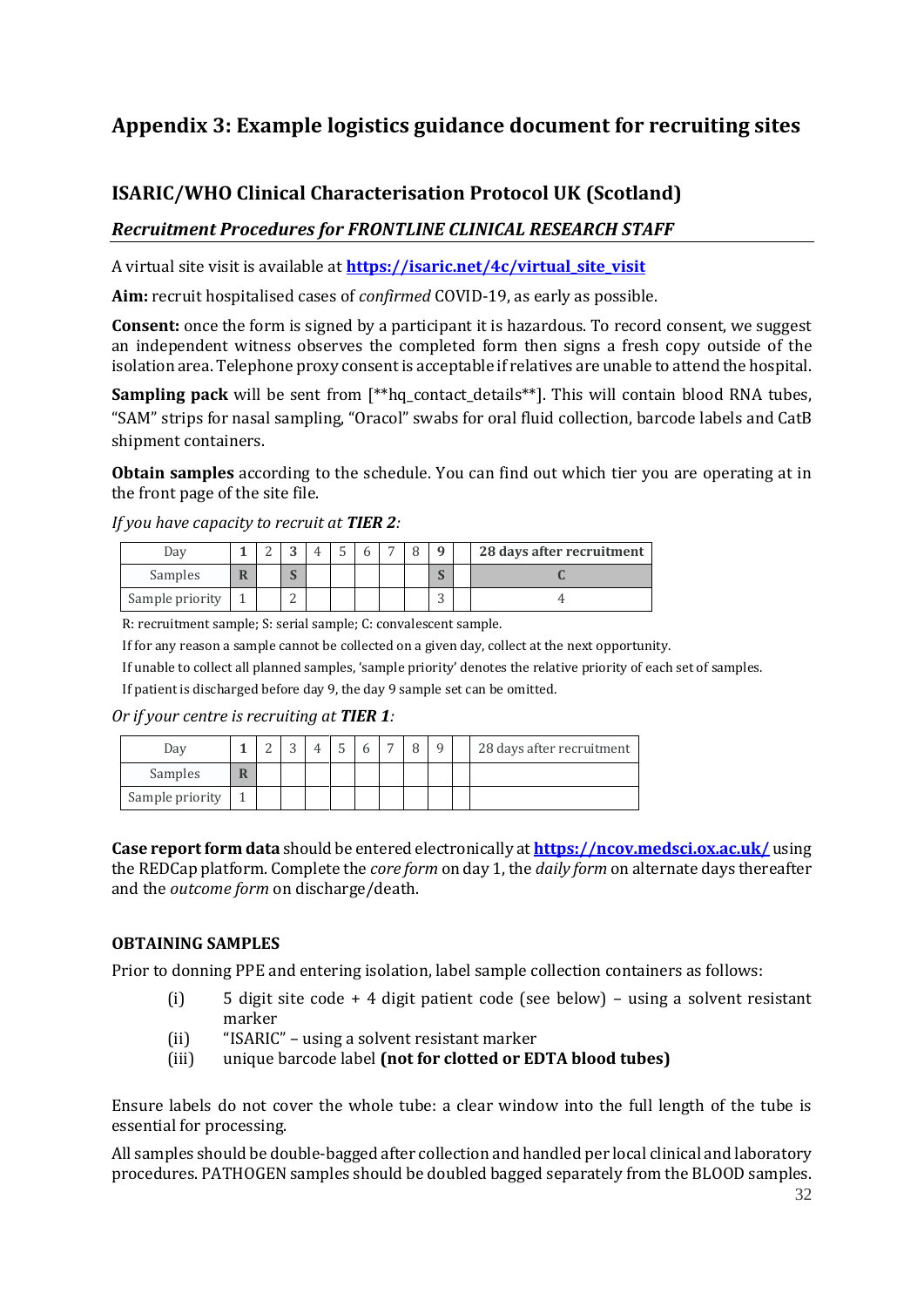This is because PATHOGEN samples will go straight to freezer storage without further handling to comply with PHE Guidance, while some BLOOD samples will require processing before storage.

**The 'Transport of Samples' form** should be filled out for each sample set with *study number*, *collection date*, *timepoint*, *samples obtained* and the *unique barcodes* corresponding to each sample (stick in copy of barcode sticker).

| Weight    | Samples at recruitment (R)                                                                                                                         | Serial samples (S)                                                                                                                    | Convalescent samples (C)                                                                                                         |  |  |
|-----------|----------------------------------------------------------------------------------------------------------------------------------------------------|---------------------------------------------------------------------------------------------------------------------------------------|----------------------------------------------------------------------------------------------------------------------------------|--|--|
| >40kg     | •9ml (3x3ml) EDTA blood<br>• 3ml clotted blood<br>• 3ml blood in RNA tube<br>• Oral Fluid (Oracol swab)<br>• Research pathogen samples             | $\cdot$ 3ml EDTA blood<br>• 3ml clotted blood<br>• 3ml blood in RNA tube<br>• Oral Fluid (Oracol swab)<br>• Research pathogen samples | • 3ml EDTA blood<br>• 3ml clotted blood<br>• 3ml blood in RNA tube<br>• Oral Fluid (Oracol swab)<br>• Research pathogen samples  |  |  |
|           | • 6ml (3x2ml) EDTA blood<br>• 3ml clotted blood<br>20 to 40kg . 3ml blood in RNA tube<br>• Oral Fluid (Oracol swab)<br>• Research pathogen samples | • 1 ml EDTA blood<br>• 2ml blood in RNA tube<br>• Oral Fluid (Oracol swab)<br>• Research pathogen samples                             | • 1ml EDTA blood<br>• 3ml clotted blood<br>•2ml blood in RNA tube<br>• Oral Fluid (Oracol swab)<br>• Research pathogen samples   |  |  |
|           | •2ml (2x1ml) EDTA blood<br>•2ml clotted blood<br>10 to 20kg  . 2ml blood in RNA tube<br>• Oral Fluid (Oracol swab)<br>• Research pathogen samples  | • 1 ml EDTA blood<br>• 1ml blood in RNA tube<br>• Oral Fluid (Oracol swab)<br>• Research pathogen samples                             | • 1ml EDTA blood<br>• 1 ml clotted blood<br>• 1ml blood in RNA tube<br>• Oral Fluid (Oracol swab)<br>• Research pathogen samples |  |  |
| 4 to 10kg | • 1ml EDTA blood<br>•1ml clotted blood<br>• 1ml blood in RNA tube<br>• Oral Fluid (Oracol swab)<br>• Research pathogen samples                     | • 1 ml EDTA blood<br>• Oral Fluid (Oracol swab)<br>• Research pathogen samples                                                        | • 1 ml EDTA blood<br>• 1ml clotted blood<br>• Oral Fluid (Oracol swab)<br>• Research pathogen samples                            |  |  |
| < 4kg     | •0.5ml EDTA blood<br>•0.1ml clotted blood<br>•0.5ml blood in RNA tube<br>• Oral Fluid (Oracol swab)<br>• Research pathogen samples                 | •0.2ml EDTA blood<br>• Oral Fluid (Oracol swab)<br>• Research pathogen samples                                                        | •0.2ml EDTA blood<br>•0.2ml clotted blood<br>• Oral Fluid (Oracol swab)<br>• Research pathogen samples                           |  |  |

#### *Biological samples to collect*

**PATHOGEN SAMPLES MUST BE DOUBLE BAGGED SEPERATELY FROM BLOOD SAMPLES. THESE ARE:**

2. Throat swab in viral transport medium (VTM)

3. Nasal SAM strip\*

4. Nasopharyngeal aspirate (NPA) in universal container OR (if NPA impossible) flocked throat swab in VTM

5. In all intubated patients with SARI or respiratory infection: endotracheal aspirate in universal container

6. Urine  $\left( \sim 10 \text{ m} \right)$  in sterile universal container, if available)

7. Rectal swab (in VTM) or stool  $\sim 10$ ml in sterile universal container/stool specimen container, if available)

\*A video demonstrating correct use of nasal SAM strips can be found here: **[www.jove.com/video/56413](http://www.jove.com/video/56413)**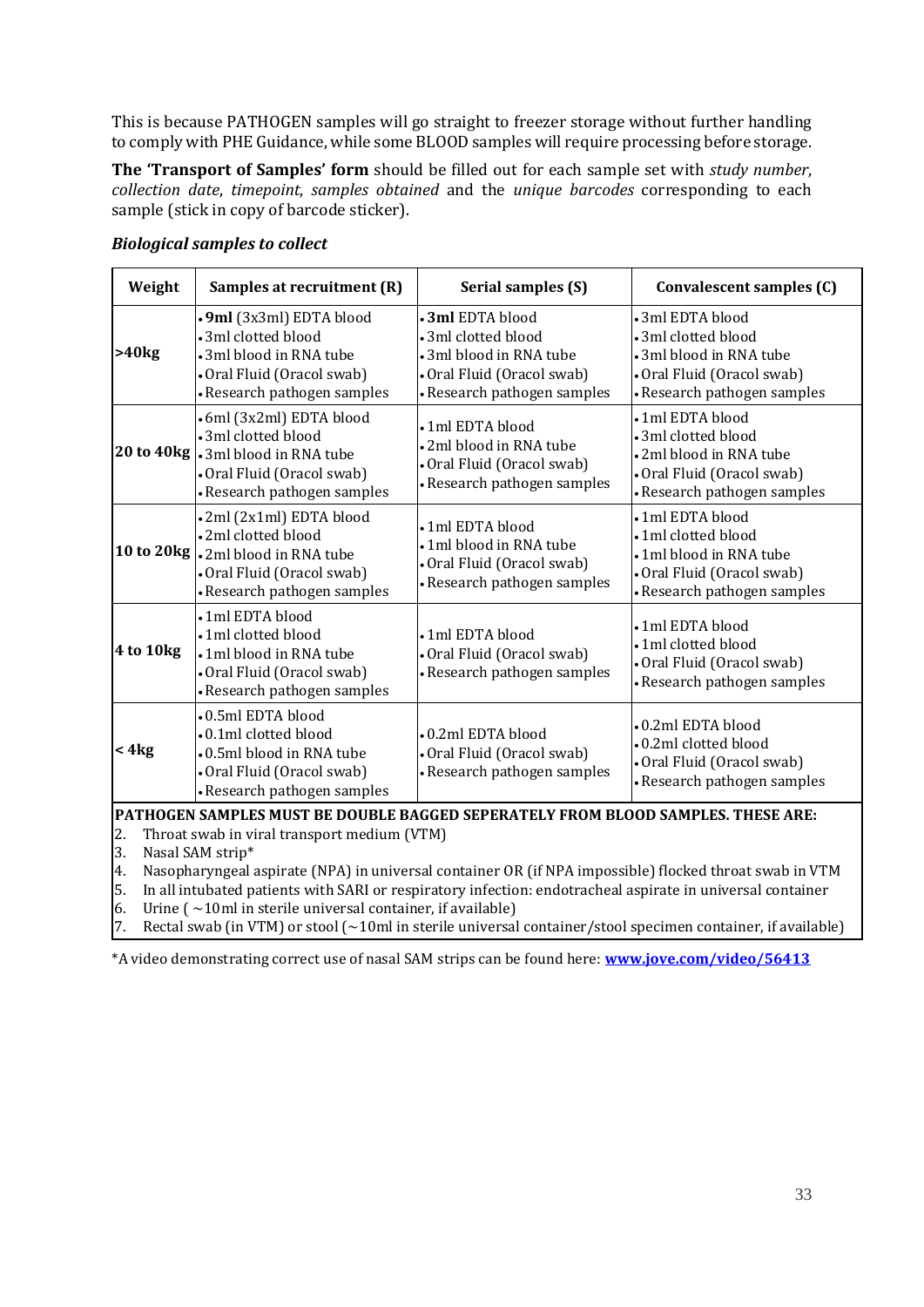#### *Sample identifiers*

All data records entered on the REDCap system must be anonymised using a **five-digit site code** then **sequential four-digit patient number** e.g. 0001 and so on.

#### *Local sample log*

Please maintain an electronic log of samples obtained (patient study number, sample type, date obtained, timepoint)

#### **Sample types**





**Clotted blood** (gold Vacutainer or brown Monovette) Provided by site

**EDTA blood** (purple Vacutainer or red Monovette) Provided by site



**Blood in RNA tube** (Tempus tube) Provided in recruitment pack



**Nasal SAM strip** (Synthetic absorptive matrix) Provided in recruitment pack





**Saliva** (Oracol S14 Plus swab) Provided in recruitment pack

**Nasopharyngeal, throat or rectal swabs** (swab in virus transport medium) Provided by site



**Respiratory secretions and urine** (universal container) Provided by site



**Stool** (universal container) Provided by site

*For practical or logistic questions* please contact Clark Russell

The Roslin Institute, University of Edinburgh

[clark.russell@ed.ac.uk](mailto:clark.russell@ed.ac.uk)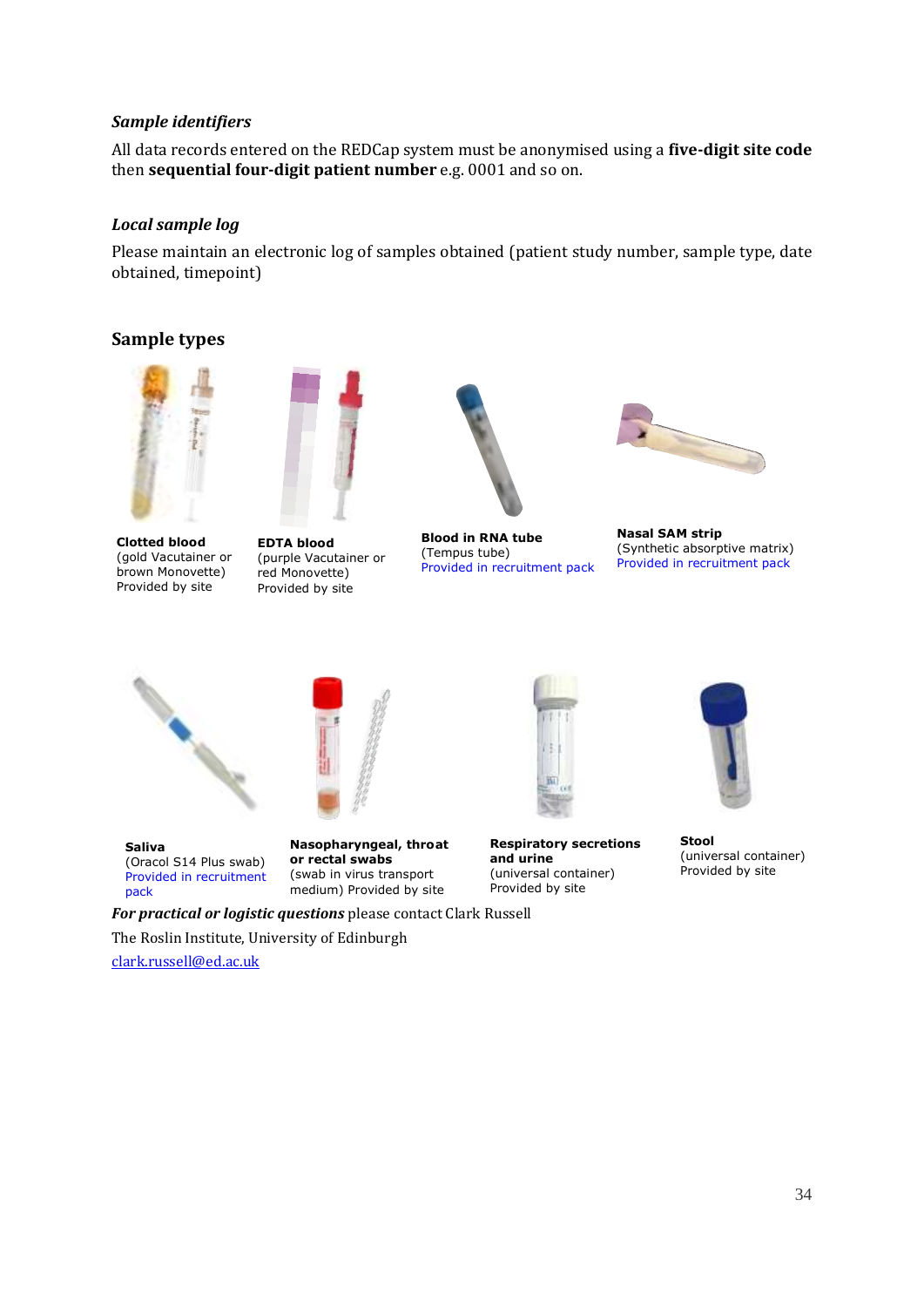# **ISARIC/WHO Clinical Characterisation Protocol UK (Scotland)**

## *Information for LABORATORY STAFF*

| <b>Sample</b>                                                                   | <b>Instructions for site laboratory</b>                                                                                                                                                                                                                      |  |  |  |  |  |  |  |  |  |  |  |
|---------------------------------------------------------------------------------|--------------------------------------------------------------------------------------------------------------------------------------------------------------------------------------------------------------------------------------------------------------|--|--|--|--|--|--|--|--|--|--|--|
| Pathogen samples <sup>a</sup><br><b>Nasal SAM strips</b><br><b>Oracol swabs</b> | processing required. Do not open<br>bags.<br>No l<br>Store at -80°Cb                                                                                                                                                                                         |  |  |  |  |  |  |  |  |  |  |  |
| <b>Clotted blood</b>                                                            | Centrifuge 1500g for 10mins, ideally at +4°C.<br>$\rightarrow$ serum (3x 1mL aliquots; store -80°Cb)                                                                                                                                                         |  |  |  |  |  |  |  |  |  |  |  |
| <b>EDTA</b> blood                                                               | Centrifuge 1500g for 10mins, ideally at +4°C.<br>$\rightarrow$ <b>plasma</b> (3x 1mL aliquots; store -80°C <sup>b</sup> )<br>$\rightarrow$ cell pellet (1x 1mL aliquot; store -80°Cb) leave the<br>cell pellet in the EDTA tube and store -80°C <sup>b</sup> |  |  |  |  |  |  |  |  |  |  |  |
| Blood in<br><b>Tempus</b><br><b>RNA</b> tube                                    | No processing required.<br>Freeze at -20°C; transfer to -80°C after 24h where<br>possible.                                                                                                                                                                   |  |  |  |  |  |  |  |  |  |  |  |

**Processing and storage of samples at site laboratory**

<sup>a</sup>Pathogen samples: swabs in VTM, respiratory secretions, urine or stool. <sup>b</sup>Freeze at -80°C where possible, or at least at -20°C.

*Samples may be stored at +4°C out of hours and at weekends prior to processing and freezing.*

*Aliquots* must be stored in screw-cap vials, not flip-top tubes.

Label aliquots with:

- (i) 5 digit site code + 4 digit patient code using a solvent resistant marker
- (ii) "ISARIC" using a solvent resistant marker
- (iii) **"S"** = serum; **"P"** = plasma; **"C"** = cell pellet using a solvent resistant marker
- (iv) unique barcode label

Please do not label samples with any patient identifiable information.

#### **Specimen handling**

PHE have issued guidance on appropriate biosafety levels for handling specimens from patients with COVID-19: [https://www.gov.uk/government/publications/wuhan-novel-coronavirus](https://www.gov.uk/government/publications/wuhan-novel-coronavirus-guidance-for-clinical-diagnostic-laboratories/wuhan-novel-coronavirus-handling-and-processing-of-laboratory-specimens)[guidance-for-clinical-diagnostic-laboratories/wuhan-novel-coronavirus-handling-and](https://www.gov.uk/government/publications/wuhan-novel-coronavirus-guidance-for-clinical-diagnostic-laboratories/wuhan-novel-coronavirus-handling-and-processing-of-laboratory-specimens)[processing-of-laboratory-specimens](https://www.gov.uk/government/publications/wuhan-novel-coronavirus-guidance-for-clinical-diagnostic-laboratories/wuhan-novel-coronavirus-handling-and-processing-of-laboratory-specimens)

- **Section 5.1** Processing of respiratory tract specimens, faecal specimens, urine specimens, and tissue specimens in which virus has not been inactivated should be conducted at BSL3. No such processing is required for this protocol. **These samples should remain double bagged and frozen pending transport to the MRC-University of Glasgow Centre for Virus Research.**
- Section 5.2 **Accordingly, processing of whole blood, including aliquoting of serum and plasma can be conducted at BSL2**, as long as it is consistent with the terms of the local risk assessment.